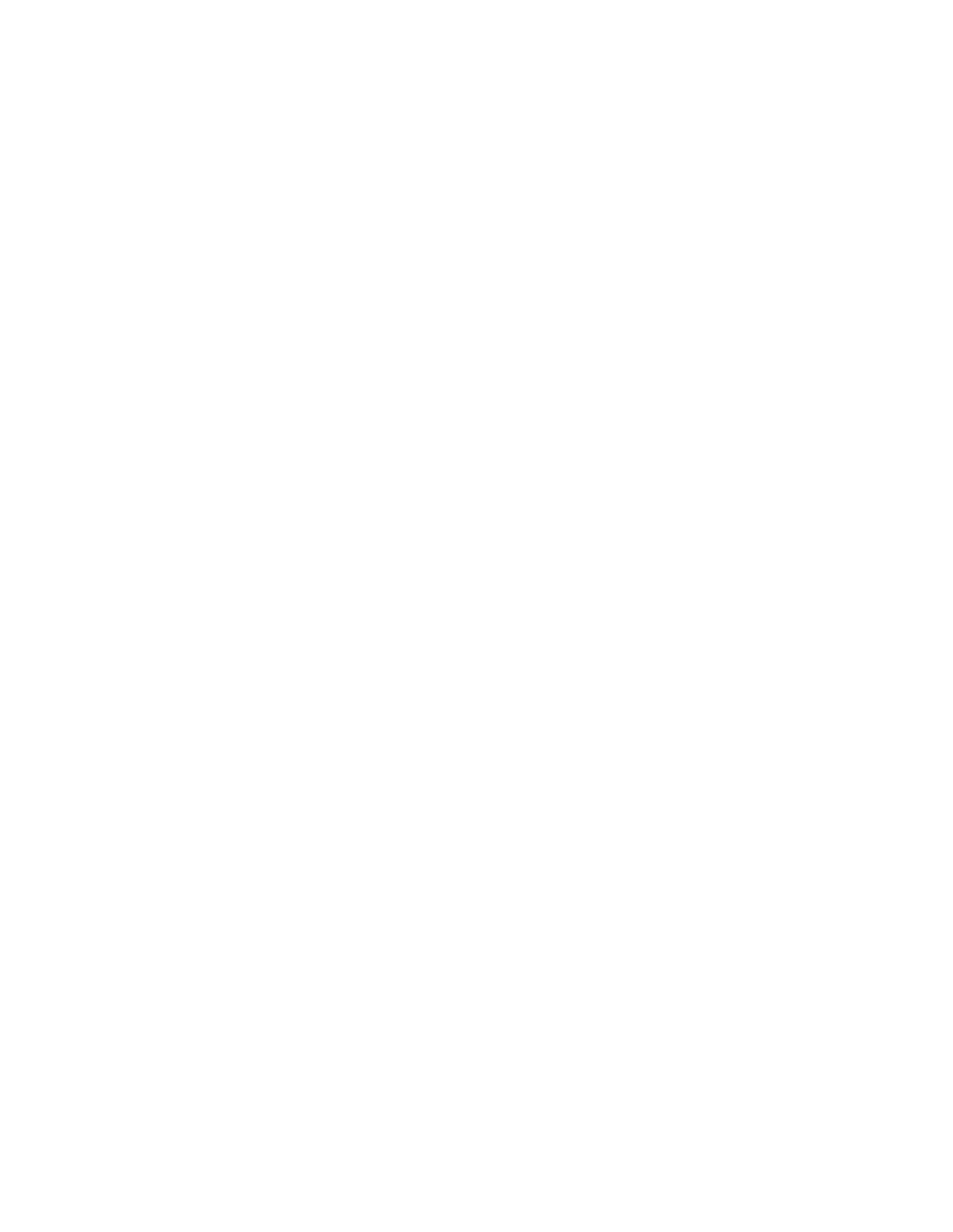# **OFA STAFF**

# **Neil Ayers, Director**

#### **Michael Murphy, Section Chief**

| Anne Bordieri, Principal Analyst     | Transportation, Motor Vehicles                                                               |
|--------------------------------------|----------------------------------------------------------------------------------------------|
| Eric Michael Gray, Principal Analyst | Bonding, School Construction, Debt Service                                                   |
| William Lederman, Principal Analyst  | Income Tax Modeling & Projections, State Personnel Data, Budget<br><b>Information System</b> |
| Chris Wetzel, Principal Analyst      | Tax Policy & Revenue Analysis, Spending Cap, Dept. of Revenue<br>Services, Dept. of Labor    |
| Evelyn Wisnieski, Principal Analyst  | Sales Tax, Health Provider Tax, Economic Development, Tourism<br>Fund                        |

#### **Chris Perillo, Section Chief**

| Don Chaffee, Principal Analyst         | Legislative Management, Comm. on Women, Children, Seniors,        |
|----------------------------------------|-------------------------------------------------------------------|
|                                        | Equity & Opportunity, Auditors, Dept. of Administrative           |
|                                        | Services, State Personnel                                         |
| Rachel Della Pietra, Principal Analyst | Children and Families, Public Health, Office of the Chief Medical |
|                                        | Examiner, Office of Health Strategy                               |
| Christina Gellman, Principal Analyst   | Developmental Services, Teachers' Retirement, Rehabilitation      |
|                                        | <b>Services</b>                                                   |
| Meghan Green, Analyst II               | Office of Governmental Accountability, Secretary of the State,    |
|                                        | Comm. on Human Rights & Opportunities, Banking                    |
| Marcy Ritsick, Principal Analyst       | Environment, Agriculture, Agriculture Experiment Station,         |
|                                        | Attorney General, State Library                                   |

#### **Alan Shepard, Section Chief**

| Sarah Bourne, Principal Analyst    | Elementary Education, Office of Higher Education, Town     |
|------------------------------------|------------------------------------------------------------|
|                                    | <b>Education Grants, ECS</b>                               |
| Dan Dilworth, Associate Analyst    | Office of Policy & Management, Municipal Grants, ECS       |
| Anthony Naples, Analyst II         | Emergency Services & Public Protection, Energy Funds,      |
|                                    | Municipal Grants, Town Education Grants, ECS, Consumer     |
|                                    | Counsel                                                    |
| Janelle Stevens, Principal Analyst | Board of Regents for Higher Education, UConn, UConn Health |
|                                    | Center, ECS                                                |

#### **Rob Wysock, Section Chief**

| Mike Ericson, Associate Analyst   | Dept. of Consumer Protection, Dept. of Veterans' Affairs,          |
|-----------------------------------|--------------------------------------------------------------------|
|                                   | Military, Corrections                                              |
| Michelle Parlos, Analyst II       | Budget Information System, Dept. of Housing, Insurance, Office     |
|                                   | of the Healthcare Advocate                                         |
| Phoenix Ronan, Principal Analyst  | Criminal Justice, Judicial, Public Defender, Probate               |
| Emily Shepard, Principal Analyst  | Dept. of Social Services, Mental Health and Addiction Services,    |
|                                   | Psychiatric Security Review Board, Office of Early Childhood       |
| Holly Williams, Principal Analyst | State Comptroller, Dept. of Social Services, State Employee Fringe |
|                                   | Benefits, Workers' Compensation                                    |

| <b>Administrative Staff</b>                                      |
|------------------------------------------------------------------|
| Theresa Kelly, Administrative Assistant III                      |
| Tracey Otero, Administrative Assistant V/Fiscal Note Coordinator |

Legislative Office Building, Room 5200, Hartford, CT 06106 Phone: (860) 240-0200 E-Mail[: ofa@cga.ct.gov;](mailto:ofa@cga.ct.gov) Web[: www.cga.ct.gov/ofa](http://www.cga.ct.gov/ofa)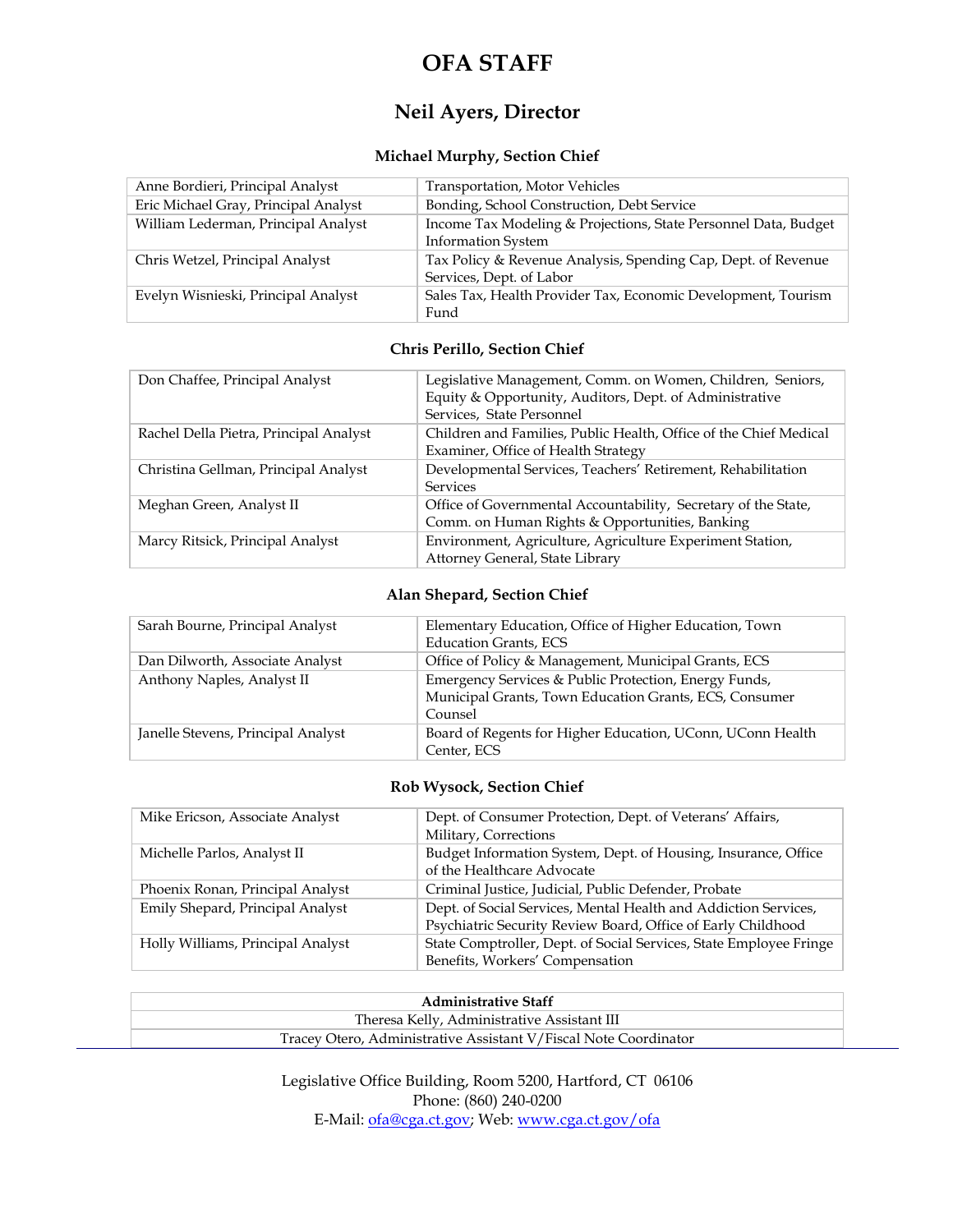# **NOTE TO READERS**

Totals in tables and charts within the report may appear to be incorrect due to rounding.

# **Table of Contents**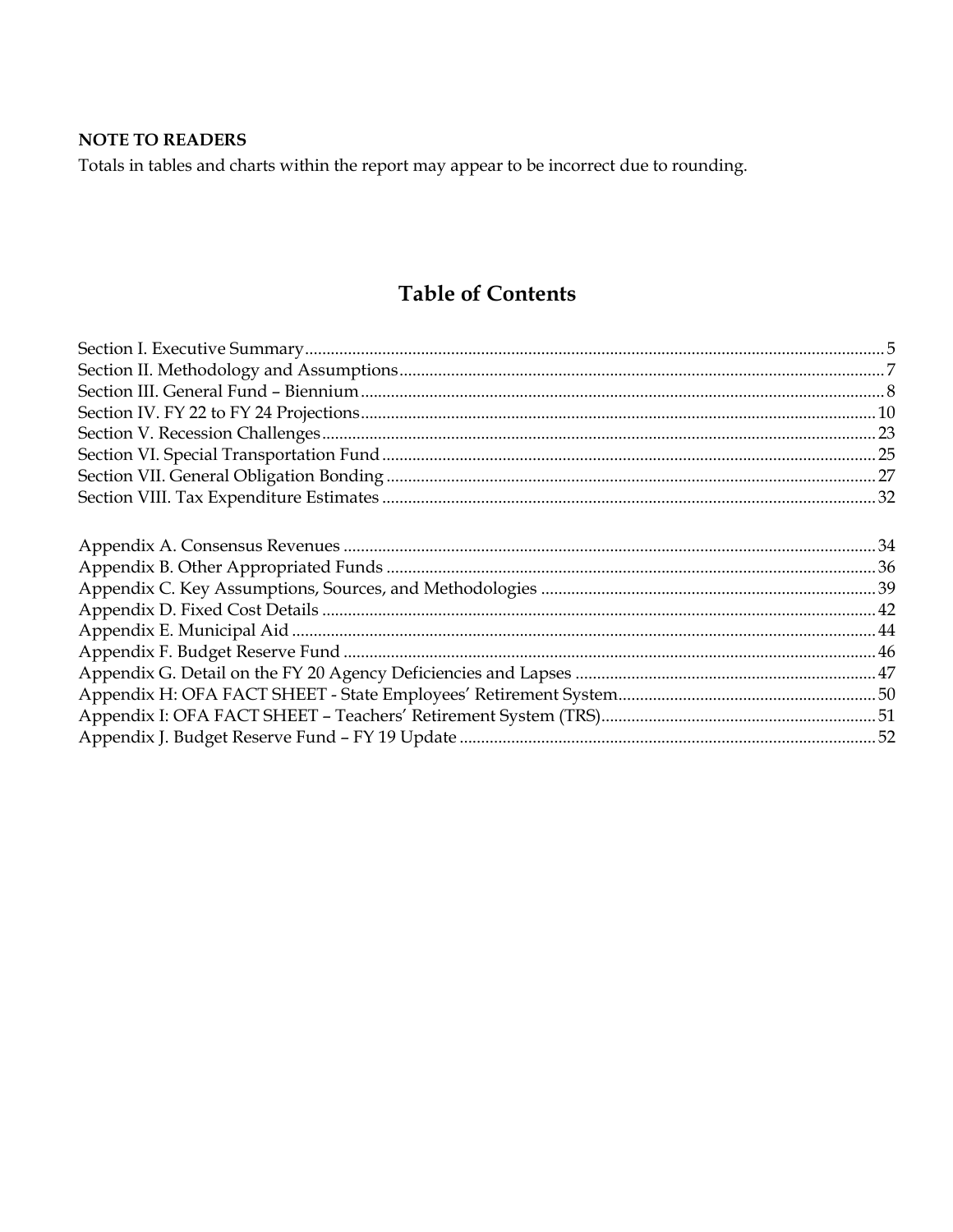# <span id="page-4-0"></span>**Section I. Executive Summary**

The Office of Fiscal Analysis (OFA) is statutorily required to produce the Fiscal Accountability Report (FAR) every November. The FAR must explain:

- **1.** The level of spending changes from current year spending allowed by consensus revenue estimates,
- **2.** Any changes to current year spending necessary because of "fixed cost drivers," and
- **3.** The total change to current year spending that is required to accommodate fixed cost drivers, without exceeding current revenue estimates.

For this report, fixed cost drivers include debt service, pension contributions, retiree health care, entitlement programs, and adjudicated claims.

# **Deficit in the Current Fiscal Year; Surplus in the Second Year of the Biennium**

OFA is projecting a General Fund (GF) deficit of \$29.7 million in the current year. This is primarily due to two factors: (1) refunds of taxes totaling approximately \$100 million, and (2) agency deficiencies of \$84.3 million across seven agencies. The budget as adopted had a surplus of \$141.1 million.

OFA is estimating a GF surplus of \$183.8 million in FY 21. This surplus is a slight improvement over the budgeted surplus of \$166.2 million.

# **Deficits in Out Years: FY 22 through FY 24**

OFA is projecting GF deficits in FY 22 (\$757 million), FY 23 (\$1.2 billion) and FY 24 (\$917 million). These deficits are largely the result of changes in revenue policies, including: (1) a Municipal Revenue Sharing Account diversion of \$375.9 million, (2) a Special Transportation Fund diversion of \$184.3 million, and (3) the loss of temporary revenue of \$245.1 million.

Utilizing the methodology required by CGS Section 2-36(b), out year spending projections must be aligned with consensus revenue estimates through non-fixed cost reductions, thereby eliminating any deficits. In FY 22, \$757 million in non-fixed costs reductions would be necessary to balance the budget. In FY 23, additional non-fixed costs reductions of \$408.4 million, for a total of \$1.2 billion, would be required. In FY 24 projected revenue growth exceeds fixed cost growth by \$248.4 million; thus no additional reductions in non-fixed costs are necessary.

# **Budget Reserve Fund Balance**

The current balance in the Budget Reserve Fund (BRF) is \$2.5 billion, the highest in BRF history. A volatility adjustment transfer of \$318.3 million is anticipated to be deposited in the BRF in FY 20, bringing the balance to \$2.8 billion. In FY 21, a volatility adjustment transfer of \$276.6 million is projected to be deposited in the BRF; the balance would increase to \$3 billion, its statutory maximum level of 15% of appropriations. In FY 21 through FY 24 it is anticipated that the BRF balance will remain at the statutory cap of 15% of appropriations.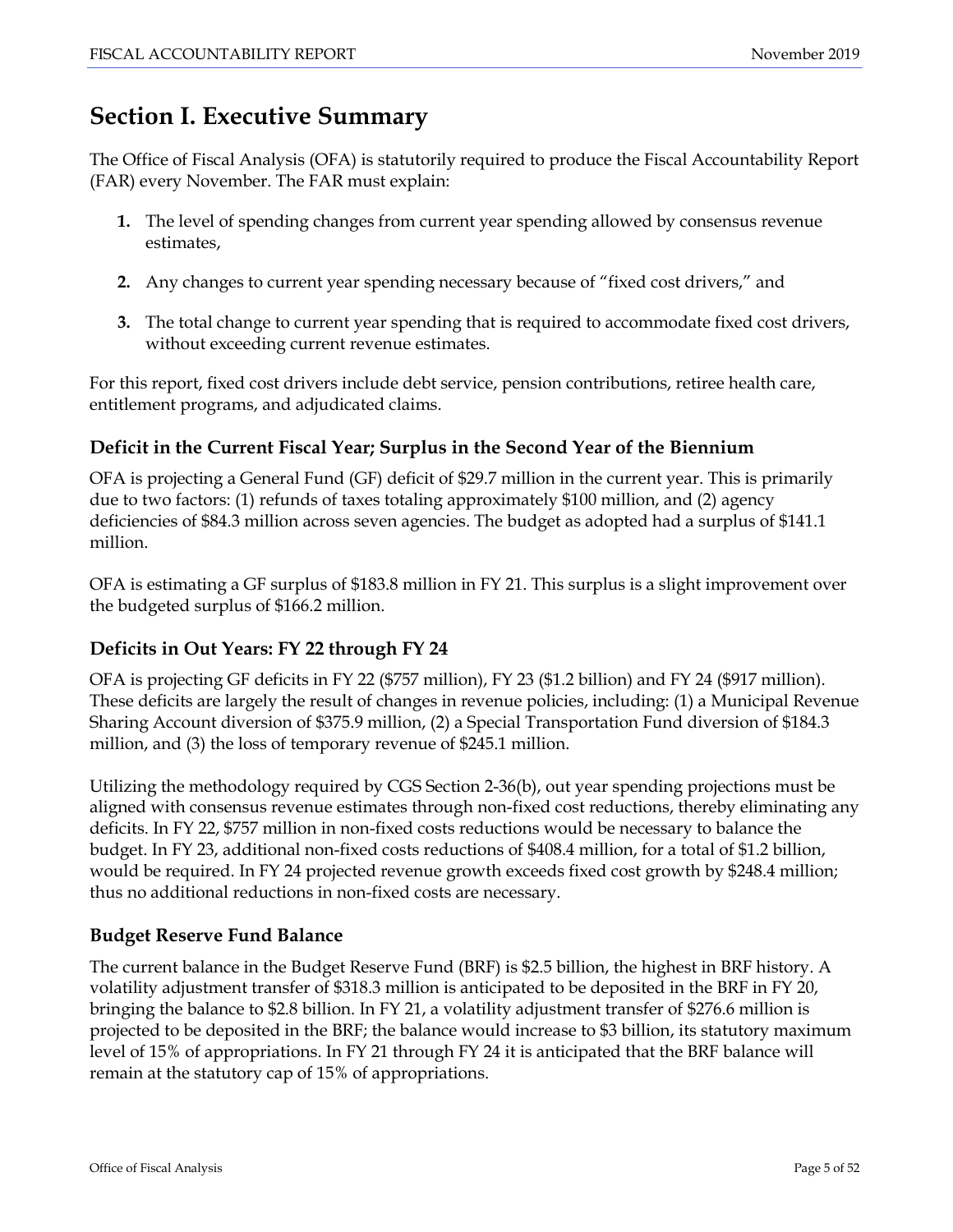# **Special Transportation Fund (STF)**

OFA is projecting an STF operating surplus of \$8.9 million in FY 20, and a cumulative fund balance of \$638.9 million in FY 24, primarily because of sales and use tax transfers from the GF into the STF.

# **Table 1.1** Financial Summary by Fund1

In Millions of Dollars

| Fund                                     | <b>FY 20</b> | <b>FY 21</b> | <b>FY 22</b> | <b>FY 23</b> | <b>FY 24</b> |
|------------------------------------------|--------------|--------------|--------------|--------------|--------------|
| <b>General Fund (GF)</b>                 |              |              |              |              |              |
| November Consensus Revenue               | 19,375.7     | 20,194.5     | 19,734.9     | 20,071.3     | 20,606.1     |
| Expenditures                             |              |              |              |              |              |
| Previous Year Expenditure                |              |              | 20,010.7     | 19,734.9     | 20,071.3     |
| <b>Fixed Cost Growth</b>                 |              |              | 481.1        | 744.8        | 286.4        |
| <b>Expenditure Reduction<sup>2</sup></b> |              |              | (757.0)      | (408.4)      |              |
| Subtotal                                 | 19,405.3     | 20,010.7     | 19,734.9     | 20,071.3     | 20,357.7     |
| <b>GF BALANCE</b>                        | (29.6)       | 183.8        |              |              | 248.4        |
| <b>Special Transportation Fund (STF)</b> |              |              |              |              |              |
| November Consensus Revenue               | 1,732.7      | 1,877.9      | 2,006.6      | 2,117.3      | 2,144.0      |
| Expenditures                             |              |              |              |              |              |
| Previous Year Expenditure                |              |              | 1,820.9      | 1,904.9      | 2,016.1      |
| <b>Fixed Cost Growth</b>                 |              |              | 84.0         | 111.1        | 77.9         |
| <b>Expenditure Reduction<sup>2</sup></b> |              |              |              |              |              |
| Subtotal                                 | 1,723.8      | 1,820.9      | 1,904.9      | 2,016.1      | 2,094.0      |
| <b>STF BALANCE</b>                       | 8.9          | 57.0         | 101.7        | 101.2        | 50.0         |
| <b>Other Appropriated Funds</b>          |              |              |              |              |              |
| Revenue                                  | 256.0        | 271.0        | 279.1        | 282.1        | 280.7        |
| Expenditures                             |              |              |              |              |              |
| Previous Year Expenditure                |              |              | 267.6        | 269.8        | 274.2        |
| <b>Fixed Cost Growth</b>                 |              |              | 2.9          | 6.8          | (2.5)        |
| <b>Expenditure Reduction<sup>2</sup></b> |              |              | (0.7)        | (2.4)        | (2.0)        |
| Subtotal                                 | 252.8        | 267.6        | 269.8        | 274.2        | 269.7        |
| <b>OTHER APPROP. FUNDS BALANCE</b>       | 3.2          | 3.4          | 9.3          | 7.9          | 11.0         |
| <b>All Appropriated Funds</b>            |              |              |              |              |              |
| Revenue                                  | 21,364.4     | 22,343.4     | 22,020.6     | 22,470.7     | 23,030.8     |
| Expenditures                             | 21,382.0     | 22,099.2     | 21,909.6     | 22,361.5     | 22,721.4     |
| <b>ALL APPROP. FUNDS BALANCE</b>         | (17.6)       | 244.2        | 111.0        | 109.1        | 309.4        |

1The FY 20 Other Appropriated Funds revenue projection includes the use of \$6.6 million in prior year fund balances that are needed to accommodate projected FY 20 expenditures.

2Pursuant to CGS Sec. 2-36(b).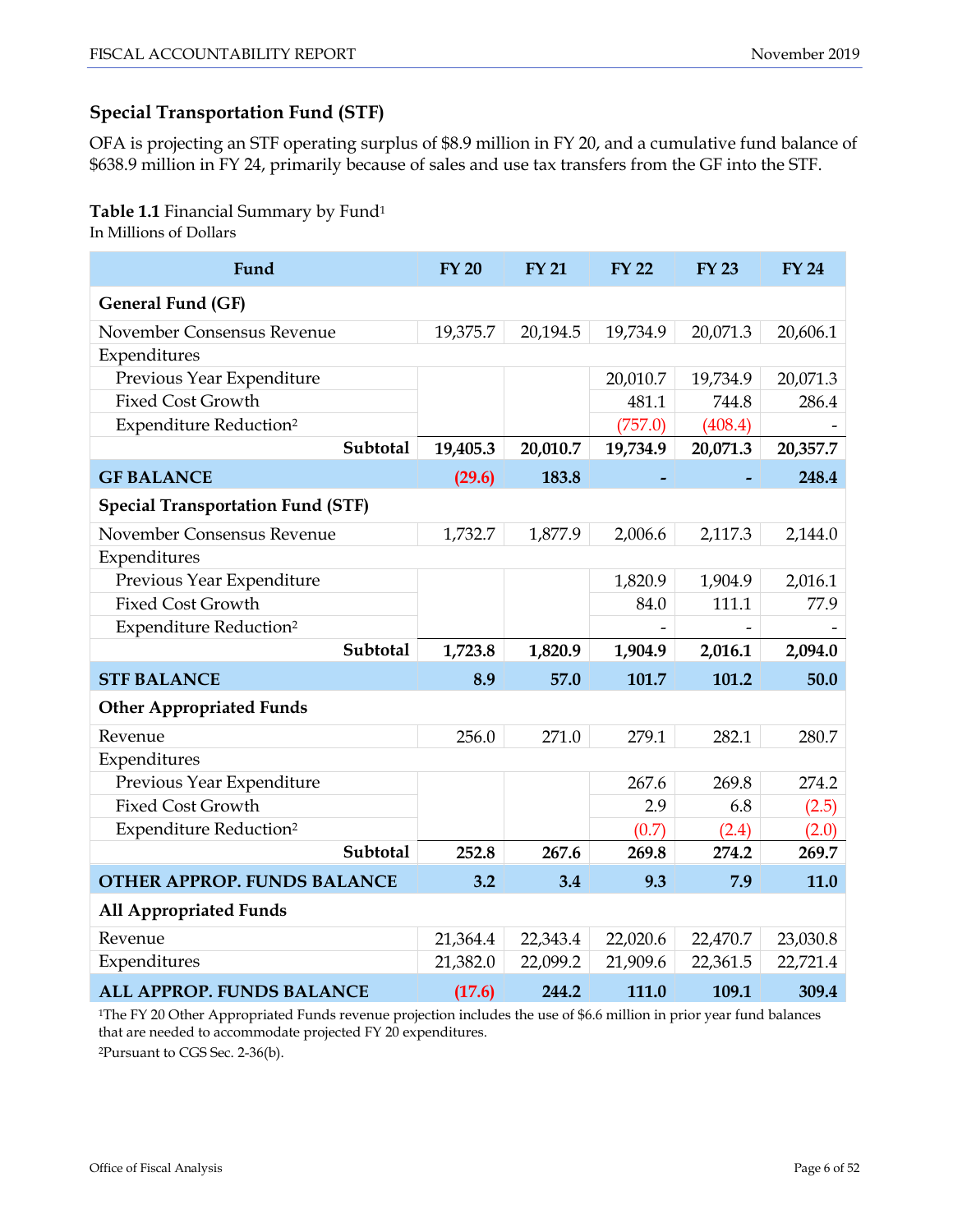# <span id="page-6-0"></span>**Section II. Methodology and Assumptions**

# **METHODOLOGY**

CGS Sec. 2-36(b) requires the Office of Fiscal Analysis (OFA) to estimate any changes to current year expenditures due to fixed cost drivers.

This methodology compares the statutorily required annual consensus revenue estimates with the previous year's expenditures plus the annual growth in fixed costs. For years in which expenditures are greater than revenue, an adjustment is calculated. This calculation represents how much non-fixed spending will have to be decreased to achieve a zero ending balance at the end of a given fiscal year. See **Appendix C** for a list of key assumptions used to develop cost projections through FY 24.

#### **Flat Funding of Non-Fixed Accounts**

The expenditure projections contained in this report may adjust only the accounts categorized as fixed costs to reflect changes over the previous year's expenditures. Most other accounts are flat-funded at FY 21 levels.

## **FIXED COSTS**

For this report, OFA examined all expenditure accounts to identify the array of fixed costs. **Table 2.1** below shows the categories of expenditures that comprise fixed costs, as well as major categories that, while not identified as fixed costs, make up a significant portion of the budget.

**Table 2.1** Categories of Non-Fixed and Fixed Costs

| <b>Non-Fixed Costs</b>                                 | <b>Fixed Costs</b>              |
|--------------------------------------------------------|---------------------------------|
| Education (Lower & Higher)                             | Entitlements                    |
| Municipal Aid                                          | Debt Service                    |
| Wages and Active Employee Fringe Benefits <sup>1</sup> | <b>Pension Payments</b>         |
| Criminal Justice                                       | <b>Retiree Healthcare Costs</b> |
| Environment & Economic Development                     | <b>Adjudicated Claims</b>       |
| <b>Public Safety</b>                                   |                                 |

1Excluding retirement benefits.

See **Appendix D** for account-level details through FY 24 on the fixed cost expenditure categories identified above.

# **OTHER ADJUSTMENTS TO EXPENDITURES**

In addition to fixed cost increases, OFA includes adjustments relating to: (1) collective bargaining increases that were part of the State Employees' Bargaining Agent Coalition (SEBAC) 2017 Agreement, (2) contracts that were passed in the 2019 session, and (3) non-union wage adjustments.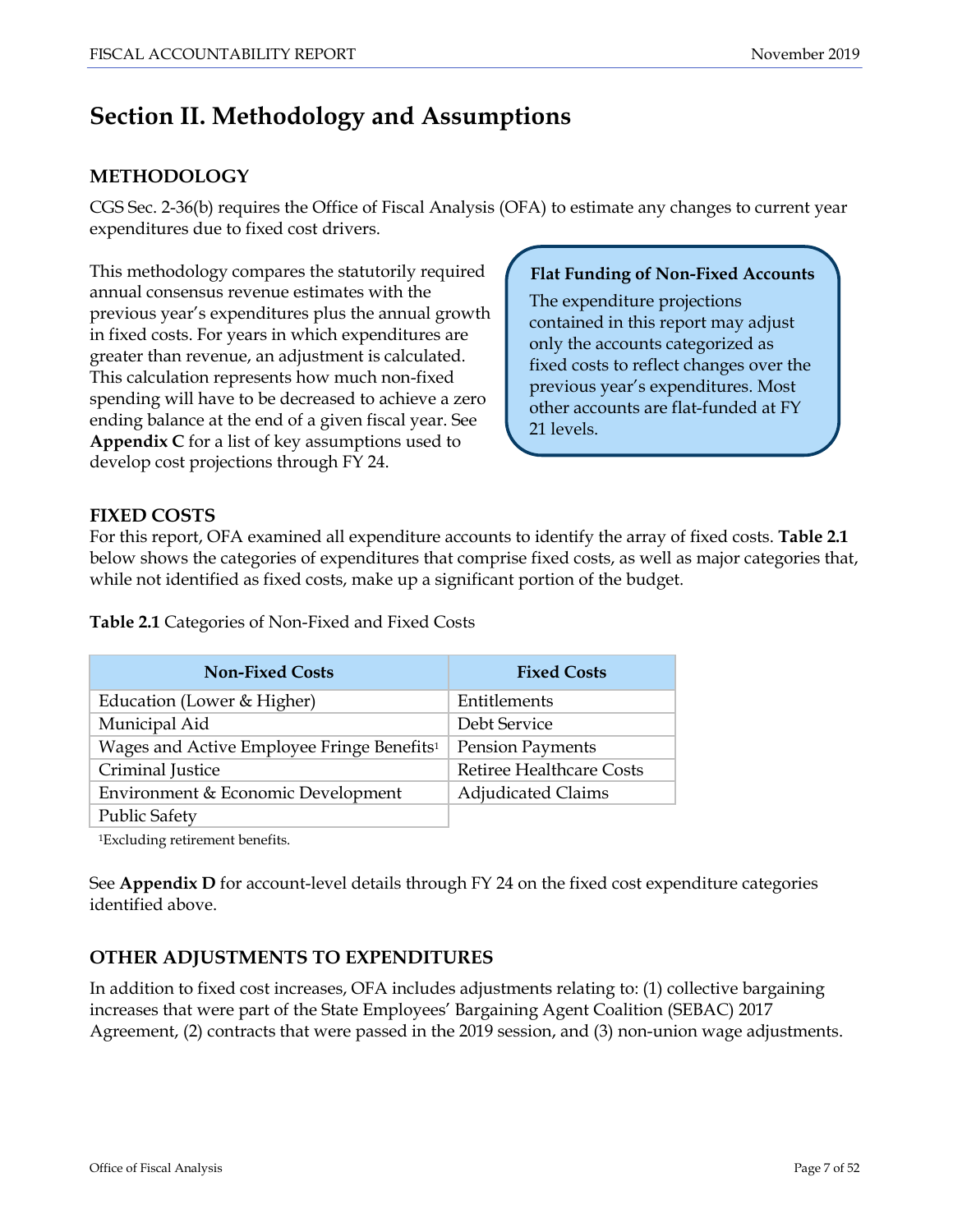# <span id="page-7-0"></span>**Section III. General Fund – Biennium**

The Office of Fiscal Analysis (OFA) is currently projecting a \$29.7 million General Fund (GF) deficit in FY 20, as reflected in **Table 3.1.** Also, a volatility adjustment transfer of \$318.3 million is anticipated to be deposited into the Budget Reserve Fund the same fiscal year.

## **REVENUE**

GF revenues are adjusted downward by \$84.5 million in total. Tax refunds are outpacing expectations thus far in the fiscal year, and are expected to continue to do so through the remainder of FY 20. This results in a \$100 million adjustment, which negatively impacts revenues in that fiscal year. Collections data for the newly established, 10-cent fee on single-use plastic bags indicates annual revenues of \$7 million, rather than the approximate \$28 million revenue included in the budget, resulting in a negative adjustment of \$20.7 million. Sales tax revenues have outpaced expectations since consensus revenue estimates of April 30, 2019, contributing to a positive adjustment of \$46.8 million, which partially offsets the negative impact of the adjustments described above. Lastly, a number of relatively minor and technical updates are made that result in a negative \$10.6 million net adjustment.

**Table 3.1** November Updates to FY 20 General Fund Estimates In Millions of Dollars

| Summary                                             | <b>FY 20</b> |  |  |
|-----------------------------------------------------|--------------|--|--|
| Budgeted Balance <sup>1</sup>                       | 141.1        |  |  |
| Revenue                                             |              |  |  |
| Budgeted                                            | 19,460.2     |  |  |
| <b>Consensus Adjustment</b>                         |              |  |  |
| Tax Refunds                                         | (100.0)      |  |  |
| Sales and Use                                       | 46.8         |  |  |
| <b>Plastic Bags</b>                                 | (20.7)       |  |  |
| <b>Other Changes</b>                                | (10.6)       |  |  |
| Subtotal                                            | (84.5)       |  |  |
| <b>Expenditures</b>                                 |              |  |  |
| Budgeted                                            | 19,319.1     |  |  |
| <b>Unidentified Lapses</b>                          | 2.1          |  |  |
| <b>Agency Deficiencies</b>                          | 84.3         |  |  |
| Subtotal                                            | 86.3         |  |  |
| <b>SURPLUS/(DEFICIT)</b>                            | (29.7)       |  |  |
| <sup>1</sup> Section 50 of PA 19-117 transfers \$30 |              |  |  |

1Section 50 of PA 19-117 transfers \$30 million out the GF in FY 20, associated with a court settlement between the state and hospitals, reducing the FY 20 GF balance to \$111.1 million.

# **EXPENDITURES**

In PA 19-117, the biennial budget act, FY 20 appropriations totaled \$19.3 billion. Currently, expenditures are projected to be \$86.8 million, approximately 0.5%, higher than budgeted. As reflected in **Table 3.2**, we are estimating deficiencies of \$84.3 million across seven agencies.

**Table 3.2** FY 20 Estimated Deficiency Needs In Millions of Dollars

| Agency                                               | FY 20 |
|------------------------------------------------------|-------|
| Department of Social Services                        | 31.2  |
| State Comptroller - Adjudicated Claims               | 27.0  |
| State Comptroller - Fringe Benefits                  | 11.9  |
| Department of Correction                             | 10.6  |
| Office of Early Childhood                            | 1.8   |
| Department of Mental Health and Addiction Services   | 1.5   |
| Department of Emergency Services & Public Protection | 0.3   |
| <b>TOTAL</b>                                         | 84.3  |

Offsetting these deficiencies are lapses totaling \$209.2 million. However, \$19.4 million has yet to be distributed to agencies. OFA estimates that \$16.8 million in lapses will be achieved, resulting in \$2.5 million in savings yet to be identified (see **Table 3.3**). Descriptions of significant agency deficiencies and lapses are provided in **Appendix G**.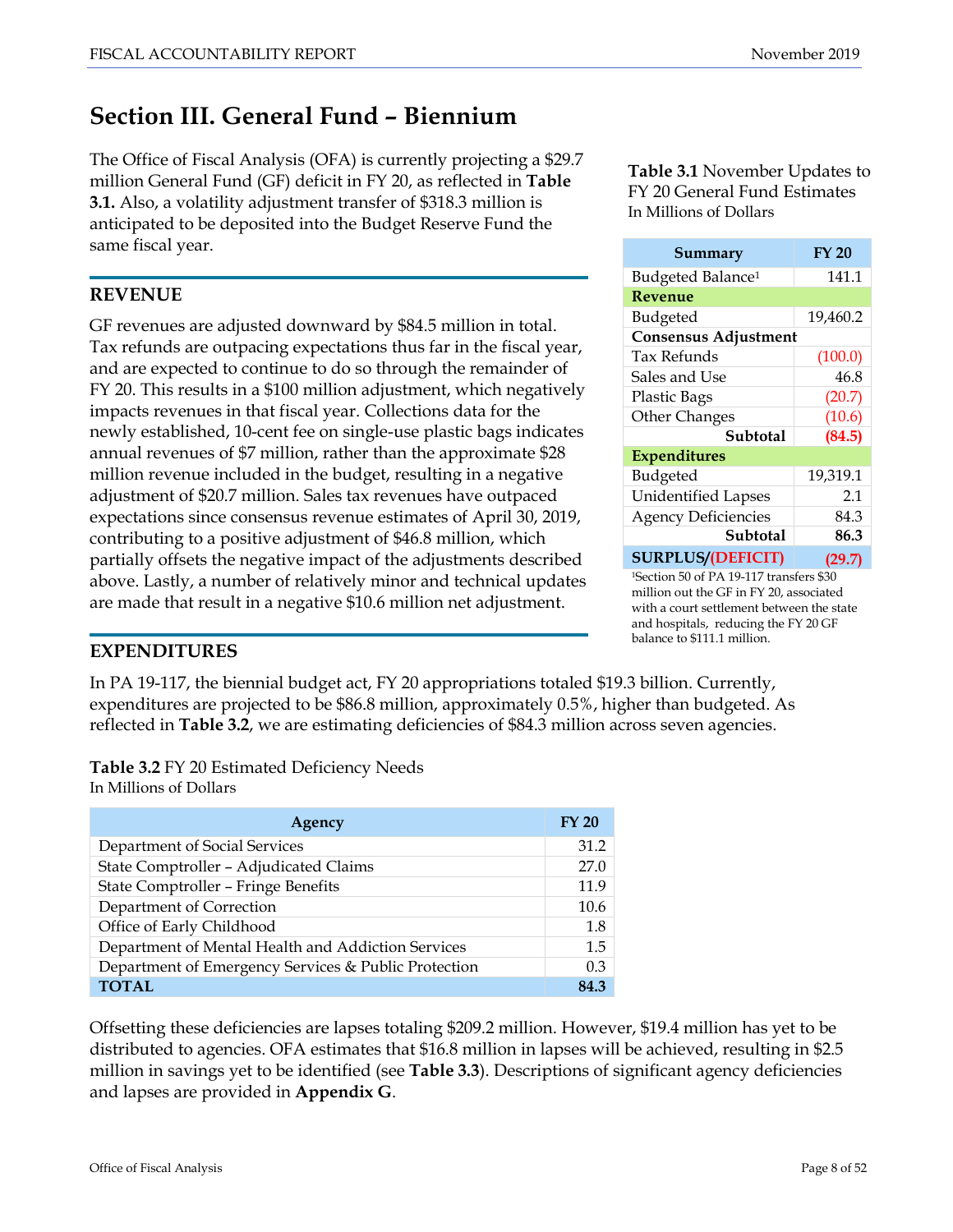#### **Table 3.3** FY 20 Estimated Lapses

| Agency                                                         | <b>FY 20</b> |
|----------------------------------------------------------------|--------------|
| Undistributed Budgeted Lapses                                  | (19,372,077) |
| <b>Estimated Lapses</b>                                        |              |
| Auditors of Public Accounts                                    | 250,000      |
| Commission on Women, Children, Seniors, Equity and Opportunity | 150,000      |
| Department of Administrative Services                          | 400,000      |
| Division of Criminal Justice                                   | 147,032      |
| Department of Consumer Protection                              | 427,742      |
| Department of Housing                                          | 2,000,000    |
| Department of Economic and Community Development               | 130,683      |
| Judicial Department                                            | 169,839      |
| <b>Public Defender Services Commission</b>                     | 1,048        |
| Teachers' Retirement Board                                     | 1,664,000    |
| Bottom Line Lapses (various General Fund agencies)             | 11,509,173   |
| Subtotal                                                       | 16,849,517   |
| <b>TOTAL</b>                                                   | (2,522,560)  |

# **FY 21 UPDATE**

November consensus revenue adjustments positively benefit the second year of the biennium, as reflected in **Table 3.4**. The major differences between FY 20 and FY 21 adjustments in consensus revenue are as follows: (1) anticipation that the increase in tax refunds in FY 20 will not continue into FY 21; and (2) a technical update to the volatility cap threshold, which decreases the transfer to the BRF by \$24.9 million.

**Table 3.4** FY 21 Update due to November Consensus Revenues

| Update                                | <b>FY 20</b> | <b>FY 21</b> |  |
|---------------------------------------|--------------|--------------|--|
| <b>Budget Balance</b>                 | 141.1        | 166.2        |  |
| <b>November Consensus Adjustments</b> |              |              |  |
| Refunds of Tax                        | (100.0)      |              |  |
| Sales and Use Tax                     | 46.8         | 51.0         |  |
| <b>Volatility Adjustment Transfer</b> |              | 24.9         |  |
| <b>Plastic Bags</b>                   | (20.7)       | (19.8)       |  |
| <b>Other Revenue Changes</b>          | (10.6)       | (9.8)        |  |
| Revenue Adjustments Subtotal          | (84.5)       | 46.3         |  |
| <b>Expenditure Adjustments</b>        | 86.3         | 28.8         |  |
| <b>BALANCE</b>                        | (29.7)       | 183.8        |  |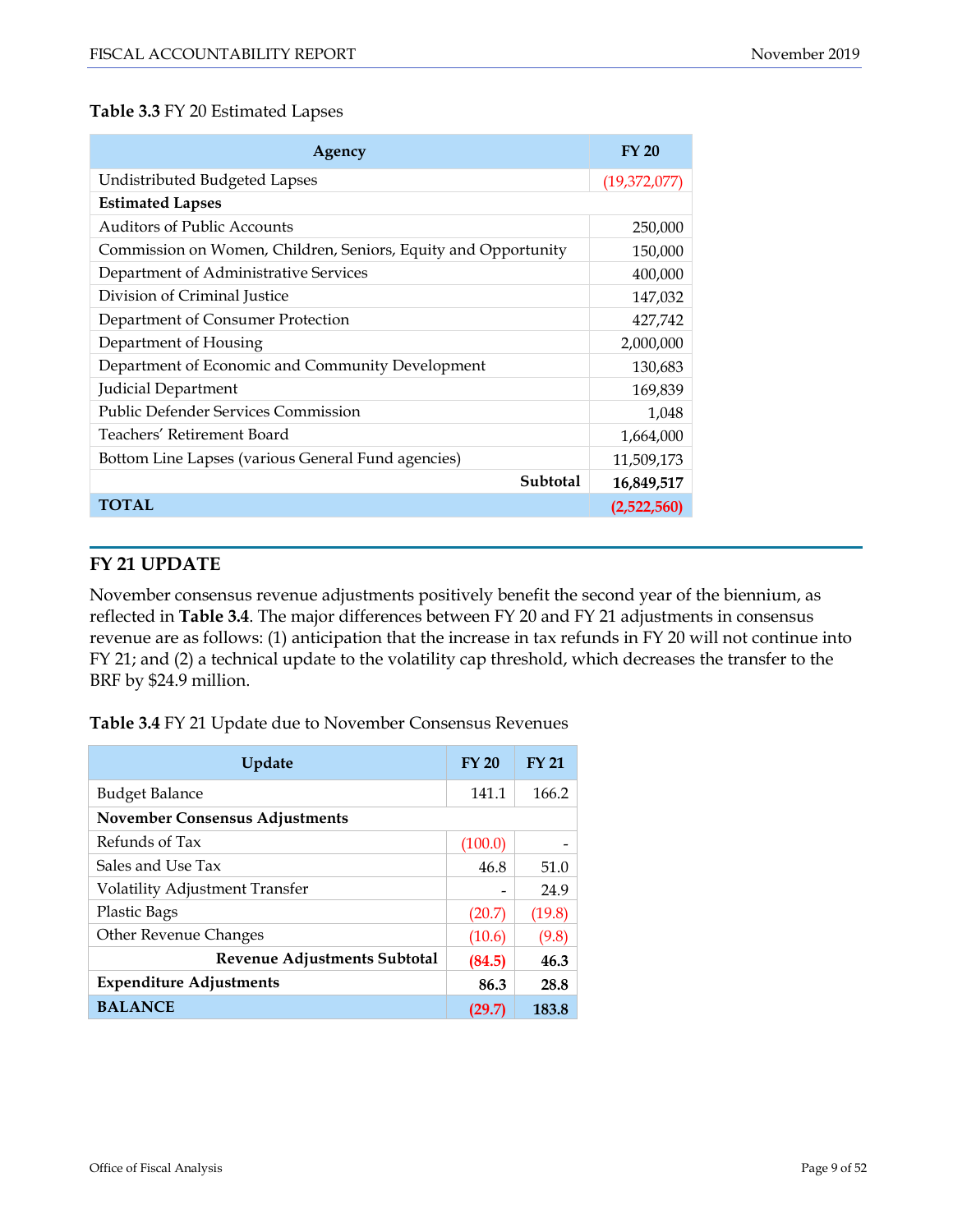# <span id="page-9-0"></span>**Section IV. FY 22 to FY 24 Projections**

# **GENERAL FUND OUT OF BALANCE IN THE OUT YEARS**

Without adjustment, the Office of Fiscal Analysis (OFA) projects General Fund (GF) budget deficits of \$757 million in FY 22, \$1,165.4 million in FY 23, and \$917 million in FY 24. In the context of Connecticut's slow economic recovery from the Great Recession, which occurred a decade ago, this is not a new situation for the state budget.

As shown in **Figure 4.1**, consensus revenue drops by \$459.6 million in FY 22, largely as a result of two sales tax transfers and the loss of temporary revenues. Total revenue then increases by 2.2% on average in FY 23 and FY 24.

Figure 4.1 Revenue and Unadjusted Expenditures<sup>1,2</sup> In Millions of Dollars



1Revenue amounts are post-Volatility Cap Adjustment. 2Changes in expenditures are limited to fixed cost accounts, excluding non-fixed cost reductions, as shown in **Table 4.1**.

Meanwhile, total projected fixed cost expenditures increase by an average of 4.8% annually in the out years. Fixed costs, as

detailed in **Appendix D**, include: Medicaid, other entitlements, state employee and teachers' retiree costs, debt service, negotiated personnel costs and adjudicated claims**. Table 4.1** shows the fixed cost changes by type and year.

Pursuant to CGS Sec. 2-36(b), which requires certain estimates to be included in this report, non-fixed cost expenditure reductions of \$757 million and an additional \$408.4 million are needed to align GF expenditures with consensus revenue estimates in FY 22 and FY 23, respectively.

| Category                                  | <b>FY 21</b> | <b>FY 22</b> | <b>FY 23</b> | <b>FY 24</b> |
|-------------------------------------------|--------------|--------------|--------------|--------------|
| November Consensus Revenue                | 20,194.5     | 19,734.9     | 20,071.3     | 20,606.1     |
| Previous year expenditures                |              | 20,010.7     | 19,734.9     | 20,071.3     |
| <b>Fixed Cost Changes</b>                 |              |              |              |              |
| Medicaid and other entitlements           |              | 101.2        | 106.4        | 109.9        |
| State employee pension and retiree health |              | 138.8        | 163.4        | 63.8         |
| Teachers' retirement and retiree health   |              | 120.9        | 120.4        | 119.6        |
| Debt service                              |              | 101.8        | 246.5        | 100.8        |
| Negotiated personnel costs                |              | 18.4         | 108.2        | (107.7)      |
| <b>Subtotal - Fixed Cost Changes</b>      |              | 481.1        | 744.8        | 286.4        |
| Non-fixed cost expenditure reductions     |              | (757.0)      | (408.4)      |              |
| Subtotal - Expenditures                   | 20,010.7     | 19,734.9     | 20,071.3     | 20,357.7     |
| <b>BALANCE</b>                            | 183.8        |              |              | 248.4        |
| Unadjusted Balance                        | 183.8        | (757.0)      | (1, 165.4)   | (917.0)      |

**Table 4.1** General Fund Fixed Cost Changes and Non-Fixed Cost Reductions In Millions of Dollars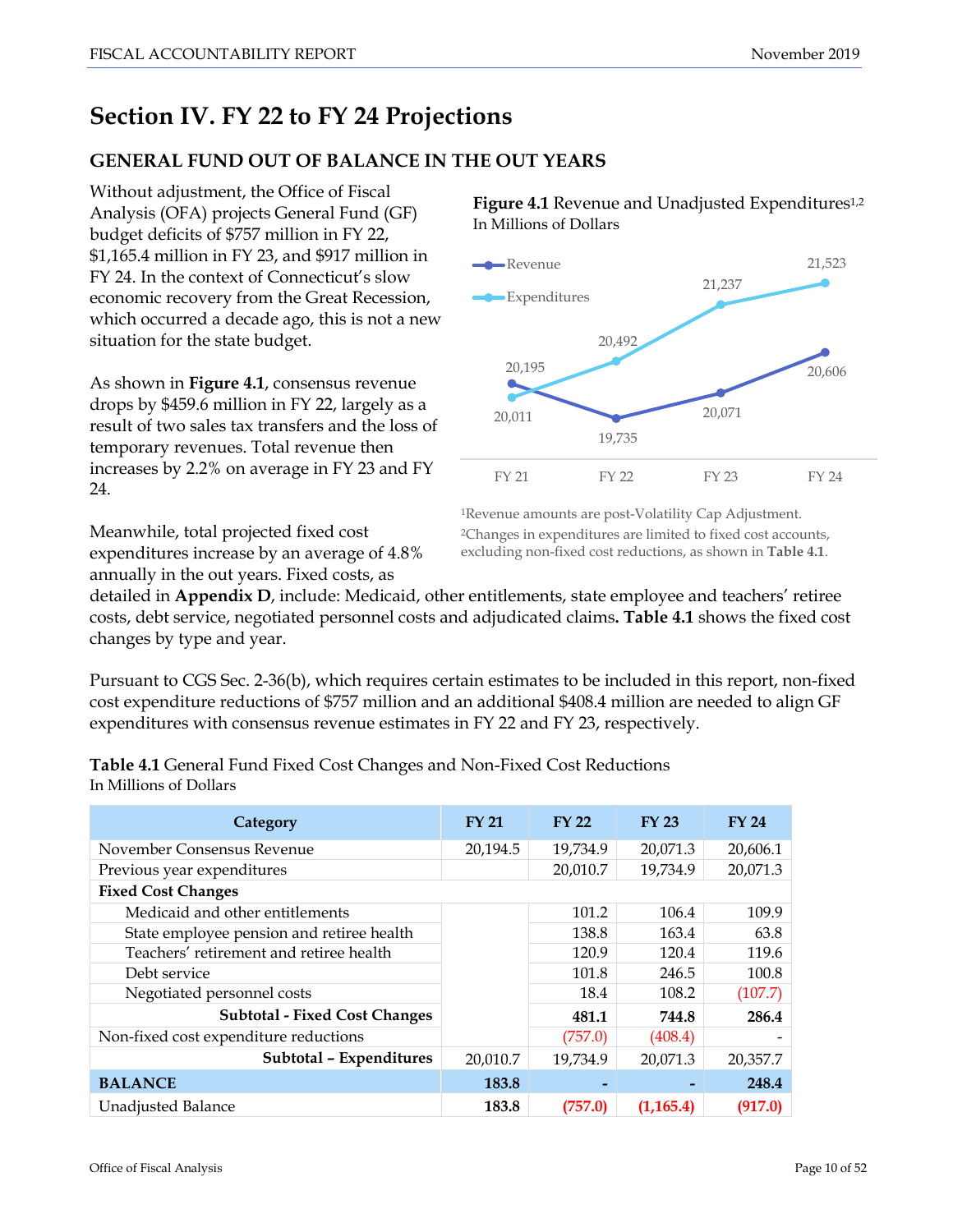# **FY 22 General Fund Imbalance**

The projected FY 21 surplus of \$183.8 million, when combined with \$940.7 million in projected net negative changes from FY 21 to FY 22, results in an anticipated FY 22 deficit of \$757 million. As shown in **Figure 4.2**, projected changes from FY 21 to FY 22 include policy-related revenue reductions of \$901 million and a structural imbalance of \$39.7 million. A structural imbalance is defined as the difference between fixed cost expenditure growth and revenue growth, which is comprised of economic growth and technical changes. The remainder of **Section IV** explores these out year changes in more detail.

**Figure 4.2** Projected Changes from FY 21 to FY 22 In Millions of Dollars

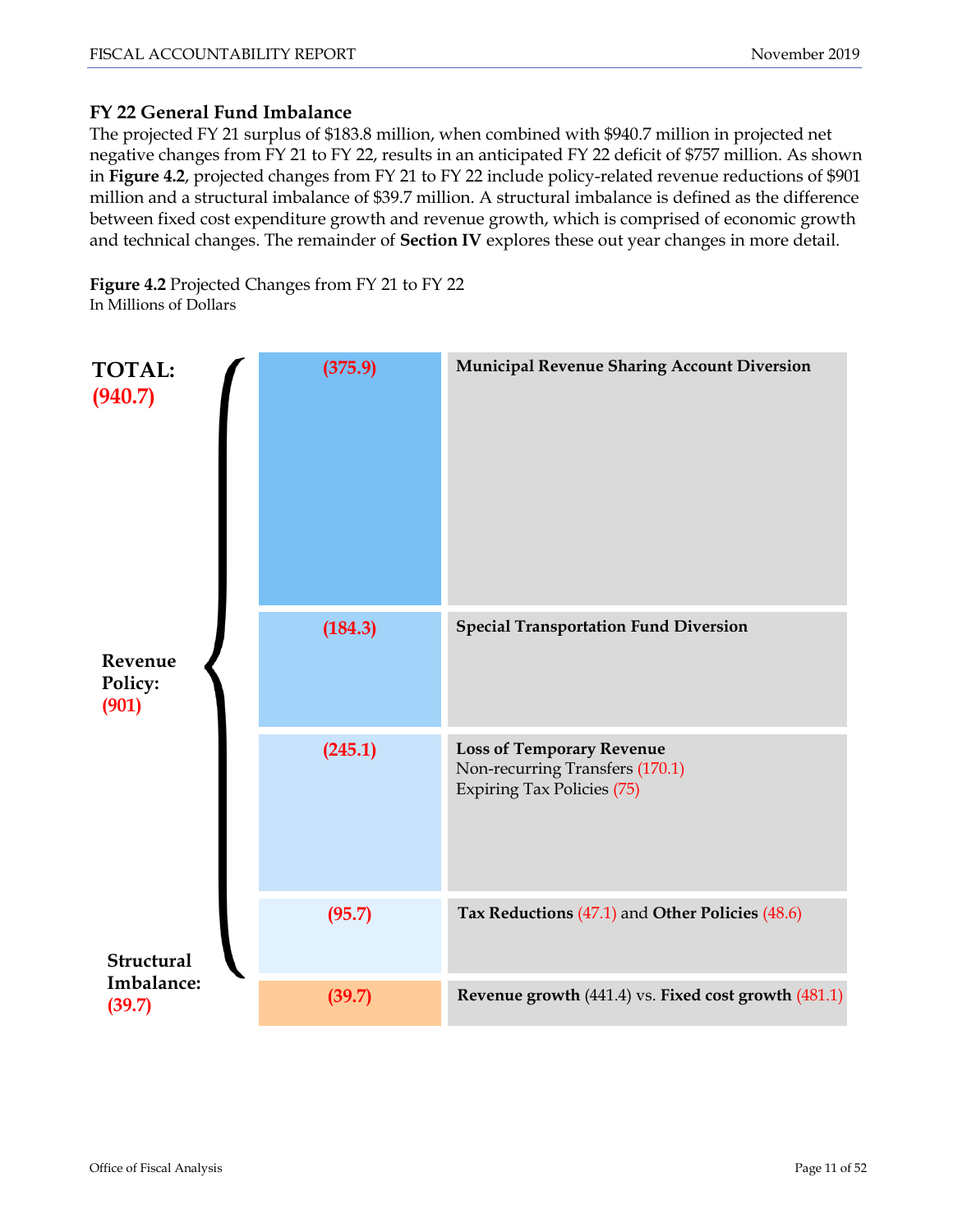# **REVENUE POLICY AND TECHNICAL ADJUSTMENTS**

The net FY 22 revenue policy adjustment decreases the balance of the GF by a total of \$901 million in FY 22. **Table 4.2** highlights the major components of that adjustment. Descriptions of specific items follow.

**Table 4.2** Major Components of the FY 22 General Fund Revenue Adjustment In Millions of Dollars

| Components                                                            |         |  |  |  |
|-----------------------------------------------------------------------|---------|--|--|--|
| <b>1.</b> MRSA revenue diversion of sales tax resumes                 | (375.9) |  |  |  |
| 2. STF motor vehicle sales tax revenue diversion increase: 25% to 75% |         |  |  |  |
| 3. Expiration of temporary revenue policies                           |         |  |  |  |
| 4. Other Policies                                                     |         |  |  |  |
| <b>Tax Reductions</b>                                                 | (47.1)  |  |  |  |
| All Other Policies (Net)                                              |         |  |  |  |
| <b>Subtotal - Other Policies</b>                                      | (95.7)  |  |  |  |
| <b>TOTAL</b>                                                          | (901.0) |  |  |  |

#### **1. Municipal Revenue Sharing Account (MRSA) Sales Tax Diversion**

Current law restores the MRSA sales and use tax diversion in FY 22, which decreases revenue to the GF by \$375.9 million.

The MRSA revenue diversion was established in FY 16 for the general purpose of providing property tax relief grants to municipalities. This diversion was suspended from FY 17 to FY 21 due to budget constraints. In FY 20, MRSA-related-grants were partially funded through a GF appropriation of \$70.8 million in FY 20. When it resumes in FY 22, 0.5 percentage points of the sales and use tax will be diverted from the GF to support MRSA.

#### **2. Special Transportation Fund (STF) Motor Vehicle Sales Tax Diversion**

The continual phase-in of the motor vehicle sales tax transfer to the STF decreases revenue to the GF by \$184.3 million in FY 22. This represents an increase from 25% of all motor vehicle sales to 75% that is to be transferred from the GF to the STF. This transfer will be fully phased-in at 100% of all motor vehicle sales by FY 23. See **Table 4.3** for the full phase-in schedule and **Section VI** of this report for more information on the STF.

**Table 4.3** Motor Vehicle Sales Tax Transfer Schedule In Millions of Dollars

| <b>Diversion</b>        | FY 19 | <b>FY 20</b> | <b>FY 21</b> | <b>FY 22</b> | <b>FY 23</b> | FY 24 |
|-------------------------|-------|--------------|--------------|--------------|--------------|-------|
| % Transfer              | 8%    | 17%          | 25%          | 75%          | 100%         | 100%  |
| <b>Estimated Amount</b> | 29.0  | 61.9         | 91.4         | 275.7        | 369.4        |       |

# **3. Loss of Temporary Revenue**

The following policies, listed in **Table 4.4**, cease by FY 21 and thus have a negative impact in FY 22.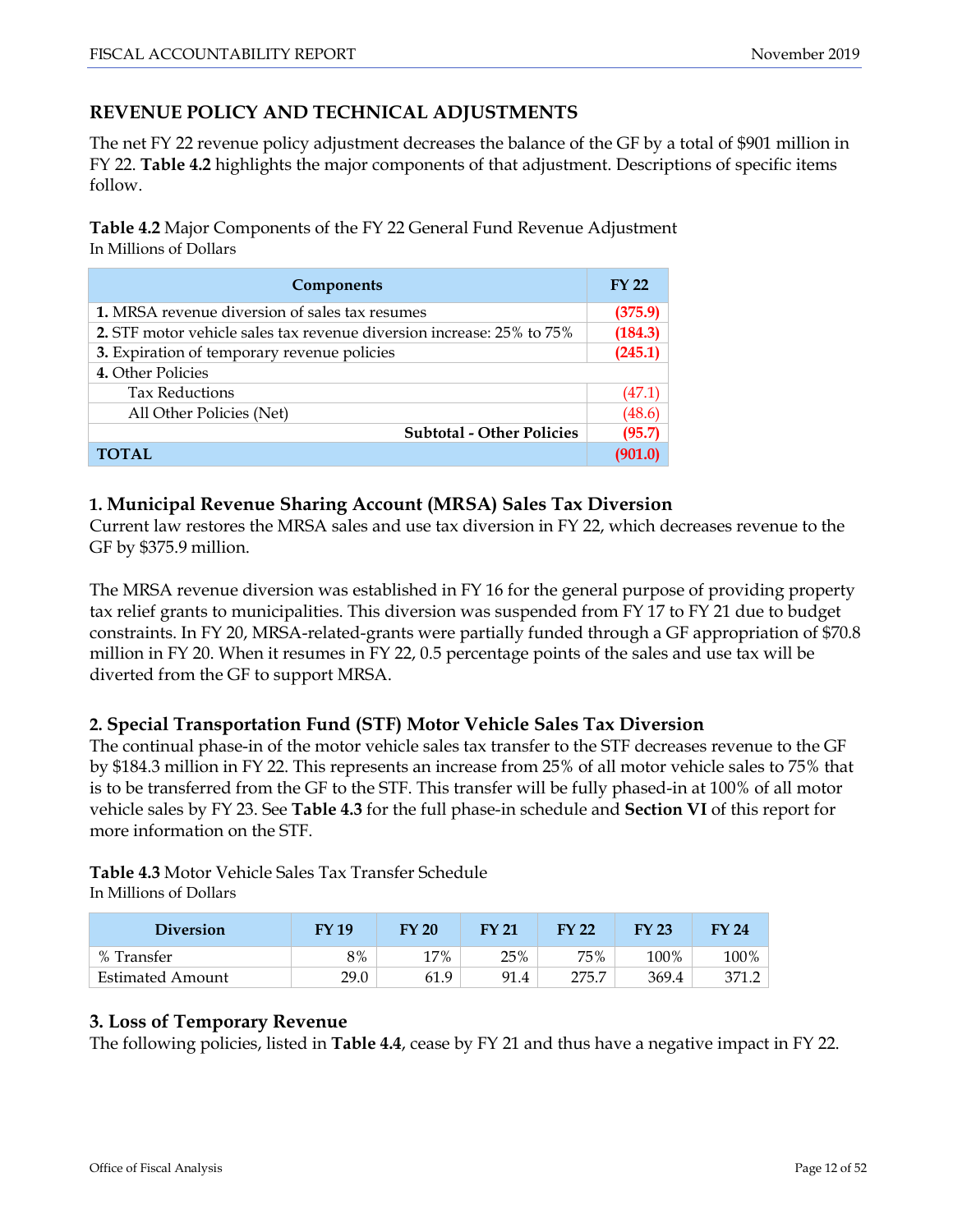# **Table 4.4** Loss of Temporary Revenue

In Millions of Dollars

| Adjustments                                                      | <b>FY 22</b> |
|------------------------------------------------------------------|--------------|
| Amortization of the historical GAAP deficit resumes <sup>1</sup> | (85.1)       |
| Revenue credit from FY 2020 to FY 2021 expires                   | (85.0)       |
| Temporary restrictions on property tax credits expire            | (53.0)       |
| Sunset of the corporation tax 10% surcharge (Income Year 2020)   | (15.0)       |
| Sunset of 10 cent surcharge on plastic bags                      | (7.0)        |
| <b>TOTAL</b>                                                     | (245.1)      |

1GAAP = Generally Accepted Accounting Principles

#### **4. Tax Reductions and All Other Policies**

All other remaining revenue policies, including scheduled tax reductions, have a net negative impact on the GF's ending balance of \$95.7 million in FY 22. **Table 4.5** provides further details on these tax reductions and their estimated impacts on FY 22.

#### **Table 4.5** All Other Revenue Policies' Impact to FY 22

In Millions of Dollars

| Adjustments                                                                                  | <b>FY 22</b> |
|----------------------------------------------------------------------------------------------|--------------|
| <b>Tax Reductions</b>                                                                        | (47.1)       |
| Exemption levels for annuities and other pension income increase                             | (16.4)       |
| Exemption threshold for inheritance and estate tax increases: \$5.1 million to \$7.1 million | (13.2)       |
| (Income Year 2021)                                                                           |              |
| Capital basis method for corporation tax continues to be phased out                          | (9.5)        |
| Exemption rate for teachers' pension income increases from 25% to 50% (Income Year 2021)     | (8.0)        |
| <b>All Other Policies (Net)</b>                                                              | (48.6)       |
| <b>TOTAL</b>                                                                                 | (95.7)       |

# **FY 22 Adjustments by Revenue Category**

Figure 4.2 categorizes the FY 22 revenue policies discussed above by revenue type. Sales and use tax is most significantly impacted by a net negative of \$564.5 million to the GF in FY 22. Further analysis of the status of the sales tax transfers in the out years follows.





Office of Fiscal Analysis Page 13 of 52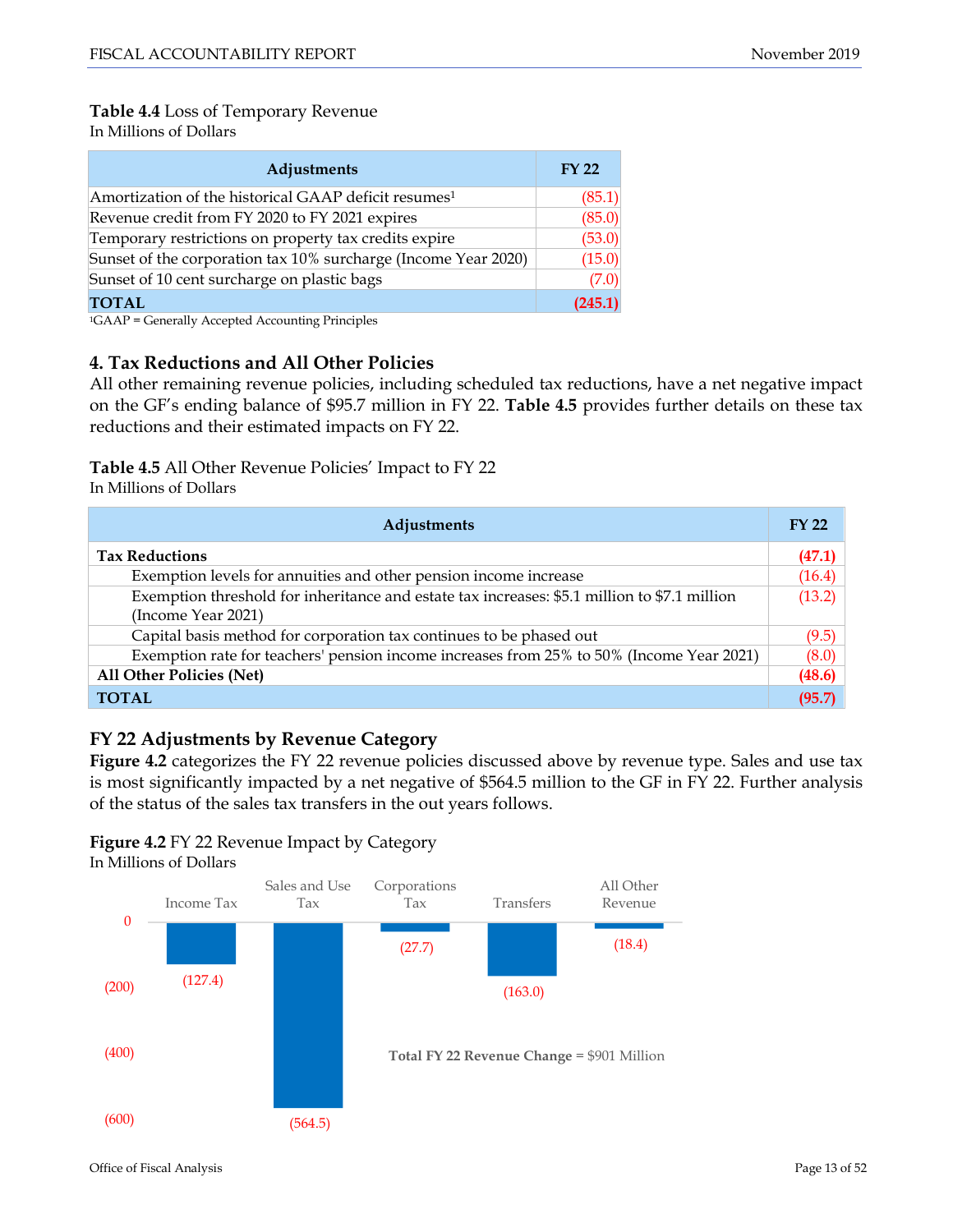# **Sales Tax Transfer to Various Funds**

Recent policies transfer a portion of the sales and use tax to various funds and continue to do so at an accelerated pace through FY 23.[1](#page-0-0) Although the transfers support other funds, the direct impact on the GF is a loss of revenue, growing from FY 21 to FY 22 by \$569.2 million to a total of over \$1 billion, or approximately 20% of all sales and use taxes collected. This increase is primarily due to the reintroduction of the transfer to MRSA, as previously discussed above, and the continued phase-in of the sales tax on motor vehicles to the STF (see **Section VI**).

# **Figure 4.3** Estimated Sales and Use Tax for Non-GF

In Millions of Dollars



**Figure 4.4** Estimated Sales and Use Tax for the General Fund In Millions of Dollars



<span id="page-13-0"></span> <sup>1</sup>In addition to the MRSA and STF transfers, a portion of the room occupancy tax is transferred to the Tourism Fund, and a portion of the room occupancy tax and rental car sales tax is transferred to the non-appropriated Regional Planning Incentive account.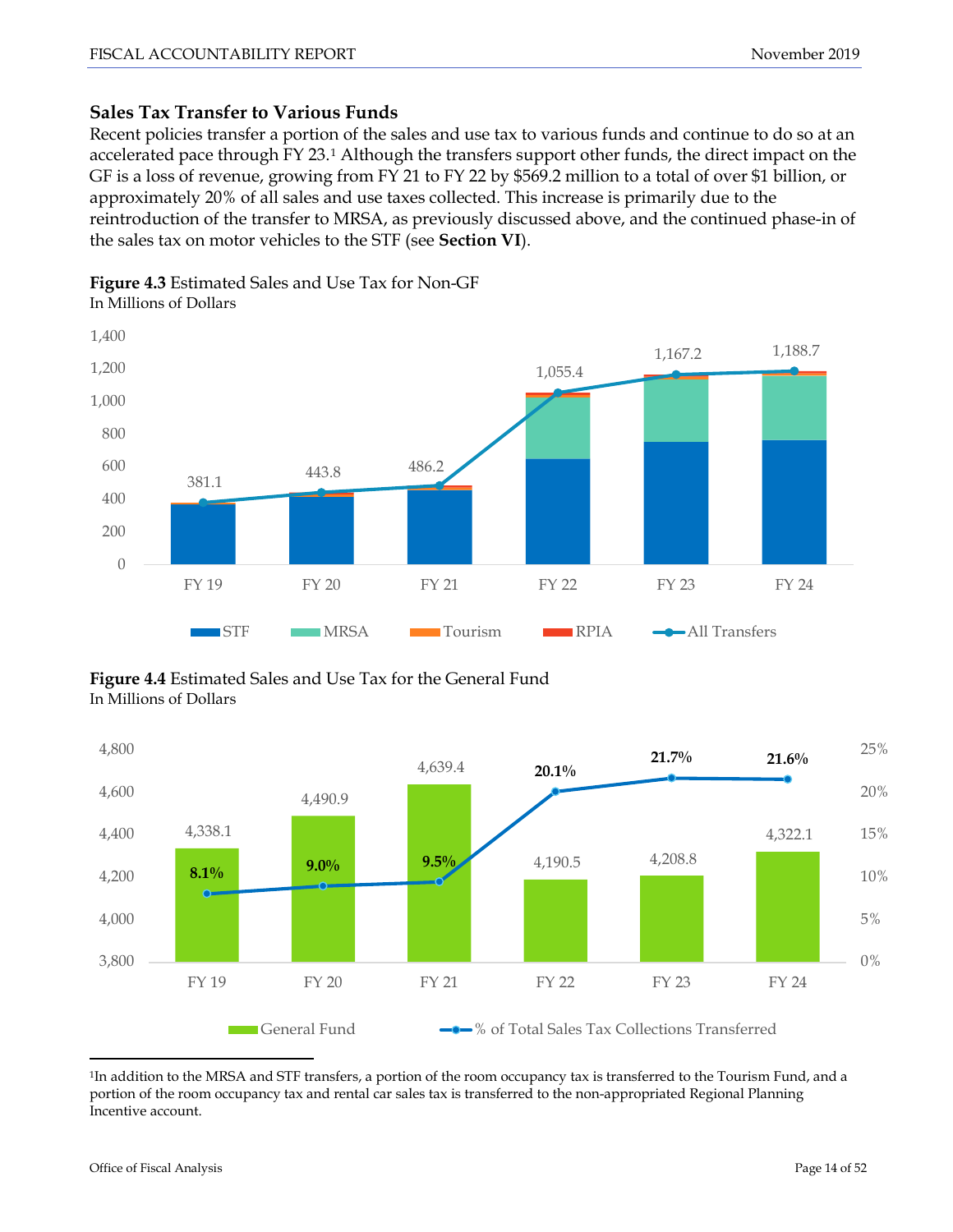# **STRUCTURAL IMBALANCE**

For the purposes of this report, a structural imbalance is defined as the difference between fixed cost growth and revenue growth, which is comprised of economic growth and technical changes. Fixed cost growth is estimated to exceed revenue growth in FY 22 and FY 23, leading to a structural imbalance in those years. In FY 24, revenue growth is estimated to exceed fixed cost growth, in part due to certain fixed cost categories increasing significantly in FY 23 before leveling off or decreasing in FY 24.

**Table 4.6** displays three years, FY 22 through FY 24, of fixed cost growth compared to revenue growth. Over this time fixed cost growth is only \$29.4 million



**Figure 4.5** Cumulative Structural Imbalance

## more than revenue growth; a seemingly small structural imbalance. However, the average growth rate for revenue is 2.5% while the average fixed cost growth rate is 4.8%. This means that 100% of revenue growth is needed to cover fixed cost expenditure growth, which is 50% of budget expenditures.

# **Table 4.6** Structural Imbalance (FY 22 to FY 24)

In Millions of Dollars

|                          | <b>FY 22</b> | <b>FY 23</b> | <b>FY 24</b> | <b>TOTAL</b> | <b>Average Growth</b> |               |  |
|--------------------------|--------------|--------------|--------------|--------------|-----------------------|---------------|--|
| Category                 |              |              |              |              |                       | $\frac{0}{0}$ |  |
| Revenue Growth           | 441.4        | 461.0        | 580.6        | 1,483.0      | 494.3                 | 2.5%          |  |
| <b>Fixed Cost Growth</b> | 481.1        | 744.8        | 286.4        | 1,512.4      | 504.1                 | 4.8%          |  |
| <b>BALANCE</b>           | (39.7)       | (283.8)      | 294.2        | (29.4)       | (9.8)                 |               |  |

# **Non-Fixed Costs Excluded from Structural Imbalance Estimate**

One of the limitations of the FAR methodology of only including fixed costs is that it ignores increased costs of providing services in non-fixed cost areas. Non-fixed costs account for roughly half of all GF appropriations, or approximately \$10 billion, in FY 21. In addition, the structural imbalance between fixed costs and revenue growth often results in reductions to non-fixed cost areas, or years of relatively flat-funding, as illustrated in **Table 4.7**.

|           | <b>Annualized Growth Rates</b><br>FY 20 to FY 24<br>FY 08 to FY 19 |         |  |  |  |
|-----------|--------------------------------------------------------------------|---------|--|--|--|
| Category  |                                                                    |         |  |  |  |
| Fixed     | 4.4%                                                               | 4.6%    |  |  |  |
| Non-Fixed | $0.7\%$                                                            | $0.5\%$ |  |  |  |
| TOTAL     | $2.4\%$                                                            | $2.6\%$ |  |  |  |

**Table 4.7** Fixed and Non-Fixed Costs Growth Rates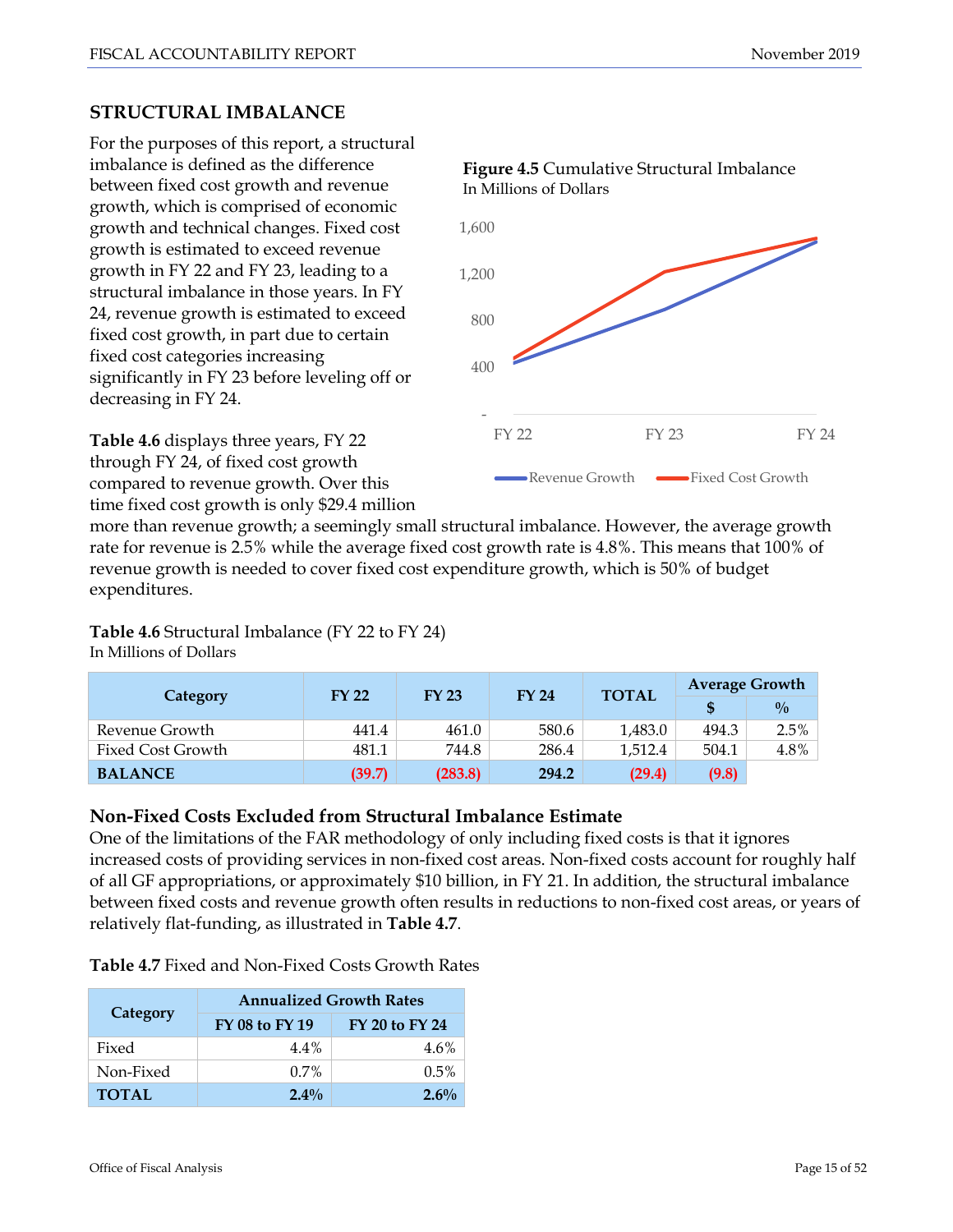## **Revenue Growth**

Revenue growth rates in the out years range from 2.2% to 2.8% annually before taking into account revenue policy. A detailed breakout of growth amounts is reflected in **Table 4.8**.

## **Fixed Cost Expenditures**

Statutorily-defined, GF fixed costs are organized into the following five expenditure categories, listed in order of magnitude:

**1.** Entitlements (e.g., Medicaid and other programs),

**Table 4.8** Revenue Growth by Source In Millions of Dollars – Change from Prior Year

| Source                  | <b>FY 22</b> | <b>FY 23</b> | <b>FY 24</b> |
|-------------------------|--------------|--------------|--------------|
| Personal Income Tax     | 307.6        | 365.7        | 377.7        |
| Sales Tax               | 115.6        | 109.5        | 112.5        |
| <b>Business Taxes</b>   | 50.8         | 28.4         | 69.8         |
| Other Revenue           | 32.4         | (15.8)       | 48.9         |
| <b>Federal Grants</b>   | 9.7          | 31.5         | 32.4         |
| Refunds                 | (74.7)       | (58.3)       | (60.7)       |
| <b>TOTAL GROWTH</b>     | 441.4        | 461.0        | 580.6        |
| <b>PERCENT GROWTH %</b> | 2.2          | 2.3          | 2.8          |

- **2.** Debt Service,
- **3.** State Employees' Retirement and Retiree Health Care,
- **4.** Teachers' Retirement and Retiree Health Care, and
- **5.** Other: Adjudicated Claims (see **Appendix G** for details) and Negotiated Personnel Costs (see **Appendix C** for details).

GF fixed costs are projected to grow in the out years from approximately \$10 billion in FY 21 to approximately \$11.5 billion in FY 24; a total increase of \$1.5 billion. This reflects net growth of \$481.1 million from FY 21 to FY 22, \$744.8 million from FY 22 to FY 23, and \$286.4 million from FY 23 to FY 24, as shown in **Figure 4.6**.

#### **Figure 4.6** General Fund Fixed Cost Expenditures (FY 20 – FY 24)1 In Millions of Dollars



1Personnel costs reflect expenses associated with three collective bargaining contracts and the 27th payroll in FY 23.

Each of these five expenditure categories maintain their relative percentage of overall GF fixed costs, as shown in **Figure 4.7**.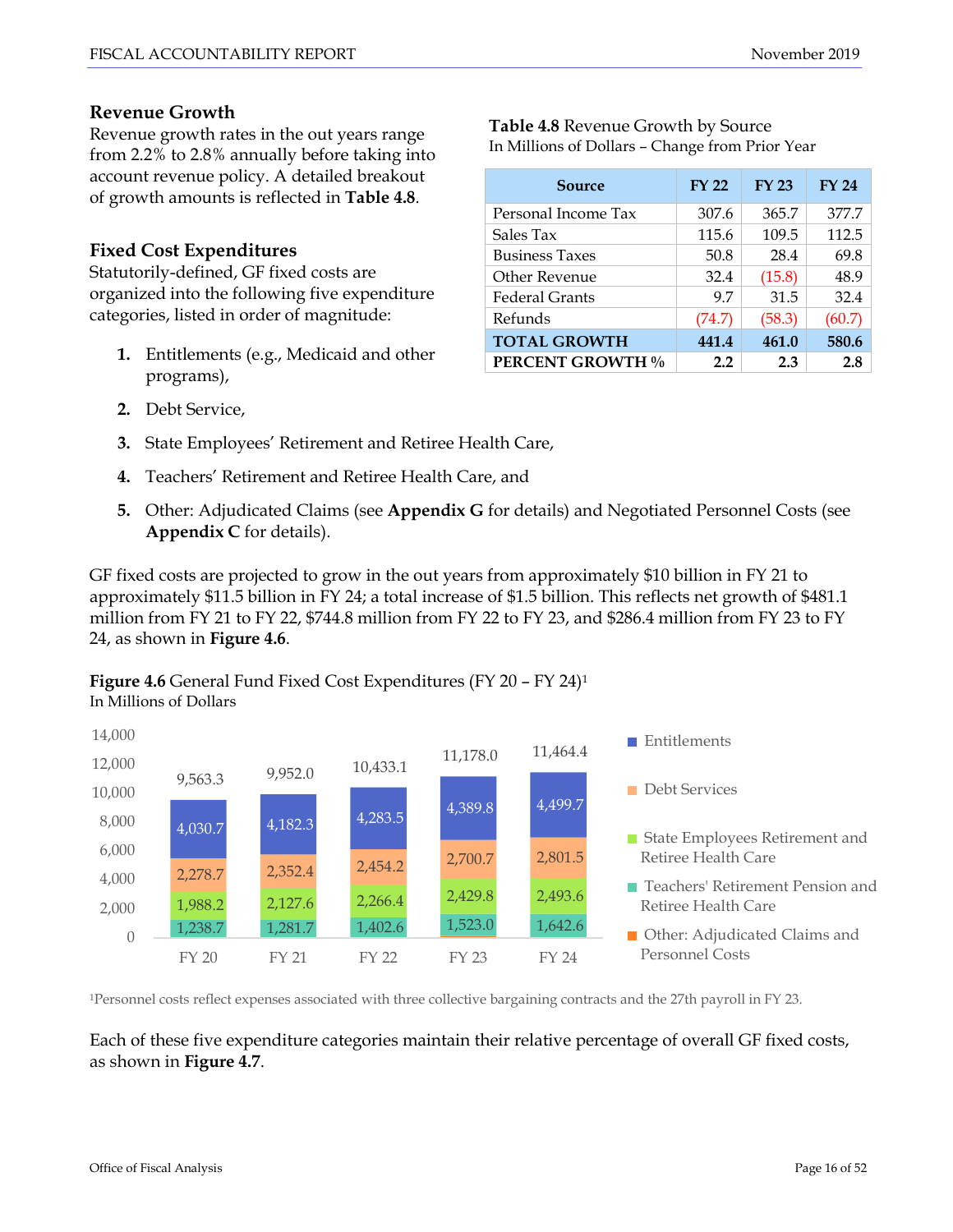

#### **Figure 4.7** FY 24 Fixed Cost General Fund Expenditures

The following sections outline the reasons for growth in the four largest fixed cost expenditure categories and the actions taken in 2019 to mitigate this growth.

#### *Entitlements*

Entitlements are the largest category of fixed costs, representing 39% of projected fixed costs in FY 24. However, the rate of growth has been the smallest of all other fixed cost categories with an average growth rate of 2.5% per year. The Medicaid and Community Residential Services accounts, appropriated in the Department of Social Services, collectively represent 84% of total projected entitlement costs in FY 24. Absent future specific state or federal policy changes impacting these programs, expenditures are anticipated to increase consistent with current historical trends.

- **Medicaid** is the largest entitlement program. It is projected to cost the GF \$3.1 billion in FY 24 (or 69% of entitlements). The program is anticipated to grow by \$85.7 million in FY 22, \$86.5 million in FY 23, and \$89.1 million in FY 24, which reflects a growth rate of approximately 3% per year from FY 22 through FY 24. The increase is primarily due to caseload growth and associated utilization costs. Despite the projected growth in this area, per member per month (PMPM) costs have been decreasing over time due to program management. Comparing FY 13 to FY 19, PMPM costs have decreased by 4.3%, from \$662 in FY 13 to \$633 in FY 19. This decrease mitigates the growth in program expenditures related to caseload and reimbursement changes. The Medicaid account is net funded reflecting the state's share of expenditures after federal reimbursement.
- **Community Residential Services** is the second largest entitlement program and it serves consumers of the Department of Developmental Services. The Community Residential Services account is projected to cost approximately \$678 million in FY 24 (or 15% of entitlements). This program is anticipated to grow by \$13.6 million in FY 22, and \$13 million in FY 23 and FY 24, reflecting a rate of growth of approximately 2% per year. Growth is due to: (1) prior year annualization of community placement caseload increases, and (2) new caseload growth which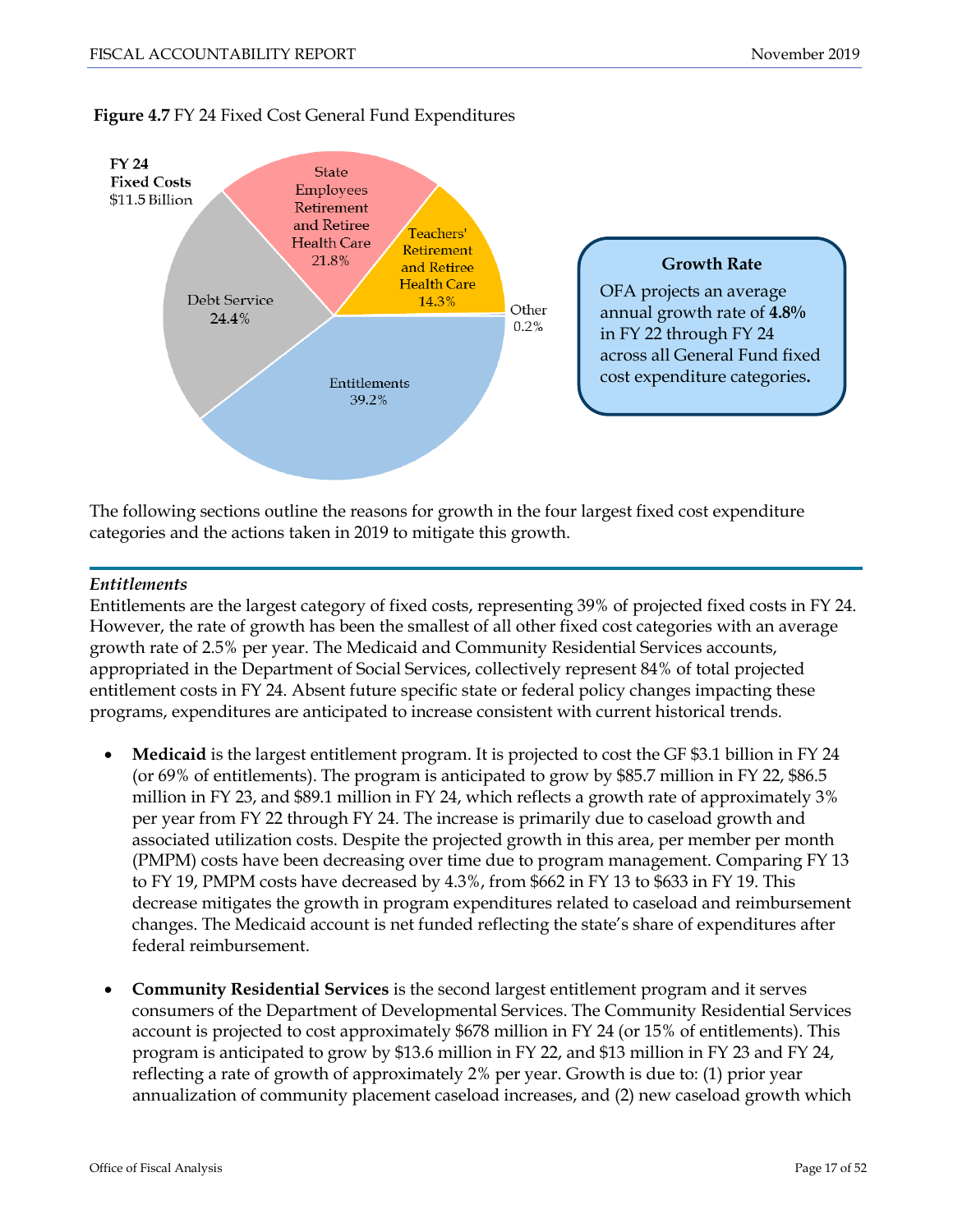is limited to community placement for individuals aging out of the Department of Children and Families and Local Education Agency placements at 21 years of age, long-term care residents (Money Follows the Person) and Southbury Training School residents. The Community Residential Services account is gross funded, reflecting the total program expenditures before factoring in the federal reimbursement of 50% under the Medicare waiver program.

#### *Debt Service*

Annual GF debt service will grow by a total of \$449.1 million, from \$2,352.4 million in FY 21 to \$2,801.5 million in FY 24. During this time, it is anticipated that the largest increases to General Obligation (GO) debt service will be the result of three factors (see **Figure 4.8** for further details):

*1. Issuing New Debt*

Issuing new debt results in a net increase of \$232.8 million from FY 21 to FY 24 from the issuance of new bonds. This growth has been limited by recent policies, as discussed further on.

#### *2. The Repayment Schedule for Teachers' Retirement System POBs*

Annual Pension Obligation Bonds (POBs) repayment requirements vary each fiscal year per the 2008 contract. Between FY 21 to FY 24, they increase by \$197.3 million, from \$118.4 million to \$315.7 million.[2](#page-13-0)

#### *3. UConn 2000 Program*

Annual UConn 2000 payments are projected to increase by \$24.1 million, from \$220.8 million in FY 20 to \$244.9 million in FY 24.

#### **Figure 4.8** Annual Debt Service Estimates In Millions of Dollars



<span id="page-17-0"></span> 2After FY 24, annual payment of POBs debt service will fluctuate between \$269 million and \$381 million before the bonds are fully repaid in FY 32.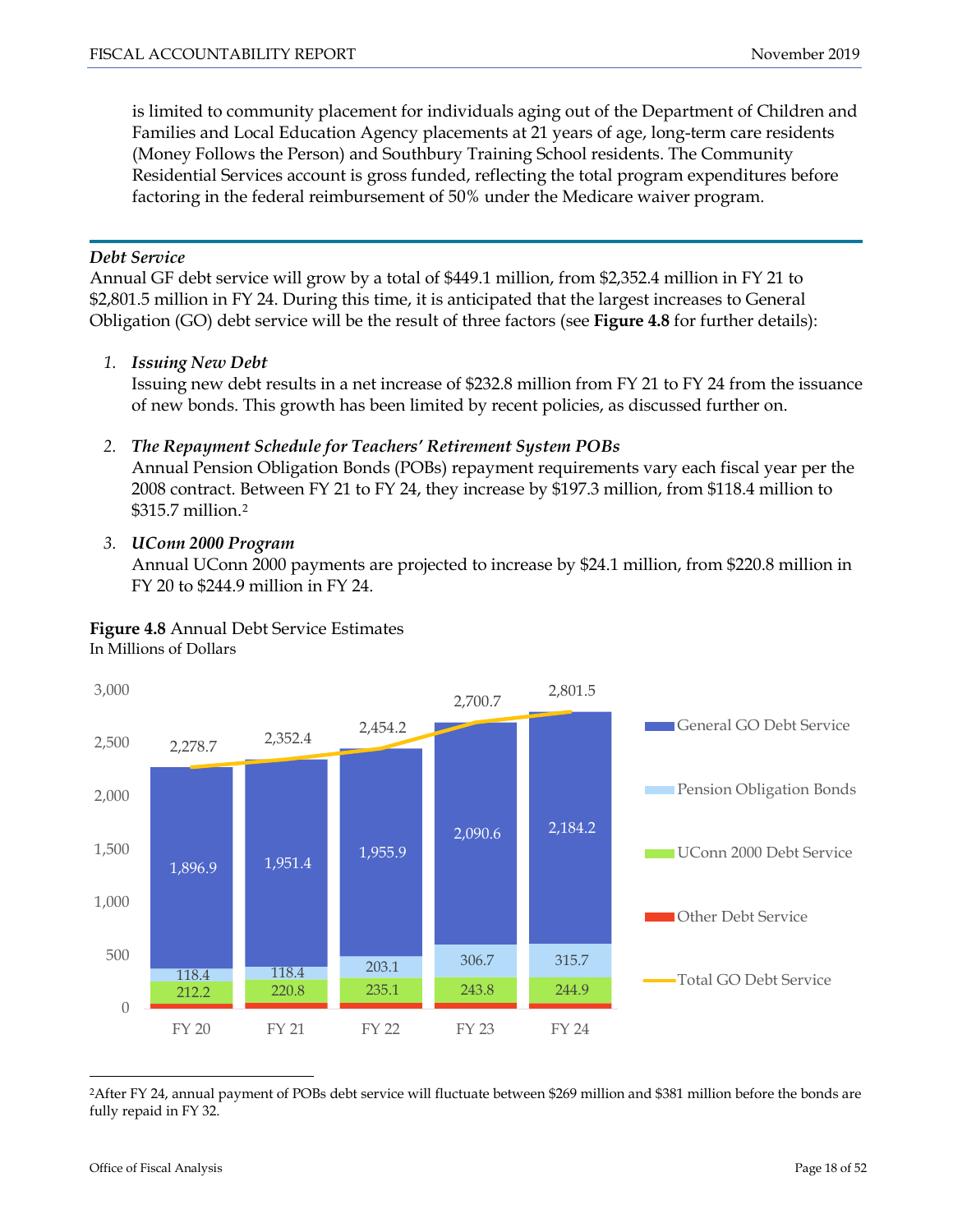- **Debt Service Growth Rates** *—* Overall annual debt service growth is estimated to be 6% from FY 21 to FY 24, with the majority of the increase due to the POBs repayment schedule changes. Growth in all other GF debt service, excluding the POBs, is anticipated to be 3.6% annually.
- **Impact of Recent Policies on Debt Service –** It takes several years to fully realize the impact of bonding decisions on debt service. Approximately 90% of the FY 21 debt service payment is based on debt that was incurred prior to FY 20. The growth from the issuance of new bonds, as described above, has been limited by several recent bonding policies, including slowed capital spending beginning in CY 17 and the current Governor's reduced capital use. Further detail on bonding-related projections is provided in **Section VII** of this report.

## **State Employee Retirement and Retiree Health Care**

The projected GF growth in state employee retirement costs in FY 22 through FY 24 is predominately due to increases in the State Employees' Retirement System's (SERS') actuarially determined employer contribution (ADEC). Growth in the ADEC is a net result of an increase in SERS' unfunded accrued liability (UAL) payment and a decrease in the normal cost, <sup>[3](#page-17-0)</sup> as discussed below and reflected in **Figure 4.9**.

# *Total ADEC Increases to \$2.1 Billion by FY 24*

Currently, the GF supports approximately 74% and the Special Transportation Fund supports approximately 9% of the SERS' ADEC. The balance is paid by recoveries from other funds.

The annual growth in the GF's share of the ADEC is estimated to be 5.2% in the out years, reflecting increases of approximately \$89.7 million from FY 21 to FY 22, \$110.4 million from FY 22 to FY 23, and \$7.6 million from FY 23 to FY 24. This is a total increase of \$207.8 million across the out years, with the GF ADEC growing from approximately \$1.3 billion in FY 21 to approximately \$1.5 billion by FY 24.

## **2019 Changes to the Amortization of SERS' UAL**

The state and the State Employees' Bargaining Agent Coalition (SEBAC) entered into a Memorandum of Understanding on July 18, 2019 to extend the amortization period from 2032 to 2046 for the statutory portion of the UAL. This is approximately \$4 billion of the total \$21.2 billion UAL. As a result, the SERS' ADEC is reduced by approximately \$164.2 million per fiscal year through FY 32. After which, the average increase in the ADEC is \$363.9 million per fiscal year through the end of the closed amortization period in FY 47.

*The UAL Payment Increases to \$1.9 Billion by FY 24 and Remains Relatively Level until FY 32* Through FY 24, the UAL portion of the ADEC represents approximately 90% of the total SERS' ADEC. The UAL portion is \$1.7 billion in FY 22, \$1.8 billion in FY 23, and \$1.9 billion in FY 24.

*The Normal Cost Decreases to \$192 Million by FY 24 and Slowly Declines over the Next Decade* Through FY 24, the normal cost portion of the ADEC represents 11% to 9% of the total SERS' ADEC. The normal cost portion is \$202.6 million in FY 22, \$198.4 million in FY 23, and \$192 million in FY 24.

<span id="page-18-0"></span> <sup>3</sup>The state funds three retirement systems for retired state employees': SERS, the Judges' and Compensation Commissioners' Retirement System, and the Higher Education Alternate Retirement Program (a defined contribution plan). GF support for SERS comprises 97% of the projected FY 20 expenditures for the three systems.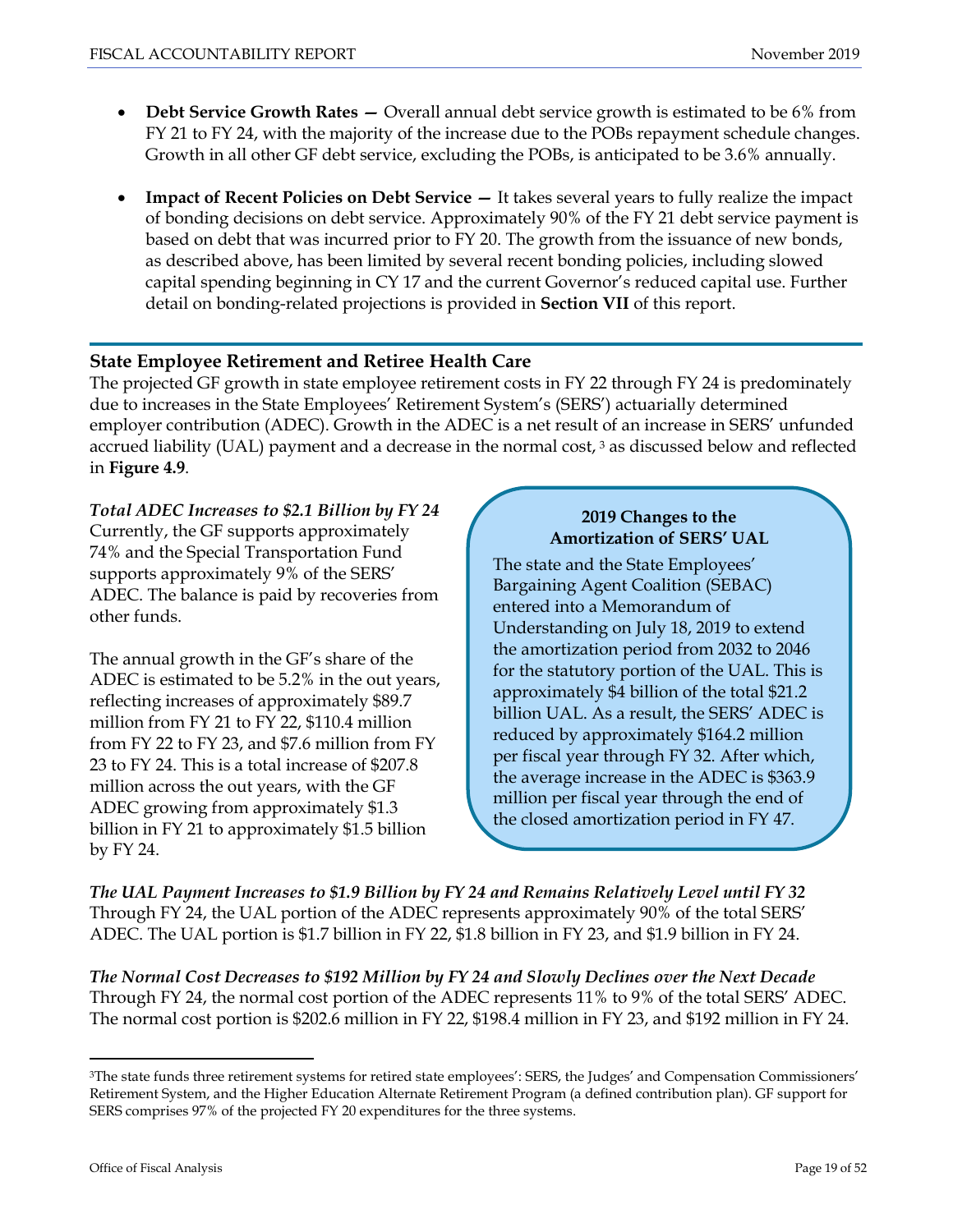

#### **Figure 4.9** Trends in the State Employees' Retirement System (SERS) for All Funds[4](#page-18-0) In Millions of Dollars

*Retiree State Employee Health Costs Projected to Increase to \$949 Million in FY 24* The projected increases in retiree health care are \$46 million in FY 22, \$48 million in FY 23 and \$51 million in FY 24, for a total increase of approximately 18%, or \$145 million, over the FY 21 level of \$804 million. Growth in retiree health is predominately due to increases in the costs of medical and prescription services for Medicare and non-Medicare eligible dependents. Aggregate program expenditures are projected to increase approximately 5.7% per year from FY 22 through FY 24. Retiree health care represents approximately 8.3% of GF fixed costs in FY 24.

# **Teachers' Retirement System Pension and Retiree Health Care Costs**

The Teachers' Retirement System (TRS) provides pension and healthcare benefits for retired public school teachers. State TRS funding is appropriated to three accounts in the Teachers' Retirement Board (TRB), and debt service costs, associated with Pension Obligation Bonds (POBs), are funded out of the Office of the State Treasurer's Debt Service account.<sup>5</sup> This funding represents fiscal support to municipalities for expenses related to their retired public school teachers.

*Pension Costs Grow to \$1.9 Billion by FY 24* FY 24 pension-related payments of \$1.9 billion reflect an increase of 40%, or \$549.8 million, over total FY 21 payments of \$1.4 billion.

**1.** Reduces the discount rate from 8% to 6.9%. **2.** Re-amortizes the unfunded liability over a new 30-year period. **3.** Phases-in level dollar amortization methodology over five years. **4.** Calculates the ADEC based on a 7% member contribution. **5.** Sets credited interest percentages on member contributions to 4% from the current actuarially-determined rate of return.

**2019 TRS Changes** 

**6.** Changes the percent reduction to members' accounts as benefits are received from 25% to 50%.

The TRS' pension costs, shown in **Table 4.10**,

are comprised of: (1) POB debt service, and (2) the state's actuarially determined employer contribution (ADEC) payments, which include both unfunded accrued liability (UAL) and normal

<span id="page-19-1"></span> <sup>4</sup>See **Appendix <sup>H</sup>**for the OFA Fact Sheet on SERS for historical information.

<span id="page-19-0"></span><sup>5</sup>These three accounts, and the debt service, are fixed cost accounts. See **Appendix D** for further details on fixed costs.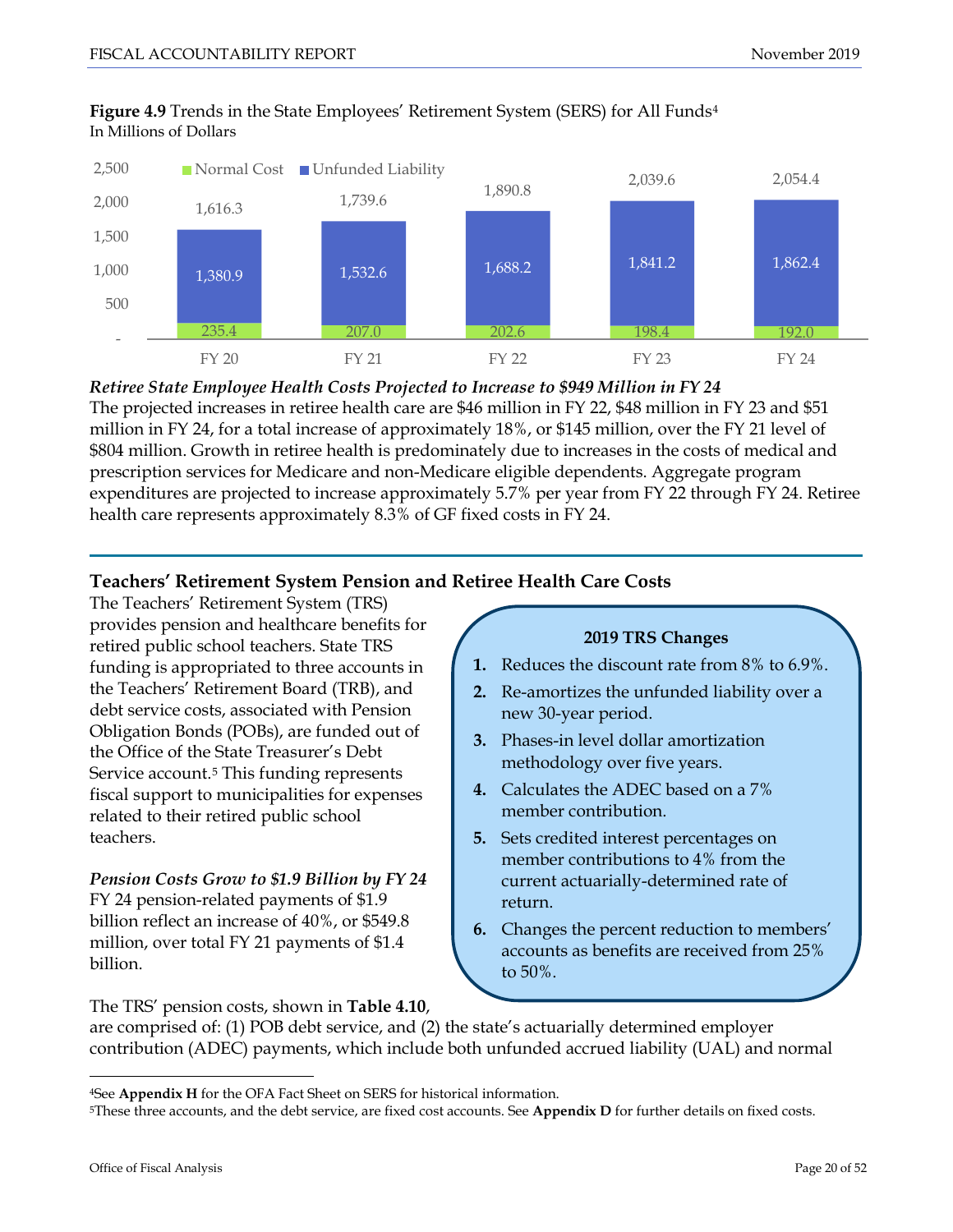pension costs. The projected increase in pension costs in the out years is predominately due to: (1) increases in UAL payments, and (2) increases to debt service from the POBs repayment schedule.<sup>[6](#page-19-1)</sup>

# *TRS' ADEC Costs Grows to \$1.6 Billion by FY 24* The overall annual ADEC

growth is estimated to be 8.6% from FY 21 to FY 24. The state's ADEC increases by \$118.8 million from FY 21 to FY 22, \$117.4 million from FY 22 to FY 23, and \$116.3 million from FY 23 to FY 24. This results in an overall increase of \$352.5 million to

**Table 4.10** State Teachers' Retirement System (TRS) Pension Costs In Millions of Dollars

| Cost                                                       | <b>FY 21</b> | <b>FY 24</b> | <b>Change</b> |               |  |  |
|------------------------------------------------------------|--------------|--------------|---------------|---------------|--|--|
|                                                            |              |              | \$            | $\frac{0}{0}$ |  |  |
| <b>Actuarially Determined Employer Contribution (ADEC)</b> |              |              |               |               |  |  |
| Unfunded Accrued Liability                                 | 947.9        | 1,289.5      | 341.6         | 36.0%         |  |  |
| Normal Cost                                                | 301.9        | 312.8        | 10.9          | 3.6%          |  |  |
| <b>ADEC</b> - Subtotal                                     | 1,249.8      | 1,602.3      | 352.5         | 39.6%         |  |  |
| <b>Debt Service</b>                                        | 118.4        | 315.7        | 197.3         | $166.6\%$     |  |  |
| <b>TOTAL</b>                                               | 1,368.2      | 1,918.0      | 549.8         | $40.2\%$      |  |  |

the TRS' ADEC in the out years, with it growing from approximately \$1.3 billion in FY 21 to approximately \$1.6 billion in FY 24. This growth is primarily due to the increase in the UAL, associated with the phase-in of the level dollar methodology.

**Figure 4.10** reflects the trajectory of the ADEC broken out between normal cost and UAL payments for FY 21 through FY 24, both pre- and post-2019 changes. Years shown past FY 24 are: (1) FY 32, the final year of both POB payments and pre-2019 changes to the amortization period, and (2) FY 49, the final year of the new 30-year amortization period. Payments are reduced through FY 32 as a result of the net impact of changes made in 2019 by the legislature and the TRB.

**Figure 4.10** Teachers' Retirement System Actuarially Determined Employer Contribution Trajectory<sup>[7](#page-20-0)</sup> In Millions of Dollars



<span id="page-20-1"></span><span id="page-20-0"></span> 6Per the original bond covenant, the annual repayment requirements for the POBs are back-loaded, with 26% of total repayment occurring in the first 11 years (FY 09 to FY 20) and 74% occurring in the final 11 years (FY 21 to FY 32). 7See **Appendix I** to view the OFA TRS Fact Sheet for historical information.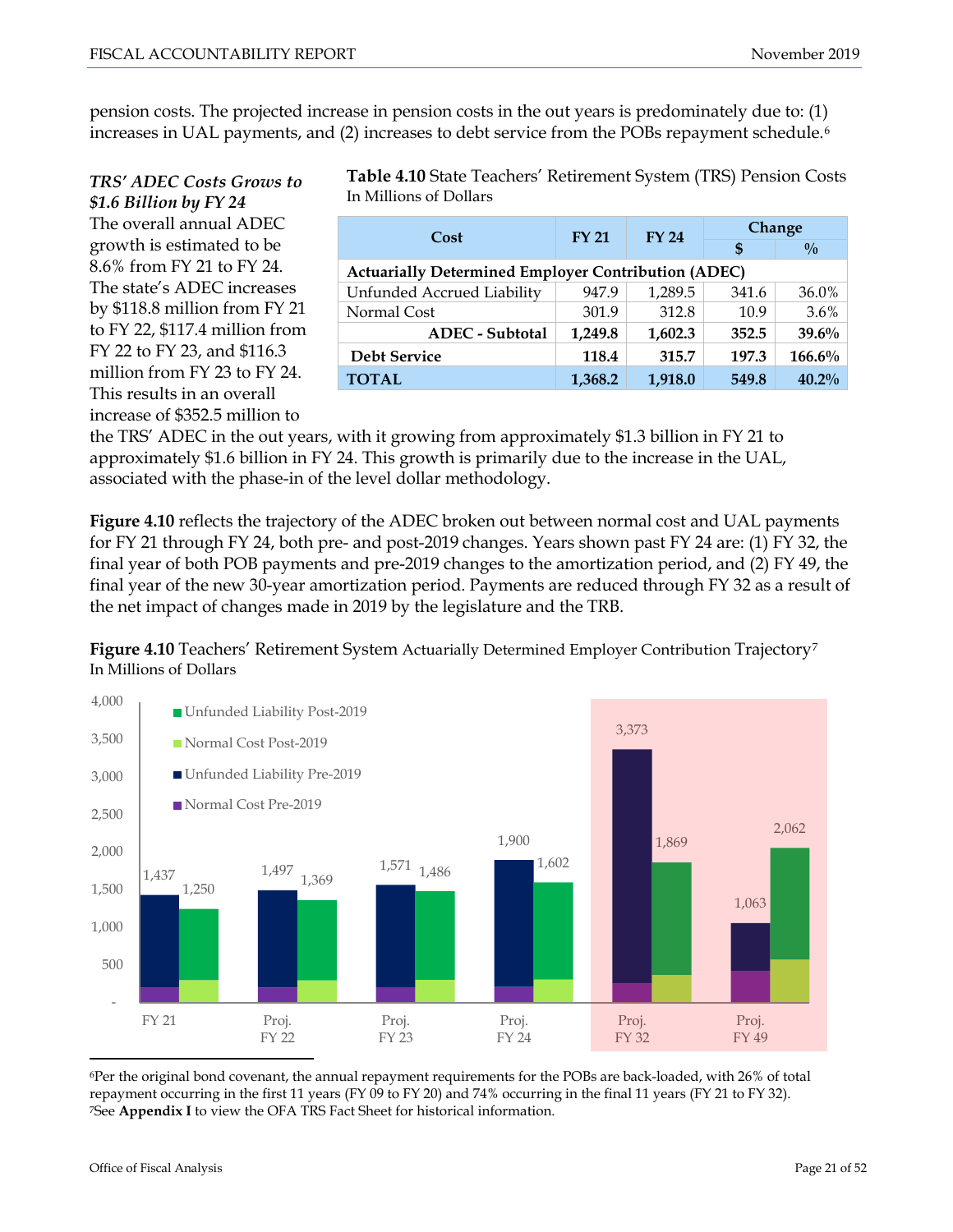#### *State Costs for TRS Retiree Health Care Grow to \$40.3 Million by FY 24*

State funding for the two retiree health options provided by the TRB represents 2% of the state's TRS expenditures in FY 24:

- **1.** TRB retiree health plan expenditures are anticipated to grow by \$2.2 million from FY 21 to FY 22, \$3 million from FY 22 to FY 23, and \$3.3 million from FY 23 to FY 24. Total TRB retiree health plan expenditures grow from \$26.4 million in FY 21 to \$34.8 million by FY 24. This is an increase of approximately 32%, or \$8.4 million, from FY 21 to FY 24. Projected retiree health plan expenditures increase in the out years due to growth in medical and prescription drug coverage and health plan membership.
- **2.** The municipal retiree health insurance account is projected to remain flat-funded at \$5.5 million annually, based on the fixed monthly subsidy and steady membership.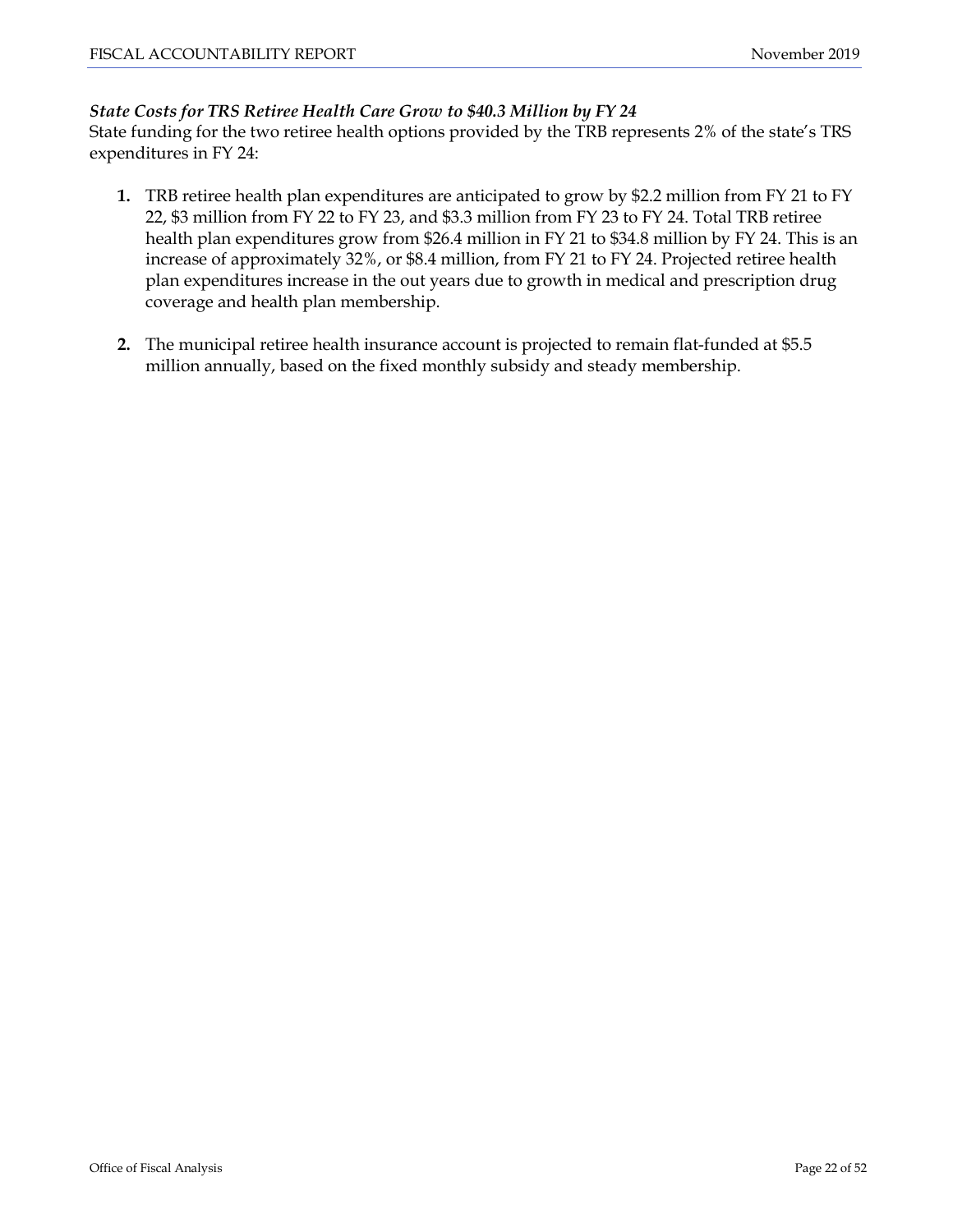# <span id="page-22-0"></span>**Section V. Recession Challenges**

As of July 2019, the country is currently experiencing the longest time period between recessions in its history.[8](#page-20-1) Therefore, it is useful to consider how well our state is positioned to weather the stress of the next recession.

This section will discuss how the Budget Reserve Fund (BRF), or "rainy day" fund, could be used to help mitigate the revenue loss associated with a recession, and how a recession makes a structural imbalance significantly worse due to forgone revenue growth.<sup>[9](#page-22-1)</sup>

- **1.** Based on the impact of recessions in the past, approximately \$3 billion will be needed from the BRF to offset two years of General Fund (GF) **revenue loss** from a recession.
- **2.** In addition to this revenue loss, **forgone revenue growth** of approximately \$1.5 billion will accumulate during a recession, worsening the state's structural imbalance at its end.

# **REVENUE LOSS**

As indicated above, the Office of Fiscal Analysis (OFA) estimates \$3 billion will be needed in the BRF to offset the revenue loss associated with a recession. As of the end of FY 19, the BRF balance is \$2.5 billion, the largest balance in its 36 year history[.10](#page-22-2) The balance is estimated to grow further in FY 20 and FY 21. However, per statute, the maximum BRF balance cannot exceed 15% of GF appropriations, or approximately \$2.9 billion in FY 20 and \$3 billion in FY 21.

The BRF balance is projected to increase to \$2.8 billion in FY 20 and exceed its statutory maximum or "cap" by approximately \$257.3 million at the end of FY 21. The State

#### **Figure 5.1** BRF Year-End Balances In Millions of Dollars



Treasurer must apply all funds over the 15% cap to the State Employees' Retirement System, the Teachers' Retirement System, or both, to reduce these systems' unfunded liabilities.[11](#page-22-3)

# **Statutory BRF Restrictions**

The "bond lock" law restricts the use of BRF resources through FY 23 except under limited circumstances[12](#page-22-4) to: (1) cover a deficit for the immediately preceding fiscal year; (2) finance a projected decline in GF revenue of 1% or more for the current or next biennium; or (3) pay unfunded pension

 <sup>8</sup>See Section V of FAR 2018 for further discussion on economic transition, recession, and additional options/constraints to mitigating a shortfall.

<span id="page-22-1"></span><sup>9</sup>See OFA's BRF Quick Facts for more information at: [https://www.cga.ct.gov/ofa/Documents/year/SMF/2020SMF-](https://www.cga.ct.gov/ofa/Documents/year/SMF/2020SMF-20191118_Budget%20Reserve%20Fund%20Quick%20Facts%20(November%202019).pdf)[20191118\\_Budget%20Reserve%20Fund%20Quick%20Facts%20\(November%202019\).pdf](https://www.cga.ct.gov/ofa/Documents/year/SMF/2020SMF-20191118_Budget%20Reserve%20Fund%20Quick%20Facts%20(November%202019).pdf)

<span id="page-22-2"></span><sup>10</sup>See **Appendix F** for historical BRF balances and **Appendix J** for details on the FY 19 Update to the BRF.

<span id="page-22-5"></span><span id="page-22-3"></span><sup>11</sup>Currently, the unfunded liability of the State Employees' Retirement System is \$21.2 billion, and the Teachers' Retirement System's is \$16.8 billion.

<span id="page-22-4"></span><sup>12</sup>See the Office of Legislative Research's Issue Brief on Connecticut's Volatility Cap for more information at: [https://www.cga.ct.gov/2018/rpt/pdf/2018-R-0296.pdf.](https://www.cga.ct.gov/2018/rpt/pdf/2018-R-0296.pdf)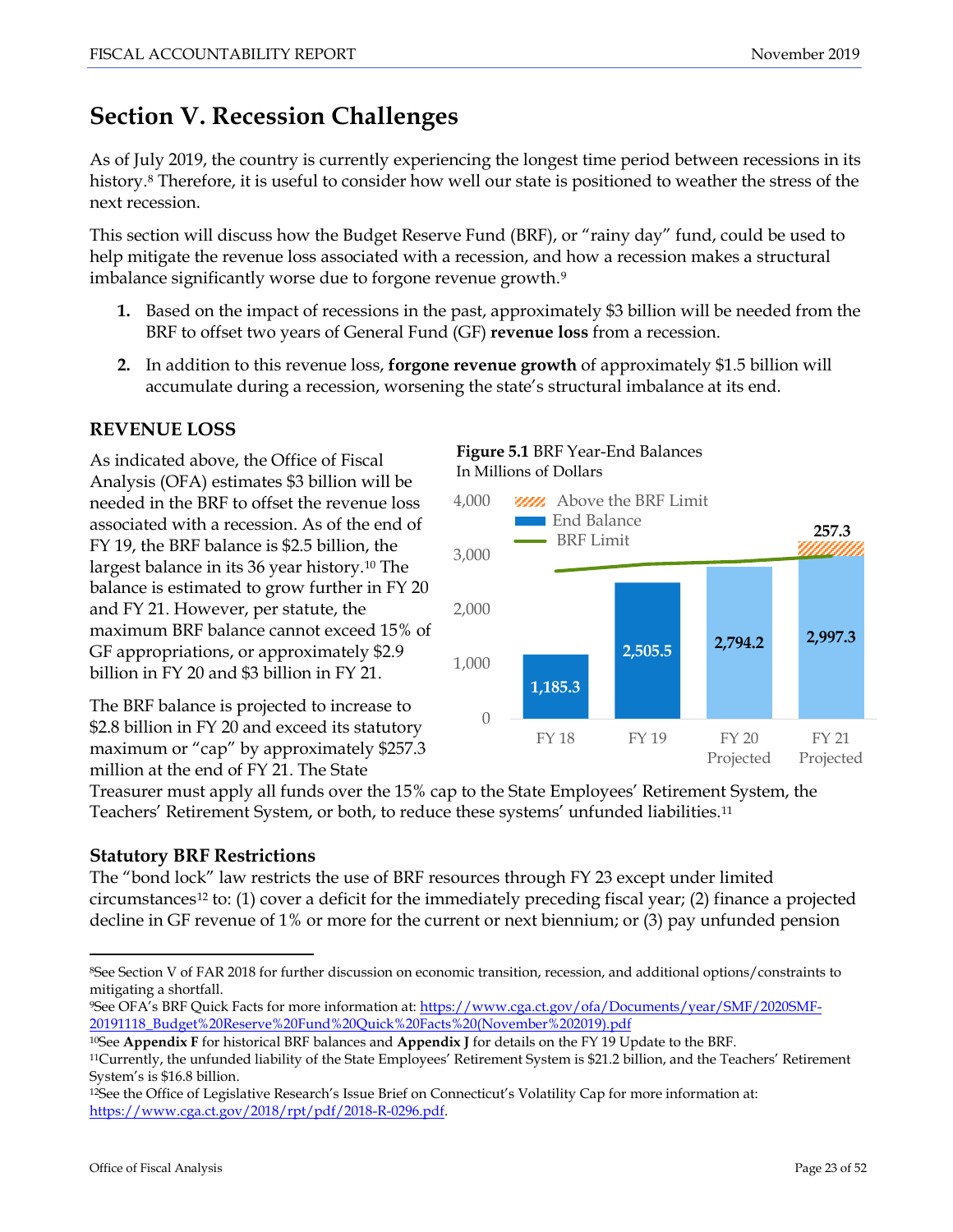liabilities when the fund's balance equals 5% or more of net GF appropriations for the current fiscal year, per CGS Sec. 4-30a.

# **FORGONE REVENUE GROWTH**

During and after a recession, the state faces the challenge of a significantly larger structural imbalance. A recession permanently alters the trajectory of revenue downward while fixed costs continue to grow. A fully-funded BRF can largely mitigate the revenue loss of a recession for two years, but it does not replace the forgone revenue growth that likely would have been generated in the absence of a recession.

**Figure 5.2** illustrates the phenomenon of revenue loss and forgone revenue growth by using a simplified example of a typical recession.[13](#page-22-5) In this scenario the entirety of the BRF is used to address the anticipated revenue loss—\$1.4 billion in Year 1 and \$1.6 billion in Year 2—in order to maintain revenue at pre-recession levels. In addition, forgone revenue growth results in large annual differences between pre and post recession revenue. In Year 1 this amount equals \$495 million and grows to \$1.5 billion in Year 3. By Year 4 revenue growth is anticipated to return to pre-recession growth rates and the impact of forgone revenue growth stabilizes at \$1.5 billion per year.

The forgone revenue growth has a permanent impact on the structural imbalance as fixed cost expenditures continue to grow while revenue remains flat for three years. Enduring solutions will be needed to address this ongoing problem, which cannot be fixed through temporary measures like the use of the BRF.

**Figure 5.2** Estimated Impact of a Recession on Revenue In Billions of Dollars



<span id="page-23-0"></span><sup>&</sup>lt;sup>13</sup>The actual impact of revenue loss and forgone revenue growth from a recession depends on the severity of the recession as well as the nature of the recovery. A quick recovery can significantly decrease the problem but a slow recovery, like Connecticut had with the last recession, can significantly increase the impact.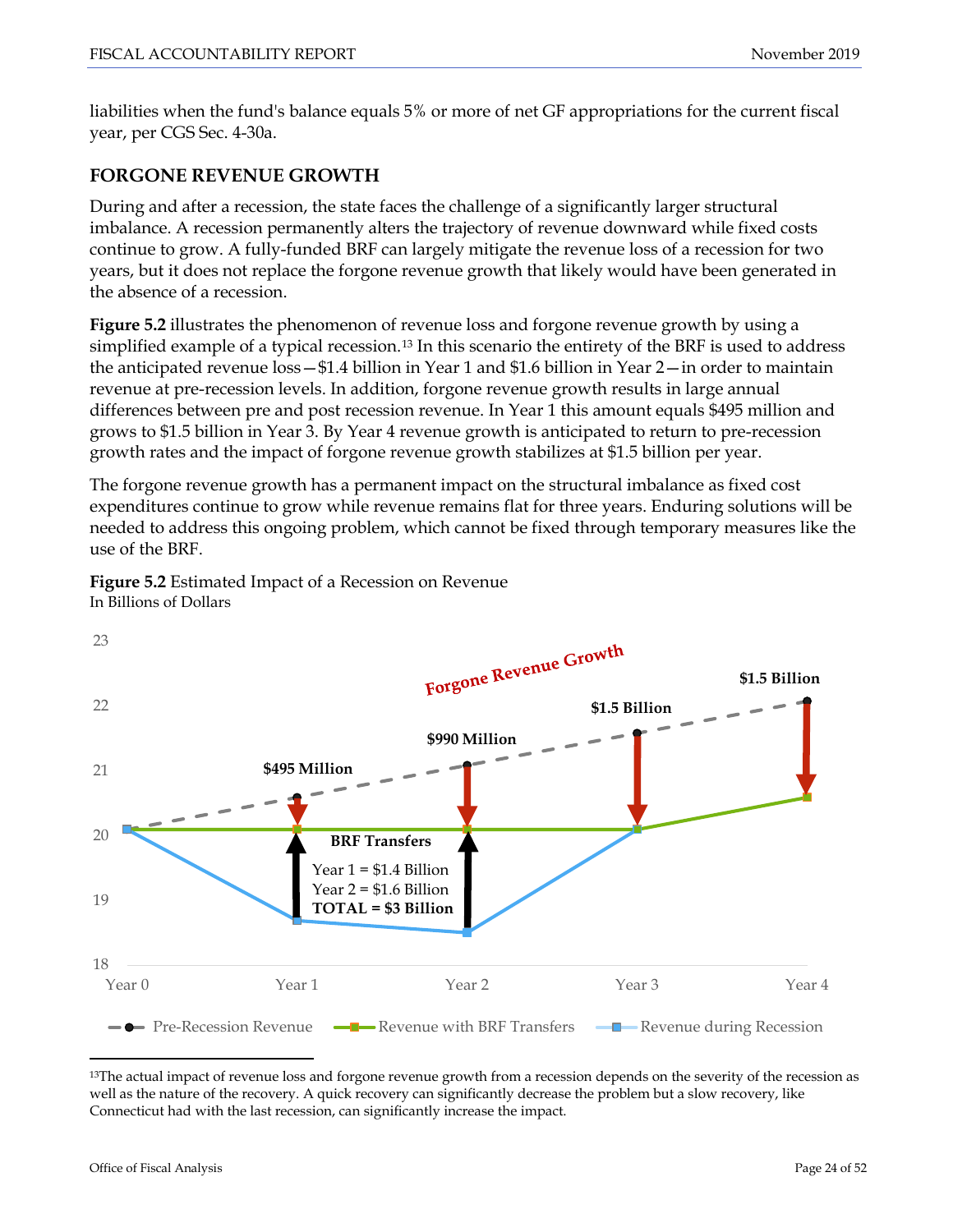# <span id="page-24-0"></span>**Section VI. Special Transportation Fund**

The Office of Fiscal Analysis (OFA) anticipates that the Special Transportation Fund (STF) will have a positive FY 20 operating surplus of \$8.9 million, which will increase the Fund's cumulative balance to \$329 million by the end of the fiscal year.<sup>[14](#page-23-0)</sup>

In the current biennium, the overall positive STF balance trend reflects a healthy revenue-to-debt ratio. The projected STF debt service growth of 6.7% in the out years, however, creates longer-term instability within the STF without additional revenue. In FY 20 through FY 24, anticipated revenue growth of 5.5% is anticipated, aided by sales and use tax transfers from the General Fund to the STF. Absent these transfers, STF revenue growth would be 1.3%. The disparity between debt service growth and revenue growth will continue into the future, which will put pressure on the operating balance and the debt service ratio.

# **FY 20 REVENUE AND EXPENDITURE HIGHLIGHTS**

STF revenues are projected to be \$9.3 million more than budgeted in FY 20. Most of this increase, approximately \$25.7 million, is from an increase in motor vehicle receipts as a result of PA 19-165 which extends the renewal period for licenses and registrations. This is partially offset by a decrease in the oil companies tax and an increase in refunds of taxes to reflect current trends in collections.

The FY 20 debt service estimate assumes that \$850 million of Special Tax Obligation (STO) bonds are issued in the Fall of 2019. The STF debt service amount for FY 20 would change to the extent the timing or amount deviate from budget expectations. Estimates will be revised if and when new information is available regarding the STO issuance.

| Components                         | <b>FY 20</b> | <b>FY 21</b> | <b>FY 22</b> | <b>FY 23</b> | <b>FY 24</b> |  |  |  |
|------------------------------------|--------------|--------------|--------------|--------------|--------------|--|--|--|
| Appropriations                     |              |              |              |              |              |  |  |  |
| <b>Starting Cumulative Balance</b> | 320.1        | 329.0        | 386.0        | 487.6        | 588.0        |  |  |  |
| Appropriations                     | 1,026.7      | 1,059.4      | 1,100.6      | 1,149.8      | 1,167.6      |  |  |  |
| Debt Service                       | 697.1        | 761.5        | 804.4        | 867.1        | 924.5        |  |  |  |
| Subtotal                           | 1,723.8      | 1,820.9      | 1,904.9      | 2,016.1      | 2,094.0      |  |  |  |
| <b>Revenue</b>                     |              |              |              |              |              |  |  |  |
| Other revenue                      | 1,315.3      | 1,418.9      | 1,355.0      | 1,363.3      | 1,378.7      |  |  |  |
| 0.5% Sales Tax                     | 355.5        | 367.6        | 375.9        | 384.6        | 394.1        |  |  |  |
| Motor Vehicle Sales Tax            | 61.9         | 91.4         | 275.7        | 369.4        | 371.2        |  |  |  |
| Subtotal                           | 417.4        | 459          | 651.6        | 754          | 765.3        |  |  |  |
| <b>TOTAL</b>                       | 1,732.7      | 1,877.9      | 2,006.6      | 2,117.3      | 2,144.0      |  |  |  |
| Operating Surplus/Deficit          | 8.9          | 57.0         | 101.7        | 101.2        | 50.0         |  |  |  |
| <b>ENDING CUMULATIVE BALANCE</b>   | 329.0        | 386.0        | 487.7        | 588.9        | 638.9        |  |  |  |
| Debt Service Ratio                 | 2.5          | 2.5          | 2.5          | 2.4          | 2.3          |  |  |  |

**Table 1.1** Special Transportation Fund (STF) Summary (FY 20 – FY 24) In Millions of Dollars

<span id="page-24-1"></span> <sup>14</sup>Historically, the STF has maintained an operating surplus every fiscal year to support the state's credit rating. The cost to repay bonds decreases as the state's credit rating rises.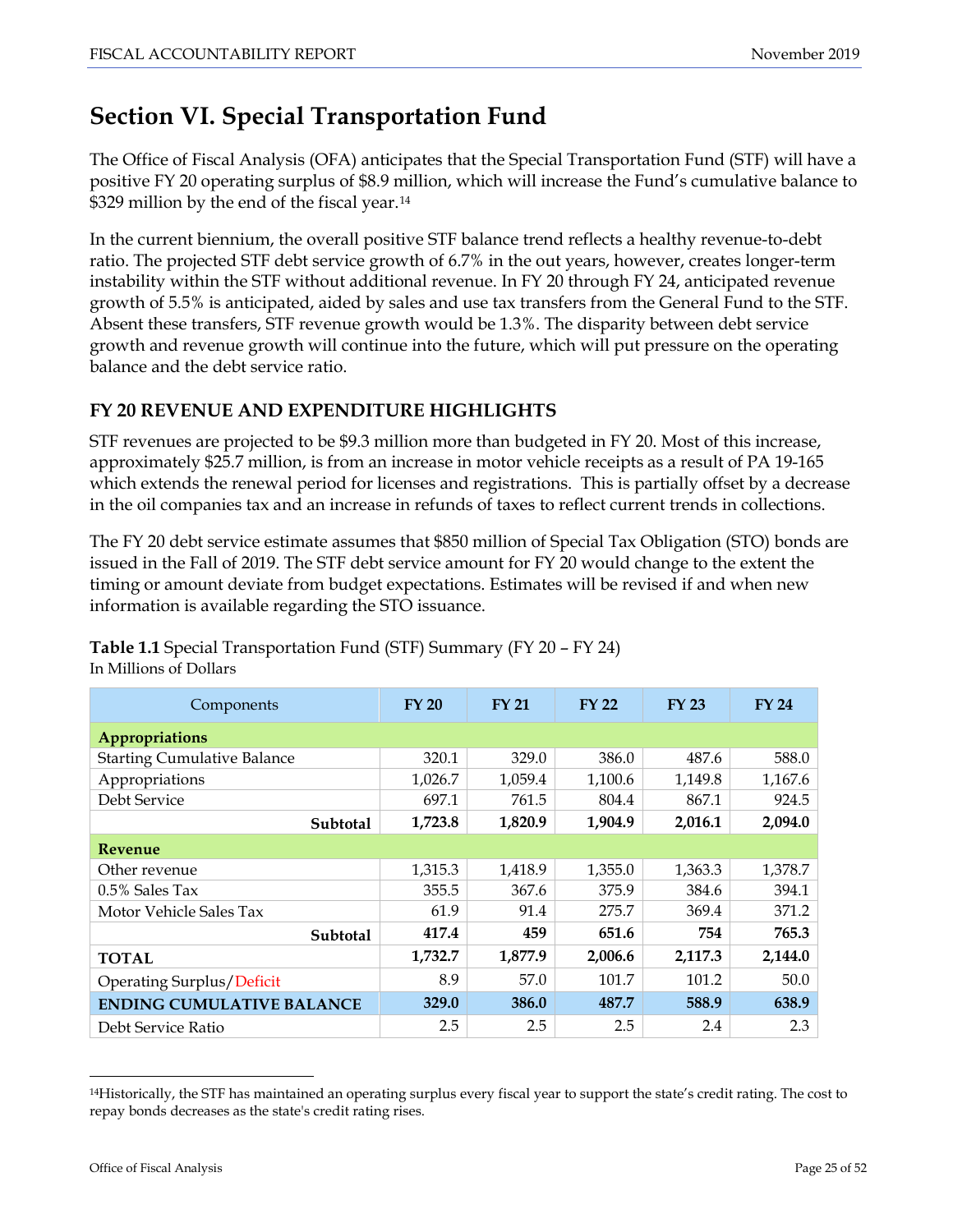Statute requires OFA to project bond authorizations, allocations and issuances, along with their impact on the debt service, for future years. The projections for Special Tax Obligation (STO) bonds are provided in the following table.

# **Figure 7.1 Estimates of STO Bond Fund Use**

In Millions of Dollars

| <b>FY</b> | Debt<br><b>Service</b> | Authorization | <b>Allocation</b> | <i><u><b>Issuance</b></u></i> |
|-----------|------------------------|---------------|-------------------|-------------------------------|
| 20        | 697                    | 1,48315       | 850               | 850                           |
| 21        | 762                    | 782           | 875               | 875                           |
| 22        | 804                    | 782           | 875               | 875                           |
| 23        | 867                    | 782           | 875               | 875                           |
| 24        | 925                    | 782           | 875               | 875                           |

# **No Bond Package Adopted for the Biennium**

To date, no bond package has been adopted in calendar year 2019, which has a major impact on the ability to project current and future bond use. The projected authorizations for the biennium are based on the amounts proposed by the Finance, Revenue and Bonding Committee when a bond bill was approved by the committee in May.[16](#page-25-0) If no bond package is adopted during the biennium, estimates for all capital use would decline substantially from the figures in this report.

<span id="page-25-1"></span><span id="page-25-0"></span> <sup>15</sup>FY 20 Authorizations include \$706 million of Let's Go, CT! authorization which became effective July 1, 2019. FY 20 was the last of five years of Let's Go, CT! authorizations. 16sSB 876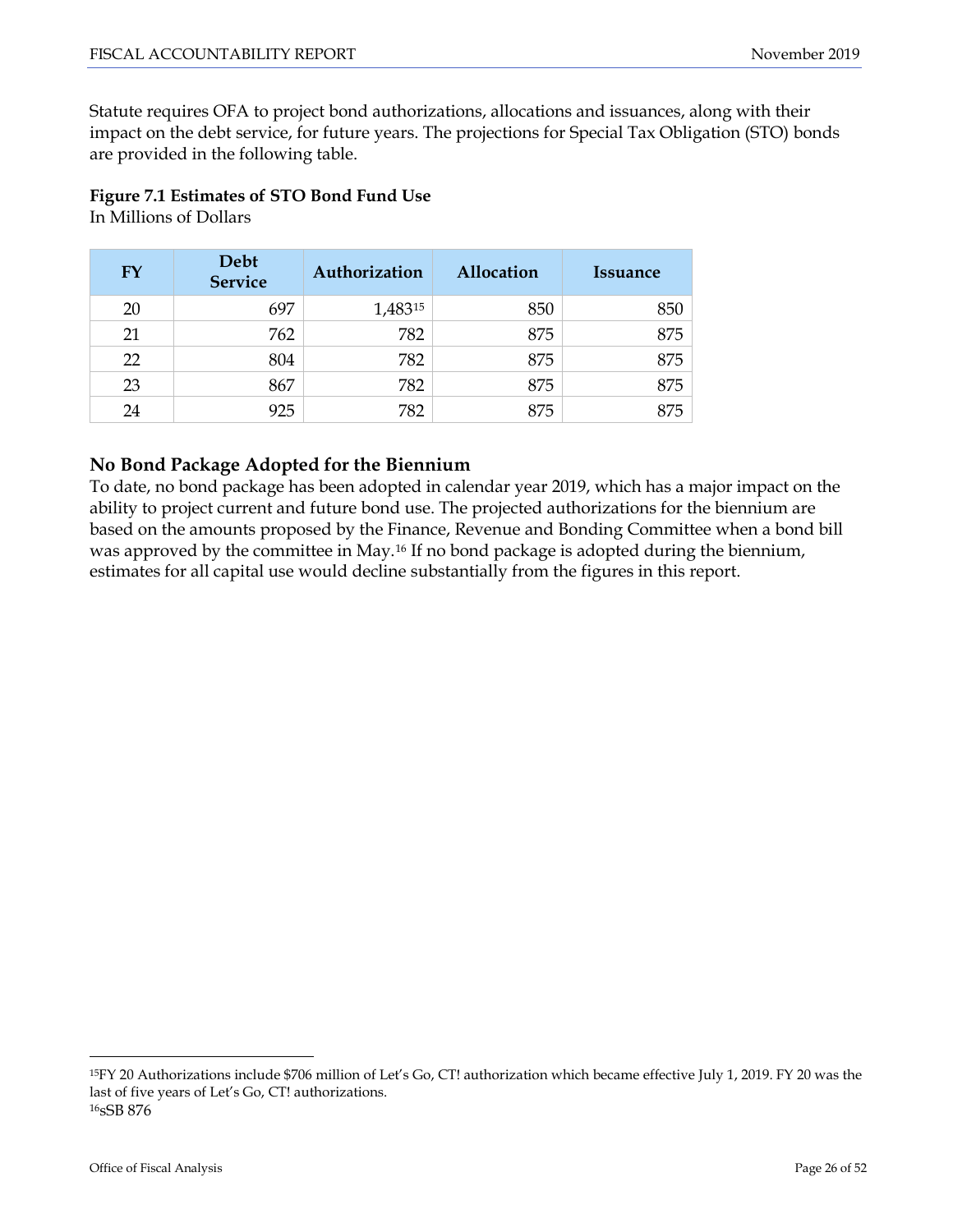# <span id="page-26-0"></span>**Section VII. General Obligation Bonding**

Bonding is a financing mechanism in which long-term borrowing is used to finance capital projects or other programs not directly funded by appropriations. State statute requires the Office of Fiscal Analysis (OFA) to project bond authorizations, allocations, and issuances, along with their impact on the debt service, for future years. The projections for General Obligation (GO) bonds are provided in **Table 7.1** with a discussion of each aspect to follow.[17](#page-25-1)

# **No Bond Package Adopted**

To date, no bond package has been adopted in Calendar Year (CY) 2019, which has a major impact on OFA's ability to project current and future bond use. The projected authorizations for the biennium are based on the amounts proposed by the Finance, Revenue and Bonding Committee (FRB) in a bond bill that was approved by the committee in May.[18](#page-26-1) If no bond

**Table 7.1** Estimates of GO Bond Fund Use In Millions of Dollars

| <b>Fiscal</b><br>Year | Debt<br><b>Service</b> | <b>Authorizations</b> | $\mathbf{C}\mathbf{Y}$<br><b>Allocations</b> | <b>Issuances</b> |
|-----------------------|------------------------|-----------------------|----------------------------------------------|------------------|
| 20                    | 2.279                  | 1,729                 | 1,797                                        | 1,797            |
| 21                    | 2,352                  | 1,628                 | 1,860                                        | 1,860            |
| 22                    | 2,454                  | 1,800                 | 1,791                                        | 1,791            |
| 23                    | 2,701                  | 1,800                 | 1,725                                        | 1,725            |
| 24                    | 2,802                  | 1,800                 | 1,685                                        | 1,685            |

package is adopted during the biennium, all capital use estimates will decline substantially from the figures in this report.

# **Governor's Debt Diet**

The Governor has repeatedly called for a "debt diet" to control growth in debt service paid from the General Fund (GF). As the Governor has a substantial role in capital use and spending, which includes control of the State Bond Commission, the projections above assume adherence to the administration's scaled back use of capital funds. Both the allocation and issuance projections assume a flat \$1.6 billion figure annually plus the scheduled annual UConn 2000 program bonding.

# **Capital Program Declining**

The Governor's reduced capital use and the lack of a bond package have both held capital use to relatively low levels thus far in CY 19. However, use of bonding has been declining across several measures since it peaked in CY 16, as reflected in **Figure 7.1.**

**Figure 7.1** Capital Program's Bond Usage by Calendar Year<sup>1</sup>



<span id="page-26-2"></span><span id="page-26-1"></span>18sSB 876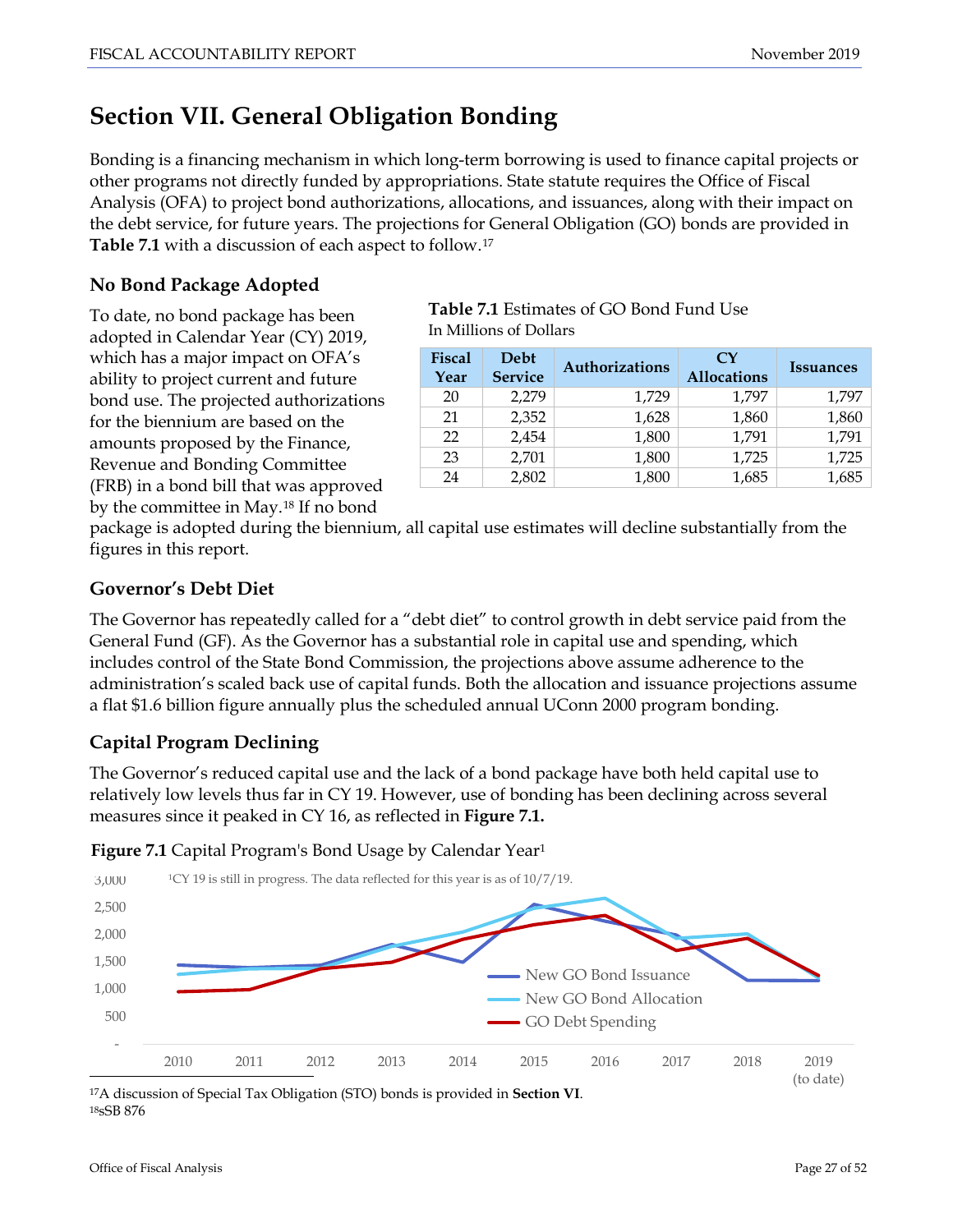There was a one-time drop in bond usage during CY 17, which was likely the result of the delayed budget adoption. (There were no bond commission meetings between May and November that year.) Additionally, that budget implemented new annual caps on various stages of bonding, with the immediate impact of lowering new allocations from \$2.7 billion in CY 16 to \$1.9 billion in CY 17. Issuance and debt spending show parallel trends with an overall reduction since 2016.

## **Bond Process**

Using bond funds for programs involves several steps overseen by the legislature, the State Bond Commission, the Governor, and the State Treasurer. **Figure 7.2** provides an overview of the process, a description of how and if its use is capped, and the controlling party for each step. The various steps in the bond process can be broken into two sub-groups: **Bond Use** and **Financing**.

# **Bond Use**

#### *Authorizations*

Bond authorizations are restricted by the state's statutory debt limit. The debt limit is determined by the ratio of GF-supported debt to net tax revenues. In the calculation, GFsupported debt includes bonds that have been legislatively authorized, but not yet allocated by the State Bond Commission.

Using Fiscal Year (FY) 20 net tax revenues as adopted by FRB, the State Treasurer's July 1, 2019 debt certification showed there to be approximately \$2,874 million of space under the relevant 90% threshold for new FY 20 bonding. Absent the adoption of a bond package, available space under the threshold will increase to \$4,764 million by FY 21.[19](#page-26-2) If the bond package passed out of FRB



<span id="page-27-0"></span>in May were to be adopted, the state would remain at least \$2.1 billion below the threshold to start

<sup>&</sup>lt;sup>19</sup>The debt limit is required by statute to be calculated using FRB adopted net tax revenues. If updated for changes due to November consensus, the amount available to start FY 21 would increase to \$5,452 million.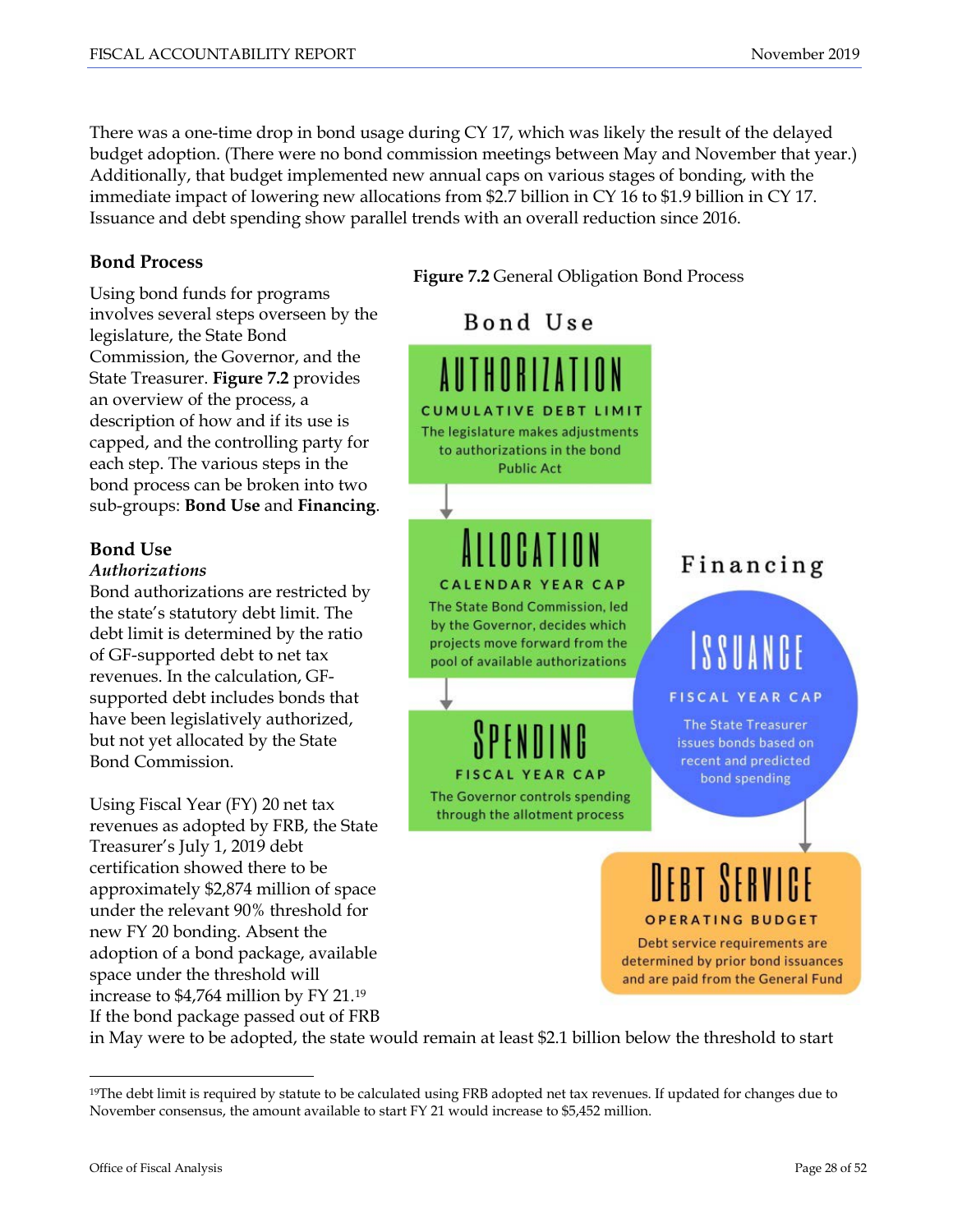FY 21. Because the debt limit is cumulative, any unused portion in FY 20 will remain available in FY 21 and beyond.

Throughout the next five years, debt levels are expected to be consistently under 85% of the debt limit, after accounting for consensus revenues and the above projected authorizations. To start FY 24, the state is projected to be 83.5% under the debt limit, or \$1,859 million below the 90% threshold.

## *Allocations[20](#page-27-0)*

Projected allocations, between \$1,685 million and \$1,860 million per calendar year, are based on the Governor's planned GO bond issuance (\$1.6 billion plus funds available annually for the UConn 2000 program), but actual allocations could be substantially lower than these figures. To date in CY 19, \$1.1 billion has been allocated. While additional allocations are anticipated before the end of CY 19, total allocations for the year are anticipated to be hundreds of millions less than both recent years<sup>[21](#page-28-0)</sup> and the annual allocation cap.<sup>[22](#page-28-1)</sup> By CY 24, the annual allocation cap is expected to increase to \$2.3 billion based on projected inflation.[23](#page-28-2)

## *Bond Spending*

Bond fund expenditures tend to lag behind allocations for several reasons. The long-term nature of capital projects often leads to predetermined payment schedules, with a portion of payments required at the beginning of a project and the balance paid months or years later upon the project's completion. Similarly, not all allocations are made for shovel-ready projects, so spending may be delayed as projects start up.

#### **Figure 7.3** General Obligation Bond Project Spending1 In Millions of Dollars



Regardless of the lag, GO bond spending on projects increased year over year from CY 10 through a peak in CY 16 at \$2,370 million, as shown in **Figure 7.3**. Spending noticeably slowed during CY 17 largely due to uncertainty from the delay of the passage of the FY 18 and FY 19 Budget until the Fall.

A categorical look at bond fund spending reflects the growth from CY 10 to CY 16. It also illustrates the subsequent decline across most bond categories and five categorical themes:

1CY 19 is still in progress. The data reflected for this year is as of 10/7/19.

 <sup>20</sup>GO bond allocations are made through the State Bond Commission. Allocations are measured by CY due to the statutory limit (CGS Sec. 3-20).

<span id="page-28-0"></span><sup>21</sup>A peak of \$2.7 billion was allocated in CY 16.

<span id="page-28-1"></span><sup>22</sup>The annual allocation cap for CY 19 is \$2,079 million.

<span id="page-28-2"></span><sup>23</sup>Statute requires inflation of the allocation, issuance, and allotment caps by the Bureau of Labor Statistics' Consumer Price Index, less Food and Energy. This section assumes rates of 2.1, 2.2, 2.4, 2.2, 2.3, and 2.3% respectively for CY 18 through CY 23, respectively.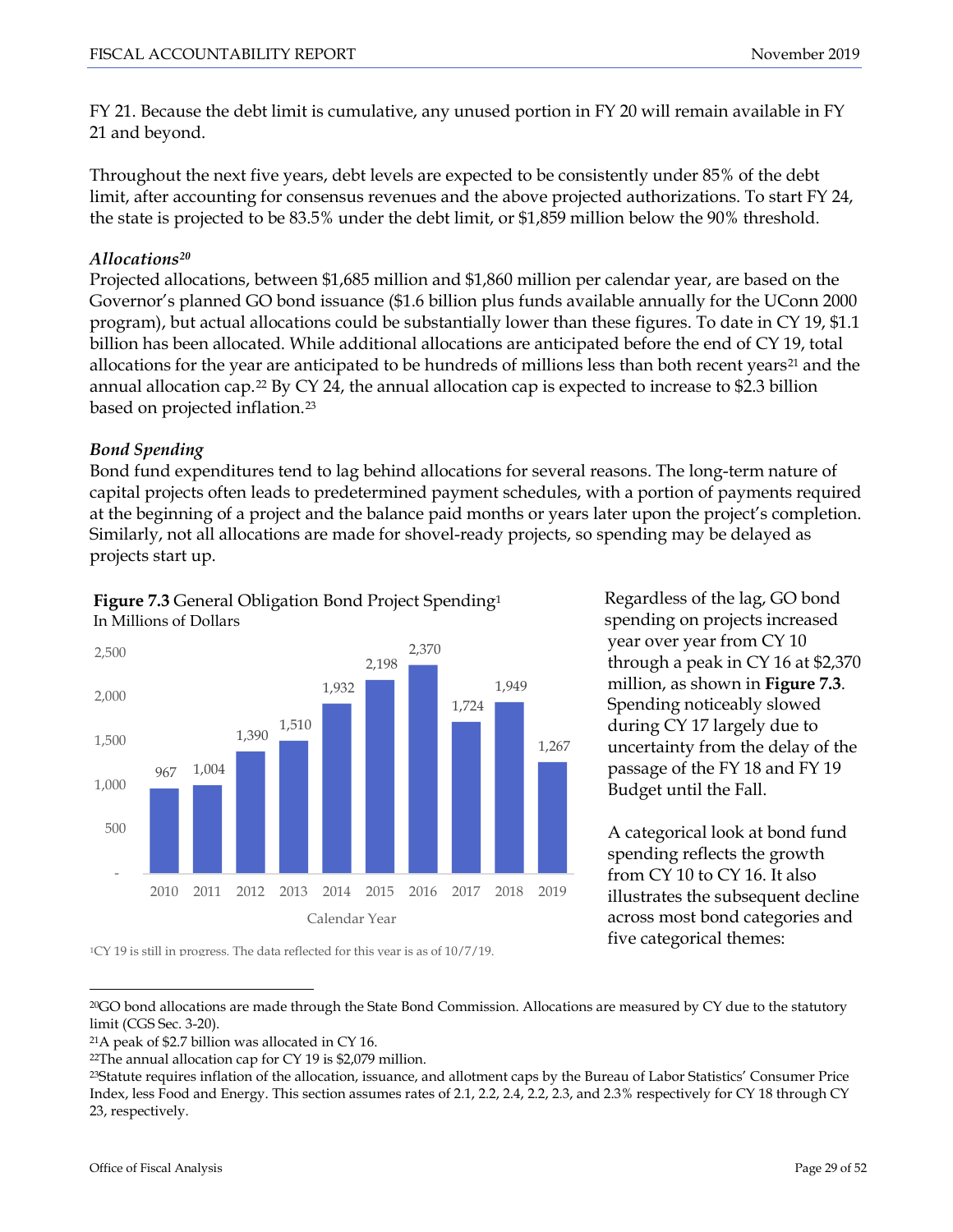- **1.** Reimbursements to districts for school construction expenses remain the single largest bond program, although it has been trending downward for some time. Prior to CY 10, local school construction regularly accounted for more than half of all GO bond project costs. These costs have been reduced to less than 25% of overall expenditures in recent years.
- **2.** Higher education spending grew steadily through 2016 as two major programs, UConn 2000 and CSUS 2020, reached peak annual levels. It is expected to steadily decrease going forward, as new bond authorizations for the CSUS 2020 program finish in the biennium and authorization levels for UConn 2000 decrease through the program's end in FY 27.
- **3.** Bond spending for economic development projects ramped up under the Malloy administration before peaking in CY 14. Together with housing, economic development projects accounted for over 30% of bond project spending in CY 18, the prior administration's last full calendar year.
- **4.** Municipal aid increased substantially in CY 14, which coincides with moving some operating grants to towns to the capital package. In recent years, bonded municipal aid has started with \$150 million of statewide grants: \$30 million for Local Capital Improvement (LoCIP), \$60 million for Town Aid Road (TAR) split between GO and transportation bonds, and \$60 million for grants for municipal purposes.
- **5.** Environment and conservation programs, along with grants to non-municipal, private providers, largely follow the same peak and decline trend over the last decade, although environmental program spending peaked slightly later than most other programs.



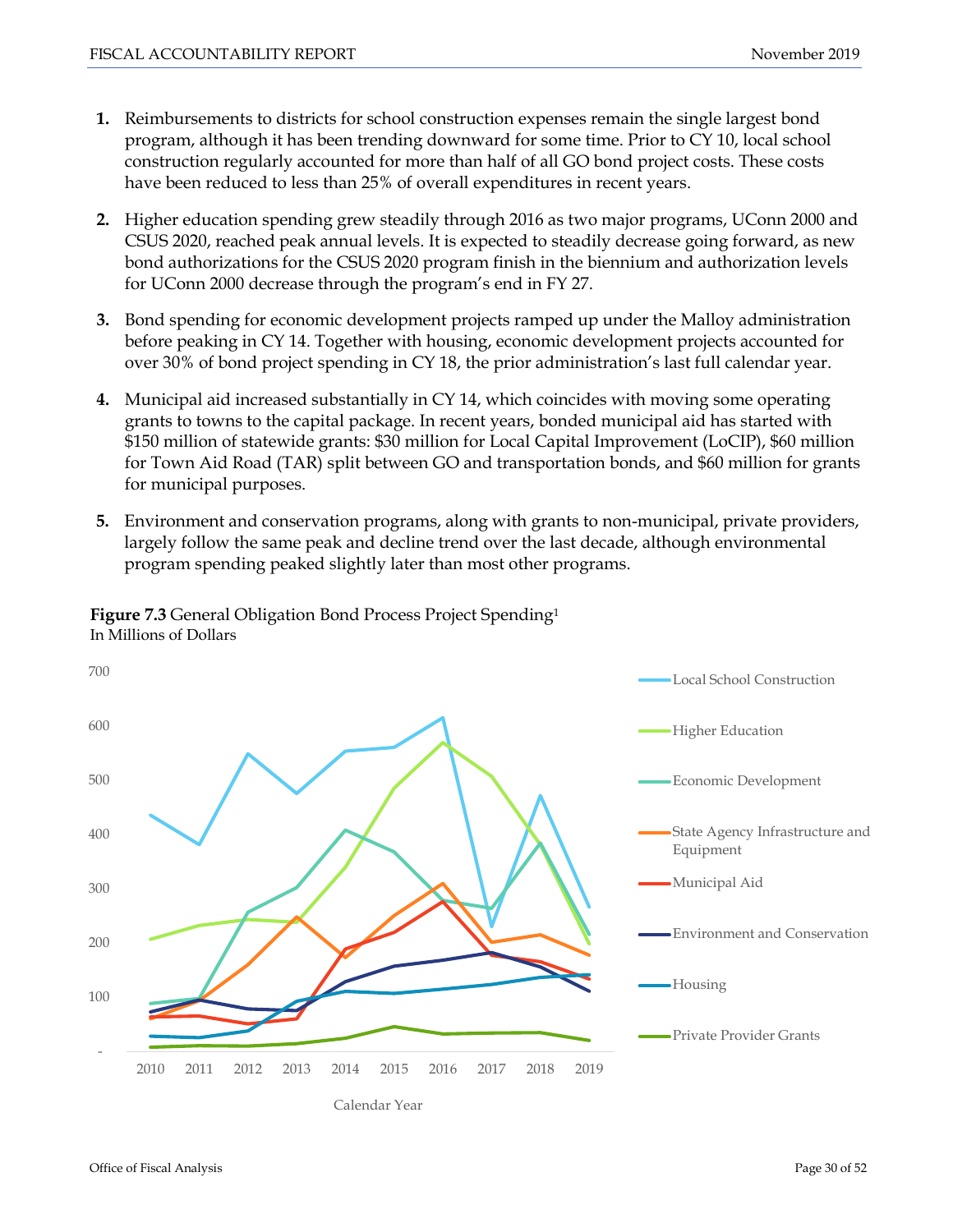## **Bond Financing**

#### *Issuance*

Bonds are issued by the State Treasurer based on expected need and past programmatic spending rates, not immediately when allocated. As recent allocations and overall spending from bond funds have declined in recent years, issuances are expected to remain relatively low and well below the annual cap. Issuances in FY 20 and beyond are expected to be limited by the Governor's reduced capital use to no more than \$1.6 billion annually, in addition to fully issuing annual allocations to the UConn 2000 program. The lack of an adopted bond package for the biennium could lead to lower than expected issuance in FY 20, but that will not be seen until closer to the end of the fiscal year. By CY [24](#page-28-1), the annual issuance cap is expected to increase to \$2,124 million based on projected inflation.<sup>24</sup>

#### *Debt Service*

Debt repayment requirements are part of the contract agreed to when bonds are first issued. Besides the amount and type of bonds issued, debt service payments from any particular bond issuance can vary with changes in the bond market and changes to Connecticut's creditworthiness.[25](#page-30-0) While several of these factors have been trending positively for the state, it is important to note that the vast majority of debt service payments in the out years are based on decisions made, and expenditures from, fiscal years prior to the current biennium.

<span id="page-30-1"></span> <sup>24</sup>The CPI rates used to inflate the allocation cap, see above, are also used to inflate the issuance cap. The issuance and allotment caps both exempt the UConn 2000 and CSUS 2020 programs.

<span id="page-30-0"></span><sup>25</sup>The debt service estimates shown here, and discussed in greater detail in **Section IV**, are based on market borrowing rates, including interest rates for 20 year fixed rate tax exempt bonds of 5% in the biennium and 5.25% thereafter.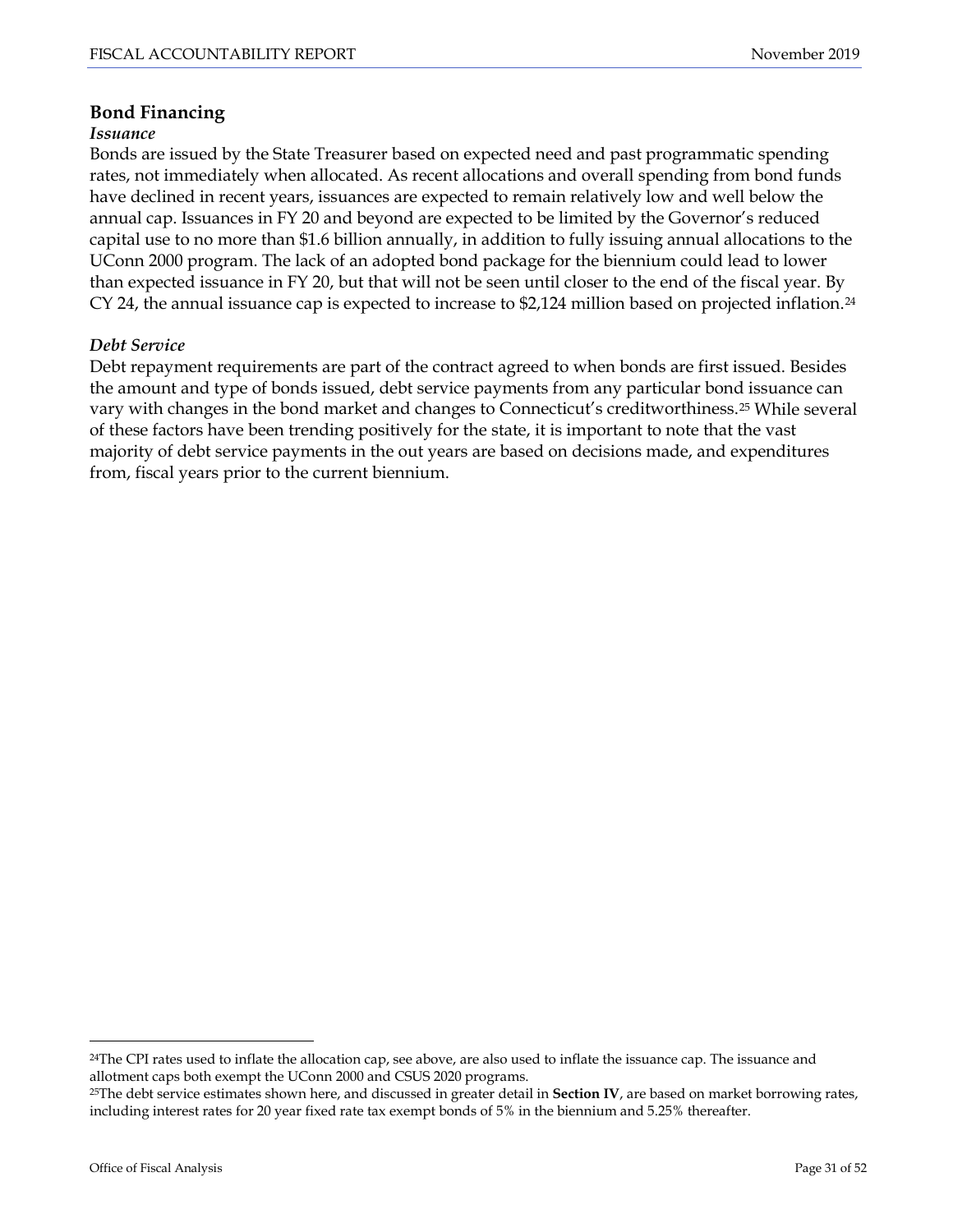# <span id="page-31-0"></span>**Section VIII. Tax Expenditure Estimates**

State law currently permits various tax expenditures in the form of tax credits, exemptions, and deductions, which amount to an estimated \$6.6 billion in FY 20. This amount is approximately 31.4% of the total projected FY 20 General Fund and Special Transportation Fund revenue. The majority of tax expenditures occur in the sales and use tax and motor fuels tax (approximately 61.8% and 19.3%, respectively). **Table 8.1** reflects the Office of Fiscal Analysis' estimated total tax credits, exemptions, and deductions for FY 20 through FY 24.[26](#page-30-1)

**Table 8.1** Summary of Major Identifiable State Tax Expenditure Estimates1 In Millions of Dollars

| Category                                 | <b>FY 20</b> | <b>FY 21</b> | <b>FY 22</b> | <b>FY 23</b> | <b>FY 24</b> |
|------------------------------------------|--------------|--------------|--------------|--------------|--------------|
| Personal Income Tax                      | 412.6        | 443.6        | 536.7        | 569.1        | 602.4        |
| Sales and Use Tax                        | 4,104.1      | 4,196.2      | 4,290.3      | 4,386.6      | 4,488.8      |
| Corporate and Insurance Taxes            | 399.7        | 404.9        | 406.0        | 410.8        | 419.9        |
| Petroleum Companies Gross Earnings Tax   | 226.1        | 231.1        | 237.4        | 237.4        | 237.4        |
| Motor Fuels and Motor Carrier Road Taxes | 1,279.5      | 1,280.5      | 1,281.5      | 1,282.5      | 1,283.5      |
| All Other Taxes                          | 215.1        | 217.5        | 219.2        | 224.9        | 230.8        |
| <b>TOTAL</b>                             | 6,637.1      | 6.773.8      | 6.971.1      | 7,111.3      | 7,262.7      |

1Includes estimated identifiable revenue reductions of \$100,000 or more.

# **Tax Credits**

Tax credits are estimated to be \$680.3 million in FY 20 or 10.2% of all projected FY 20 tax expenditures. The remaining \$6 billion in FY 20 in total tax expenditures includes all exemptions and deductions. A breakout of credits by tax type is provided in **Figure 8.1.**

**Figure 8.1** FY 20 Tax Credit Estimates by Revenue Type In Millions of Dollars



 <sup>26</sup>For more information, please see the Connecticut Tax Expenditure Report, Office of Fiscal Analysis (February 2018). Please note that this report includes updated estimates on certain expenditures where necessary. The next report will be released in February 2020.

<span id="page-31-1"></span>[https://www.cga.ct.gov/ofa/Documents/year/TER/2018TER20180201\\_Tax%20Expenditure%20Report%20FY%2018.pdf](https://www.cga.ct.gov/ofa/Documents/year/TER/2018TER20180201_Tax%20Expenditure%20Report%20FY%2018.pdf)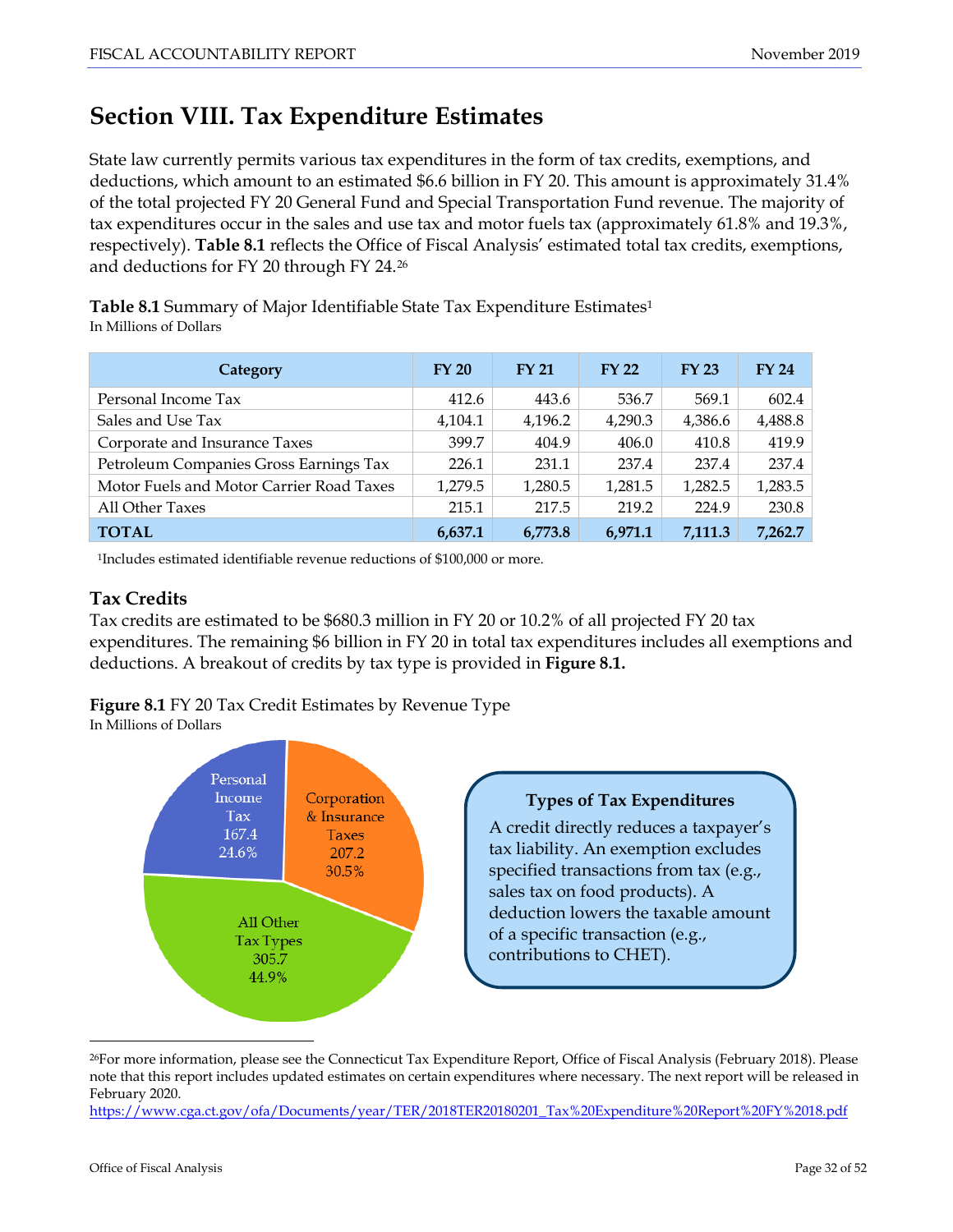#### **Sales and Use Tax**

Sales and use tax expenditures represent approximately **61.8%** of all identifiable tax expenditures and are estimated to be **\$4.1 billion** in FY 20.

Consumer goods consist of approximately 40% of all total sales and use tax exemptions. Government Organizations make up the single largest type of exemption at over \$1.3 billion estimated for FY 20. **Table 8.2** details the categories of sales and use tax expenditures available, as well as the value of each category.

**Table 8.2** Sales and Use Tax Category Comparison In Millions of Dollars

| Category                                  | <b>FY 20</b> | $\%$ of Total |
|-------------------------------------------|--------------|---------------|
| Consumer Goods                            | 1,639.8      | 40.0%         |
| <b>Business Exemptions</b>                | 256.4        | 6.2%          |
| Service Exemptions                        | 729.9        | 17.8%         |
| Government and Nonprofit Organizations    | 1,340.6      | 32.7%         |
| Miscellaneous                             | 137.4        | 3.3%          |
| <b>TOTAL SALES AND USE TAX EXEMPTIONS</b> | 4,104.1      | 100.0%        |

#### **Figure 8.2** Major Sales and Use Tax Expenditures (FY 20) In Millions of Dollars

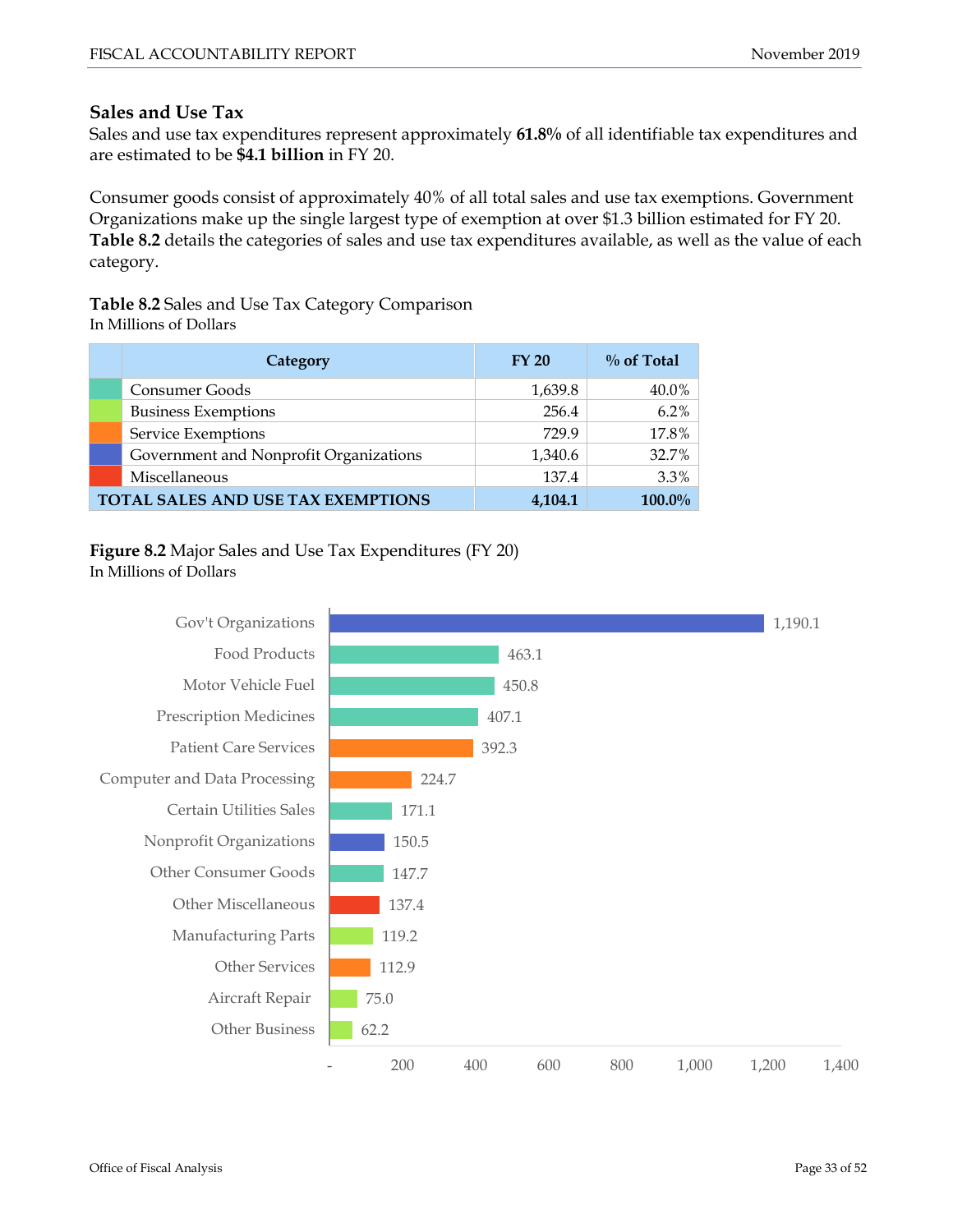# **Appendix A. Consensus Revenues**

# <span id="page-33-0"></span>**Revenue Estimates for FY 20 - FY 21 and the Out Years**

In Millions of Dollars

| Fund/Component                             | <b>FY 20</b> | <b>FY 21</b> | <b>FY 22</b> | <b>FY 23</b> | <b>FY 24</b> |
|--------------------------------------------|--------------|--------------|--------------|--------------|--------------|
| <b>General Fund</b>                        |              |              |              |              |              |
| <b>Taxes</b>                               |              |              |              |              |              |
| Personal Income Tax - Withholding          | 6,910.5      | 7,168.5      | 7,333.4      | 7,555.0      | 7,783.8      |
| Personal Income Tax - Estimates and Finals | 2,762.5      | 2,836.9      | 2,966.3      | 3,065.5      | 3,168.1      |
| Sales & Use                                | 4,490.9      | 4,639.4      | 4,190.5      | 4,208.8      | 4,322.1      |
| Corporation                                | 1,099.8      | 1,059.2      | 1,065.9      | 1,063.4      | 1,098.8      |
| Pass-through Entity Tax                    | 850.0        | 850.0        | 850.0        | 850.0        | 850.0        |
| <b>Public Service</b>                      | 237.7        | 244.7        | 250.2        | 256.8        | 263.7        |
| Inheritance & Estate                       | 165.8        | 146.3        | 138.4        | 133.5        | 132.5        |
| <b>Insurance Companies</b>                 | 203.3        | 205.8        | 208.3        | 211.2        | 214.0        |
| Cigarettes                                 | 344.7        | 326.9        | 310.9        | 295.4        | 280.6        |
| Real Estate Conveyance                     | 217.4        | 230.6        | 239.0        | 246.4        | 254.1        |
| Alcoholic Beverages                        | 68.9         | 69.7         | 70.1         | 70.4         | 70.7         |
| Admissions & Dues                          | 41.9         | 41.5         | 41.8         | 42.1         | 42.4         |
| Health Provider Tax                        | 1,050.1      | 1,051.6      | 1,053.0      | 1,063.5      | 1,074.2      |
| Miscellaneous                              | 20.7         | 21.5         | 22.0         | 22.5         | 23.0         |
| <b>Total - Taxes</b>                       | 18,464.2     | 18,892.6     | 18,739.8     | 19,084.5     | 19,578.0     |
| Refund of Taxes                            | (1,409.3)    | (1,378.9)    | (1,551.4)    | (1,605.7)    | (1,662.2)    |
| Earned Income Tax Credit                   | (97.3)       | (100.6)      | (104.0)      | (107.0)      | (110.1)      |
| R&D Credit Exchange                        | (7.1)        | (7.2)        | (7.7)        | (7.9)        | (8.1)        |
| <b>Total - Taxes Less Refunds</b>          | 16,950.5     | 17,405.9     | 17,076.7     | 17,363.9     | 17,797.6     |
| <b>Other Revenue</b>                       |              |              |              |              |              |
| Transfers - Special Revenue                | 368.0        | 376.6        | 384.3        | 391.0        | 397.9        |
| <b>Indian Gaming Payments</b>              | 226.0        | 225.4        | 221.4        | 217.5        | 213.6        |
| Licenses, Permits, Fees                    | 341.2        | 384.3        | 410.1        | 386.0        | 421.2        |
| Sales of Commodities                       | 30.2         | 31.0         | 31.8         | 32.6         | 33.5         |
| Rents, Fines, Escheats                     | 163.5        | 165.9        | 168.3        | 170.7        | 173.2        |
| <b>Investment Income</b>                   | 57.6         | 57.9         | 58.2         | 58.9         | 59.6         |
| Miscellaneous                              | 203.1        | 204.5        | 218.8        | 222.5        | 226.3        |
| Refund of Payments                         | (66.4)       | (67.7)       | (69.0)       | (70.3)       | (71.7)       |
| <b>Total - Other Revenue</b>               | 1,323.2      | 1,377.9      | 1,423.9      | 1,408.9      | 1,453.6      |
| <b>Other Sources</b>                       |              |              |              |              |              |
| Federal Grants                             | 1,524.4      | 1,530.8      | 1,540.5      | 1,572.0      | 1,604.4      |
| Transfer From Tobacco Fund                 | 136.0        | 114.5        | 113.1        | 112.2        | 111.5        |
| Transfers From/ (To) Other Funds           | (240.1)      | 42.0         | (131.6)      | (126.5)      | (131.6)      |
| Transfers to BRF - Volatility Adjustment   | (318.3)      | (276.6)      | (287.7)      | (259.2)      | (229.4)      |
| <b>Total - Other Sources</b>               | 1,102.0      | 1,410.7      | 1,234.3      | 1,298.5      | 1,354.9      |
| <b>TOTAL - GENERAL FUND</b>                | 19,375.7     | 20,194.5     | 19,734.9     | 20,071.3     | 20,606.1     |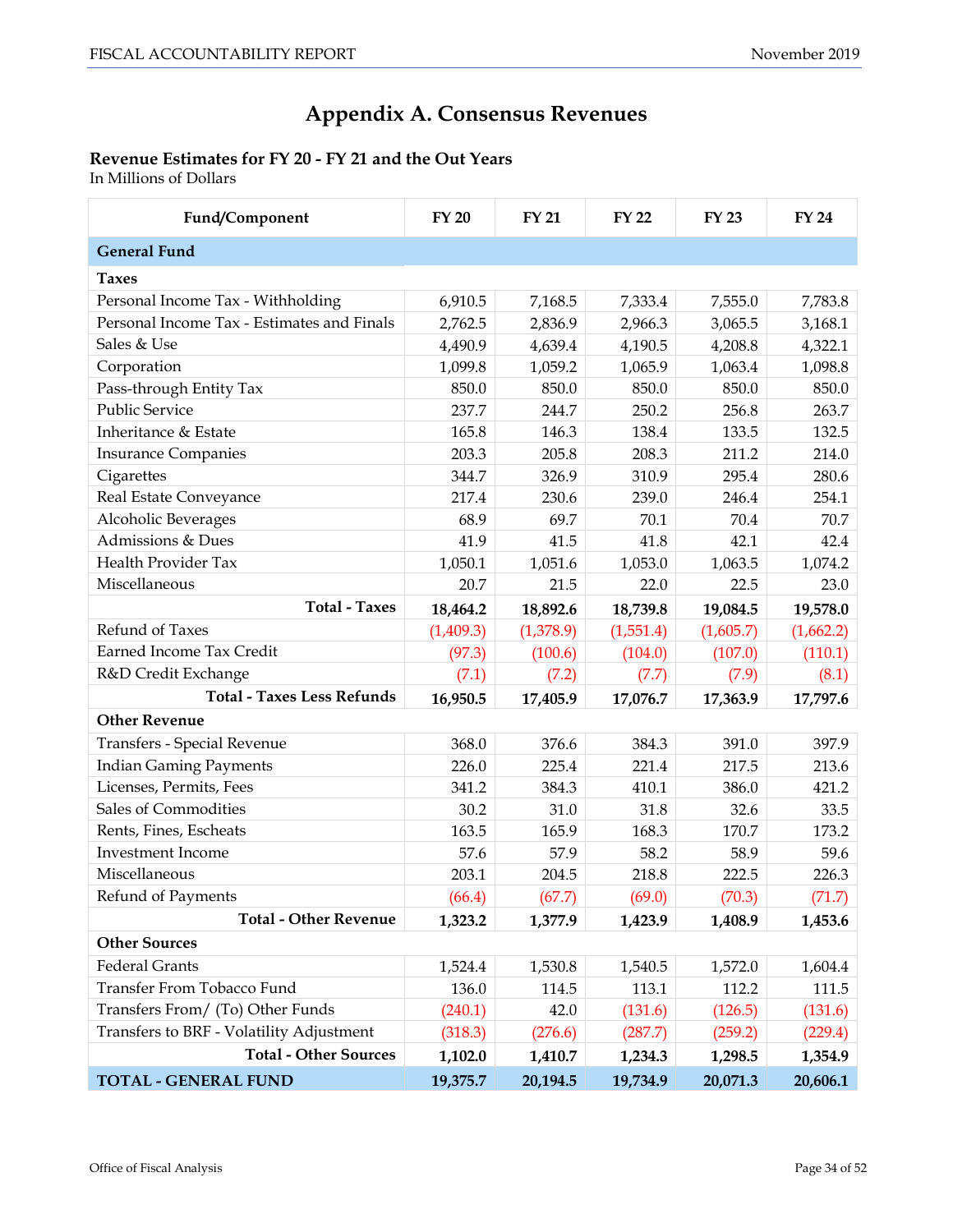| Fund/Component                           | FY 20   | <b>FY 21</b> | <b>FY 22</b> | <b>FY 23</b> | <b>FY 24</b> |  |  |  |
|------------------------------------------|---------|--------------|--------------|--------------|--------------|--|--|--|
| <b>Special Transportation Fund (STF)</b> |         |              |              |              |              |  |  |  |
| <b>Taxes</b>                             |         |              |              |              |              |  |  |  |
| Motor Fuels Tax                          | 510.8   | 510.2        | 506.6        | 504.0        | 501.6        |  |  |  |
| Oil Companies Tax                        | 309.0   | 316.5        | 327.5        | 335.7        | 344.3        |  |  |  |
| Sales & Use Tax                          | 417.4   | 459.0        | 651.6        | 754.0        | 765.3        |  |  |  |
| Sales Tax - DMV                          | 86.5    | 86.9         | 87.6         | 88.3         | 88.9         |  |  |  |
| Refunds of Taxes                         | (24.3)  | (15.0)       | (15.6)       | (16.2)       | (16.8)       |  |  |  |
| <b>Total-Taxes Less Refunds</b>          | 1,299.4 | 1,357.6      | 1,557.7      | 1,665.8      | 1,683.3      |  |  |  |
| <b>Other Sources</b>                     |         |              |              |              |              |  |  |  |
| Motor Vehicle Receipts                   | 280.1   | 305.9        | 263.5        | 265.6        | 274.4        |  |  |  |
| Licenses, Permits, Fees                  | 145.5   | 146.6        | 147.6        | 148.2        | 148.8        |  |  |  |
| Interest Income                          | 36.1    | 36.7         | 37.3         | 38.1         | 38.8         |  |  |  |
| <b>Federal Grants</b>                    | 12.1    | 11.8         | 11.0         | 10.1         | 9.2          |  |  |  |
| Transfers From/ (To) Other Funds         | (35.5)  | 24.5         | (5.5)        | (5.5)        | (5.5)        |  |  |  |
| Refunds of Payments                      | (5.0)   | (5.2)        | (5.0)        | (5.0)        | (5.0)        |  |  |  |
| <b>Total Other Revenues</b>              | 433.3   | 520.3        | 448.9        | 451.5        | 460.7        |  |  |  |
| <b>TOTAL - STF</b>                       | 1,732.7 | 1,877.9      | 2,006.6      | 2,117.3      | 2,144.0      |  |  |  |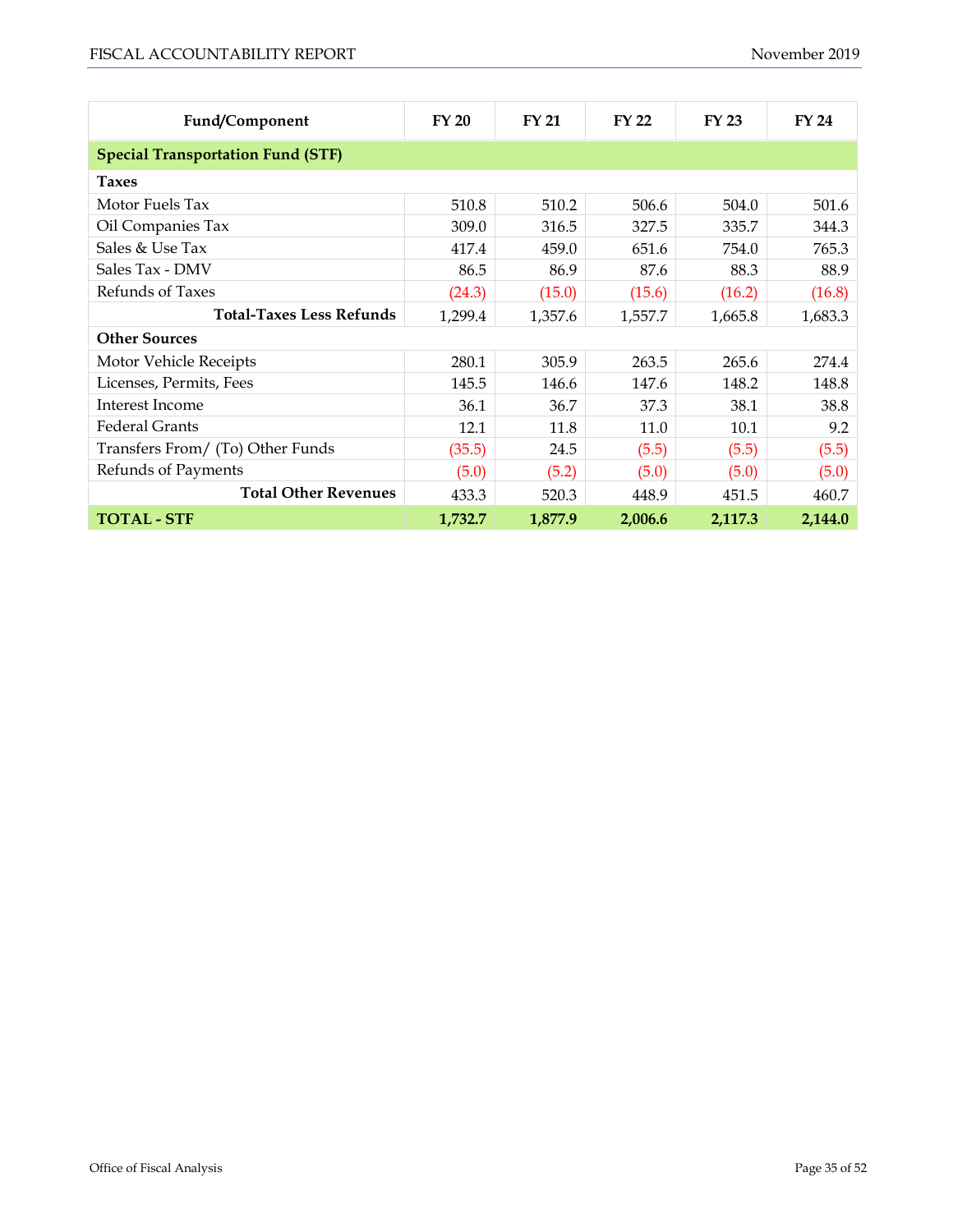# **Appendix B. Other Appropriated Funds**

<span id="page-35-0"></span>

| Fund                                                    | Actual<br>FY 191 | Projected<br><b>FY 20</b> | Projected<br><b>FY 21</b> | Projected<br><b>FY 22</b> | Projected<br><b>FY 23</b> | Projected<br><b>FY 24</b> |
|---------------------------------------------------------|------------------|---------------------------|---------------------------|---------------------------|---------------------------|---------------------------|
| <b>Mashantucket Pequot and Mohegan Fund</b>             |                  |                           |                           |                           |                           |                           |
| Beginning Balance                                       | 23,390           | 23,397                    | 23,397                    | 23,397                    | 23,397                    | 23,397                    |
| Revenue                                                 |                  |                           |                           |                           |                           |                           |
| Expenditures                                            | (49, 942, 789)   | (51, 472, 796)            | (51, 472, 796)            | (51, 472, 796)            | (51, 472, 796)            | (51, 472, 796)            |
| Transfers                                               | 49,942,796       | 51,472,796                | 51,472,796                | 51,472,796                | 51,472,796                | 51,472,796                |
| <b>Ending Balance</b>                                   | 23,397           | 23,397                    | 23,397                    | 23,397                    | 23,397                    | 23,397                    |
| <b>Regional Market Operating Fund</b>                   |                  |                           |                           |                           |                           |                           |
| <b>Beginning Balance</b>                                | (96, 324)        | (186, 308)                | (170, 986)                | (177, 843)                | (205, 971)                | (281, 366)                |
| Revenue                                                 | 875,393          | 1,100,000                 | 1,100,000                 | 1,100,000                 | 1,100,000                 | 1,100,000                 |
| Expenditures                                            | (965, 377)       | (1,084,678)               | (1, 106, 857)             | (1, 128, 128)             | (1, 175, 395)             | (1, 158, 275)             |
| Transfers                                               |                  |                           |                           |                           |                           |                           |
| <b>Ending Balance</b>                                   | (186, 308)       | (170, 986)                | (177, 843)                | (205, 971)                | (281, 366)                | (339, 641)                |
| <b>Banking Fund</b>                                     |                  |                           |                           |                           |                           |                           |
| <b>Beginning Balance</b>                                | 1,938,517        | 1,734,648                 | 3,888,708                 | 4,913,895                 | 10,558,731                | 14,684,936                |
| Revenue                                                 | 35,965,970       | 35,000,000                | 35,000,000                | 35,000,000                | 35,000,000                | 35,000,000                |
| Expenditures                                            | (26,969,840)     | (27, 645, 940)            | (28, 774, 813)            | (29, 355, 164)            | (30,873,795)              | (30, 260, 669)            |
| Transfers                                               | (9,200,000)      | (5,200,000)               | (5,200,000)               |                           |                           |                           |
| <b>Ending Balance</b>                                   | 1,734,648        | 3,888,708                 | 4,913,895                 | 10,558,731                | 14,684,936                | 19,424,267                |
| <b>Insurance Fund</b>                                   |                  |                           |                           |                           |                           |                           |
| <b>Beginning Balance</b>                                | 1,305,451        | 15,696,438                | 10,204,057                | 10,252,578                | 10,484,452                | 11,067,176                |
| Revenue                                                 | 107,038,042      | 98,509,342                | 113,110,765               | 114,221,615               | 116,903,361               | 115,132,853               |
| Expenditures                                            | (92, 717, 870)   | (104, 001, 723)           | (113,062,244)             | (113, 989, 741)           | (116, 320, 637)           | (115,370,410)             |
| Transfers                                               | 70,815           |                           |                           |                           |                           |                           |
| <b>Ending Balance</b>                                   | 15,696,438       | 10,204,057                | 10,252,578                | 10,484,452                | 11,067,176                | 10,829,619                |
| <b>Consumer Counsel and Public Utility Control Fund</b> |                  |                           |                           |                           |                           |                           |
| Beginning Balance                                       | 4,783,793        | 6,966,283                 | 7,040,007                 | 7,044,682                 | 6,339,322                 | 4,055,807                 |
| Revenue                                                 | 26,086,309       | 27,500,000                | 28,500,000                | 28,500,000                | 28,500,000                | 28,500,000                |
| Expenditures                                            | (23,903,819)     | (27, 426, 276)            | (28, 495, 325)            | (29, 205, 360)            | (30, 783, 515)            | (30, 233, 505)            |
| Transfers                                               |                  |                           |                           |                           |                           |                           |
| <b>Ending Balance</b>                                   | 6,966,283        | 7,040,007                 | 7,044,682                 | 6,339,322                 | 4,055,807                 | 2,322,302                 |
| <b>Workers' Compensation Fund</b>                       |                  |                           |                           |                           |                           |                           |
| <b>Beginning Balance</b>                                | 14,138,068       | 12,737,353                | 11,587,739                | 12,562,090                | 14,326,824                | 14,678,161                |
| Revenue                                                 | 21,774,760       | 23,974,564                | 29,627,996                | 31,121,052                | 30,988,070                | 30,953,855                |
| Expenditures                                            | (23, 175, 476)   | (25, 124, 178)            | (28, 653, 645)            | (29,356,318)              | (30,636,733)              | (30,313,647)              |
| Transfers                                               |                  |                           |                           |                           |                           |                           |
| <b>Ending Balance</b>                                   | 12,737,353       | 11,587,739                | 12,562,090                | 14,326,824                | 14,678,161                | 15,318,369                |
| <b>Criminal Injuries Compensation Fund</b>              |                  |                           |                           |                           |                           |                           |
| <b>Beginning Balance</b>                                | 3,964,507        | 3,811,419                 | 3,877,331                 | 3,943,243                 | 4,009,155                 | 4,075,067                 |
| Revenue                                                 | 2,715,709        | 3,000,000                 | 3,000,000                 | 3,000,000                 | 3,000,000                 | 3,000,000                 |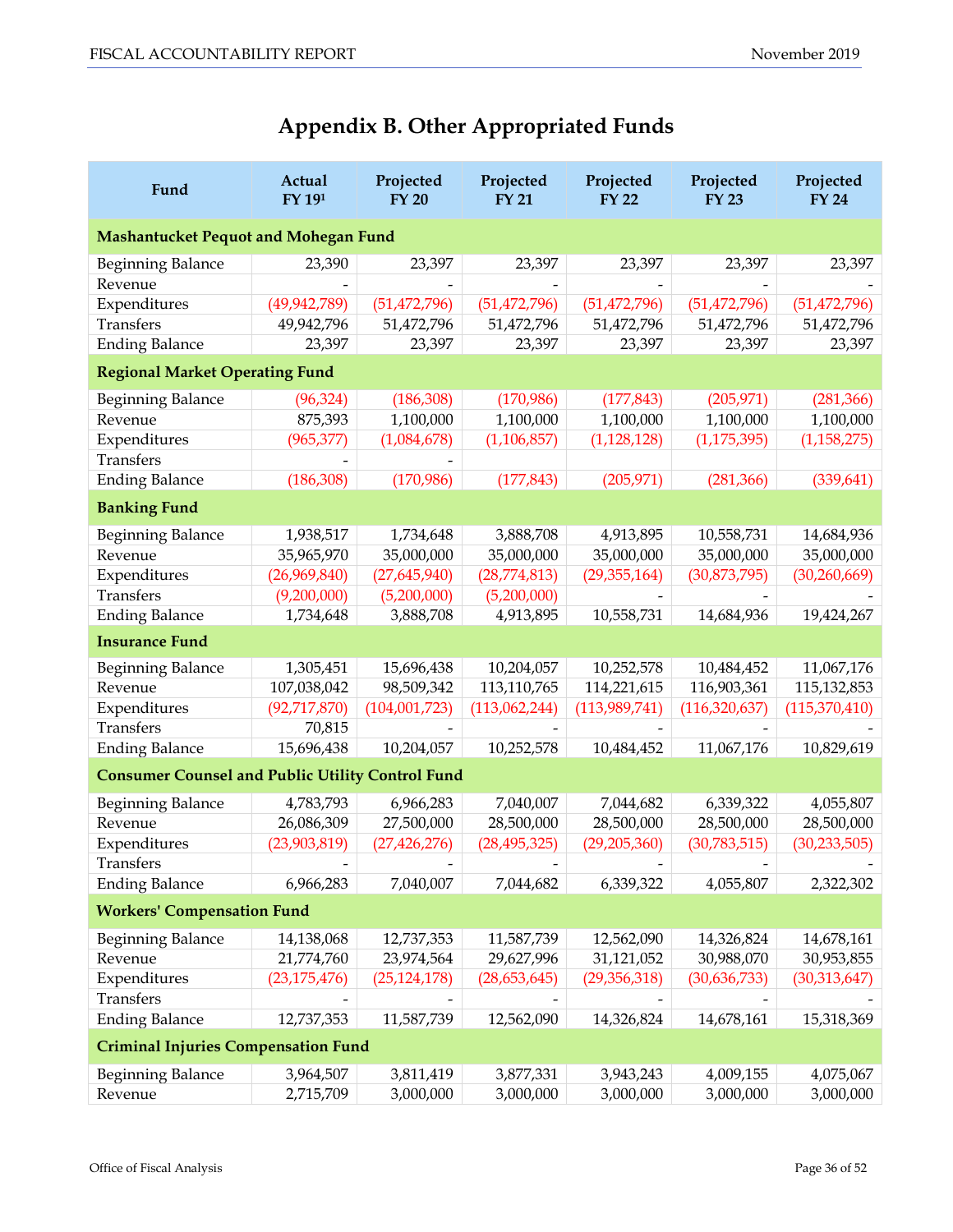| Fund                  | Actual<br>FY 191 | Projected<br><b>FY 20</b> | Projected<br><b>FY 21</b> | Projected<br><b>FY 22</b> | Projected<br><b>FY 23</b> | Projected<br><b>FY 24</b> |  |  |
|-----------------------|------------------|---------------------------|---------------------------|---------------------------|---------------------------|---------------------------|--|--|
| Expenditures          | (2,868,797)      | (2,934,088)               | (2,934,088)               | (2,934,088)               | (2,934,088)               | (2,934,088)               |  |  |
| Transfers             |                  |                           |                           |                           |                           |                           |  |  |
| <b>Ending Balance</b> | 3,811,419        | 3,877,331                 | 3,943,243                 | 4,009,155                 | 4,075,067                 | 4,140,979                 |  |  |
| <b>Tourism Fund</b>   |                  |                           |                           |                           |                           |                           |  |  |
| Beginning Balance     | -                | (2,445,500)               | (1,590,488)               | (260, 476)                | 1,369,536                 | 3,399,548                 |  |  |
| Revenue               | 10,535,922       | 14,000,000                | 14,400,000                | 14,700,000                | 15,100,000                | 15,500,000                |  |  |
| Expenditures          | (12, 981, 422)   | (13, 144, 988)            | (13,069,988)              | (13,069,988)              | (13,069,988)              | (13,069,988)              |  |  |
| Transfers             |                  |                           |                           |                           |                           |                           |  |  |
| <b>Ending Balance</b> | (2,445,500)      | (1,590,488)               | (260, 476)                | 1,369,536                 | 3,399,548                 | 5,829,560                 |  |  |
| <b>TOTALS</b>         |                  |                           |                           |                           |                           |                           |  |  |
| Beginning Balance     | 26,057,402       | 38,337,730                | 34,859,765                | 38,301,566                | 46,905,446                | 51,702,726                |  |  |
| Revenue               | 204,992,106      | 203,083,906               | 224,738,761               | 227,642,667               | 230,591,431               | 229,186,708               |  |  |
| Expenditures          | (233,525,390)    | (252, 834, 667)           | (267, 569, 756)           | (270,511,583)             | (277, 266, 947)           | (274, 813, 378)           |  |  |
| Transfers             | 40,813,611       | 46,272,796                | 46,272,796                | 51,472,796                | 51,472,796                | 51,472,796                |  |  |
| <b>BALANCE</b>        | 38,337,730       | 34,859,765                | 38,301,566                | 46,905,446                | 51,702,726                | 57,548,852                |  |  |

1FY 19 ending balances /FY 20 beginning balances according to Exhibit C of the Comptroller's Report, June 30, 2019 (Appropriations Continued + Fund Balances and Surplus).

#### **EXPENDITURE ASSUMPTIONS**

Expenditures in the other appropriated funds are non-fixed costs, and as such are flat-funded through FY 24, except for certain wage and fringe benefit costs that are considered fixed throughout this report.

#### **REVENUE ASSUMPTIONS**

#### **Banking Fund**

Through FY 24, revenue from statutory banking licenses and fees, as well as assessments, is anticipated to remain constant at approximately \$35 million annually.

#### **Consumer Counsel/Department of Public Utility Control Fund**

There is no assumed growth from fees and assessments in the out years, as the fund has experienced variation in year to year revenue.

#### **Criminal Injuries Compensation Fund**

Annual revenue from criminal fines, which are set by statute, is anticipated to remain flat at approximately \$3 million.

#### **Insurance Fund**

The Insurance Department annually assesses insurers to cover the Insurance Fund's costs, adjusting the assessment by the fund balance at the close of the fiscal year. As such, out year revenue is assumed to grow in line with the fund's fixed cost expenditure growth.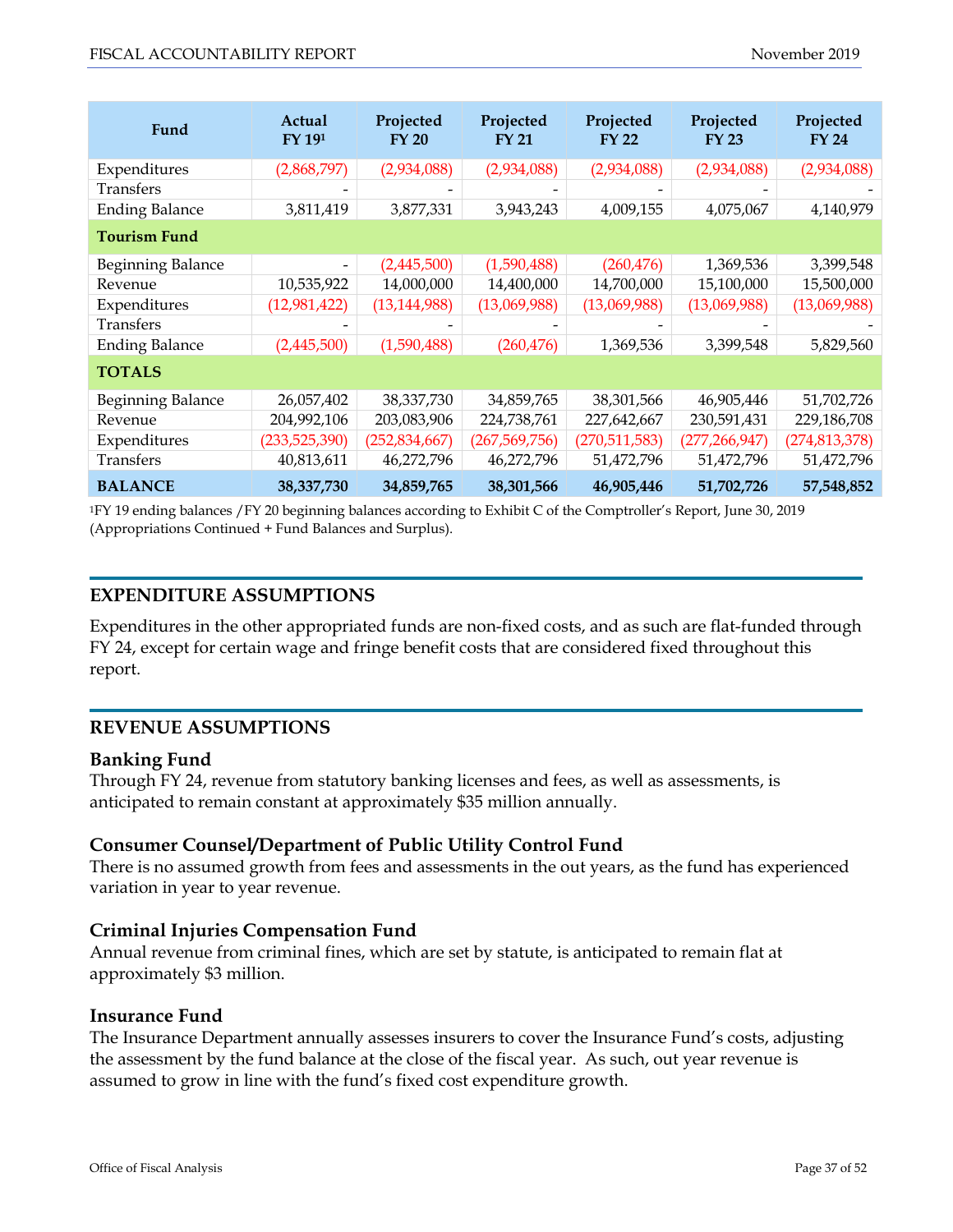## **Mashantucket Pequot/Mohegan Fund**

Out year projections assume a General Fund transfer to the Pequot Fund equal to the FY 21 appropriation of \$51.5 million. Pursuant to PA 14-217, General Fund transfers to the Pequot Fund are equal to the amount appropriated for Pequot Fund grants in a given fiscal year.

# **Regional Market Operation Fund**

Revenue is based on incoming rents from fifteen tenant leases, including two long-term land leases. Additional revenue is generated from outdoor billboard advertising, farmers' market stalls, rail cars, and office rents. Revenue through FY 24 is projected based on the anticipated terms of current leases.

## **Tourism Fund**

Revenue from 10% of room occupancy tax collections supports this fund. Out year estimates assume a growth rate of approximately 2.4% for room occupancy tax collections.

#### **Workers' Compensation Fund**

The State Treasurer assesses private insurance companies and employers to cover the Commission's annual costs. Revenue is based on the statutorily-defined assessment formula. In fiscal years following a fund sweep, the amount of the revenue (assessment) reflects the impact of the fund sweep. In fiscal years where the impact of a fund sweep is not reflected in the revenue, the fund balance at the end of the fiscal year should reflect a sum equal to approximately six months' worth of expenditures, which has historically been approximately \$10 to \$14 million.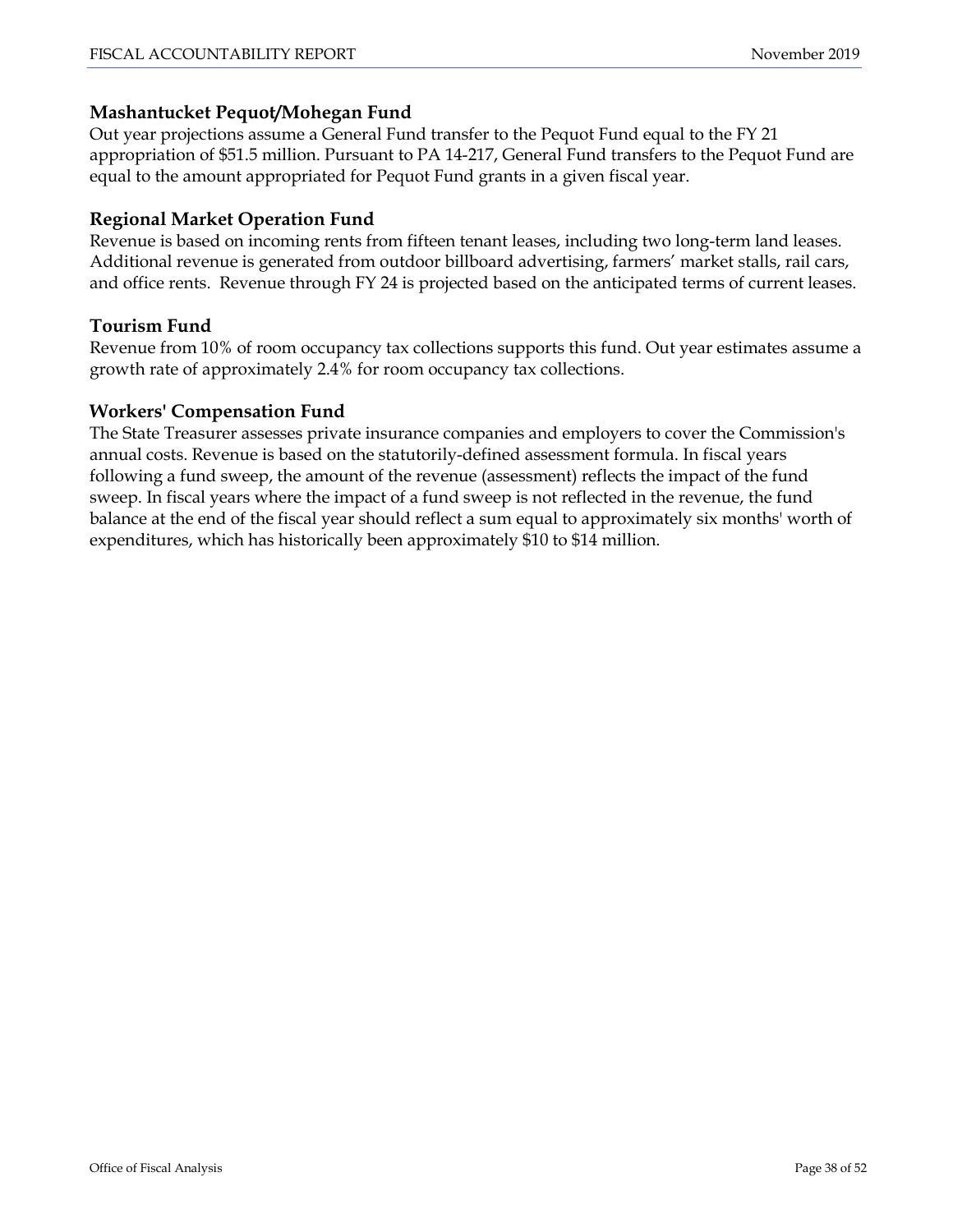# **Appendix C. Key Assumptions, Sources, and Methodologies**

#### <span id="page-38-0"></span>**FIXED COST ASSUMPTIONS**

The following assumptions were used to develop fixed cost projections.

## **Department of Children and Families (DCF)**

#### *No Nexus Special Education*

Expenditures are flat-funded as residential treatment special education caseloads are anticipated to remain at approximately the current levels in FY 22 through FY 24.

#### *Board and Care for Children – Adoption*

Expenditures for this account reflect a growth rate of approximately 2% in each fiscal year. Also, an extra per diem of approximately \$256,484 is included in FY 23 related to the leap year.

#### *Board and Care for Children – Foster*

Funding is projected to decrease slightly through FY 24, primarily due to a Department of Housing rental assistance program expansion and the establishment of a central transportation unit. In addition, an extra per diem of approximately \$229,200 is included in FY 23 related to the leap year.

#### *Board and Care for Children – Short-term and Residential*

It is anticipated that the caseload for this account will continue to trend downward in FY 20 and in the out years. An extra per diem of approximately \$123,183 is included in FY 23 related to the leap year.

#### *Individualized Family Supports*

This wraparound services account is projected to remain at approximately FY 20 expenditure levels in the out years.

#### **Department of Mental Health and Addiction Services**

#### *General Assistance Managed Care*

An average account growth of 3% to accommodate cost and caseload needs is assumed.

#### *Medicaid Adult Rehabilitation Option*

An average account growth of 4% to support Medicaid claiming needs is assumed.

#### **Department of Social Services**

*Medicaid*  Reflects average growth of 3% per year.

#### *HUSKY B*  Reflects average growth of 4.5% per year.

#### *Community Residential Services*

Reflects new and annualized caseload growth for community placements, including individuals aging out of services provided by the DCF and Local Education Agencies, long-term care residents (Money Follows the Person), and Southbury Training School residents.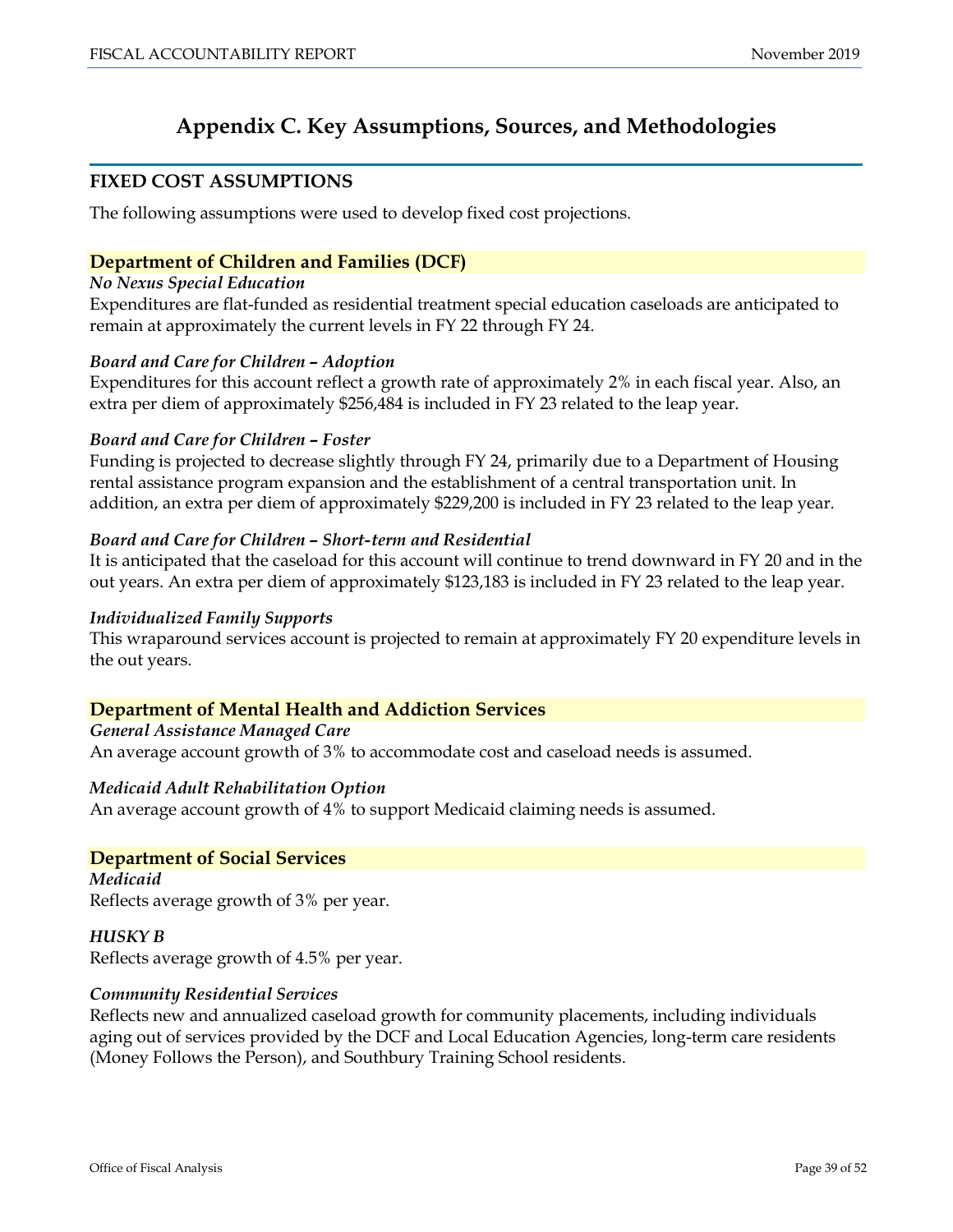#### *Other Entitlements*

Annual growth for State Administered General Assistance, Temporary Family Assistance, Old Age Assistance, Aid to the Disabled, and Aid to the Blind are all flat-funded based on caseload trends in recent years.

#### **Office of Early Childhood**

*Birth to Three*  Projections reflect a 5% growth rate per fiscal year based on recent service expenditures.

#### *Care4Kids TANF/CCDF*

This account is currently flat-funded. Projections for this account only reflect the state's share of costs, due to net appropriation of the account. While overall program costs are estimated to increase in the out years, federal funds are anticipated to be available to support expenditures, based on currently available information.

#### **SEBAC 2017 Agreement and Various Other Collective Bargaining Contracts** *Wages*

Growth of 4.9% in FY 21 and 1% in FY 22 is assumed based on: (1) the 2017 SEBAC agreement, (2) collective bargaining contracts that were passed in the 2019 session, and (3) non-union wage adjustments. The majority of union contracts expire on June 30, 2021. The State Police and Judicial Information Technology and Legal Services' contracts expire on June 30, 2022. Except for the annualization of these FY 22 contract increments, no other wage increases are projected in FY 23 and FY 24. Every 10 years an extra pay period occurs (27 pay periods as opposed to 26). This will occur again in FY 23 and is projected to cost the state approximately \$108 million.

#### **State Comptroller – Fringe Benefits**

#### *State Employee Retirement (SERS)*

Reflects actuarial projections of the unfunded accrued liability payment (UAL), and the normal cost, based on assumptions in the June 30, 2018 SERS valuation. Projections assume: (1) level percentage of payroll amortization and a closed five-year phase-in to level dollar, (2) a 6.9% discount rate, and (3) amortization of UAL over the remaining 28 years for both statutory and transitional bases.

#### *Higher Education Alternative Retirement System*

Reflects growth based on projected changes in personnel services.

#### *Pensions & Retirements - Other Statutory*

Assumes approximately 5% growth per fiscal year based on average, historical changes in the account, including Cost Of Living Adjustments.

#### *Judges and Compensation Commissioners' Retirement System*

Reflects the unfunded accrued liability payment, and the normal cost, based on actuarial projections and assumptions in the most recent June 30, 2018 valuation. Projections assume: (1) level percentage of payroll amortization, (2) a 6.9% discount rate, and (3) a 13-year closed amortization period.

#### *Retired State Employees Health Service Cost*

Reflects an average annual account growth of 5.7% per year. Growth is based on projected changes in medical, dental, and pharmacy trends for non-Medicare covered retirees and dependents, and projections for the Medicare Advantage Plan for Medicare covered retirees and dependents.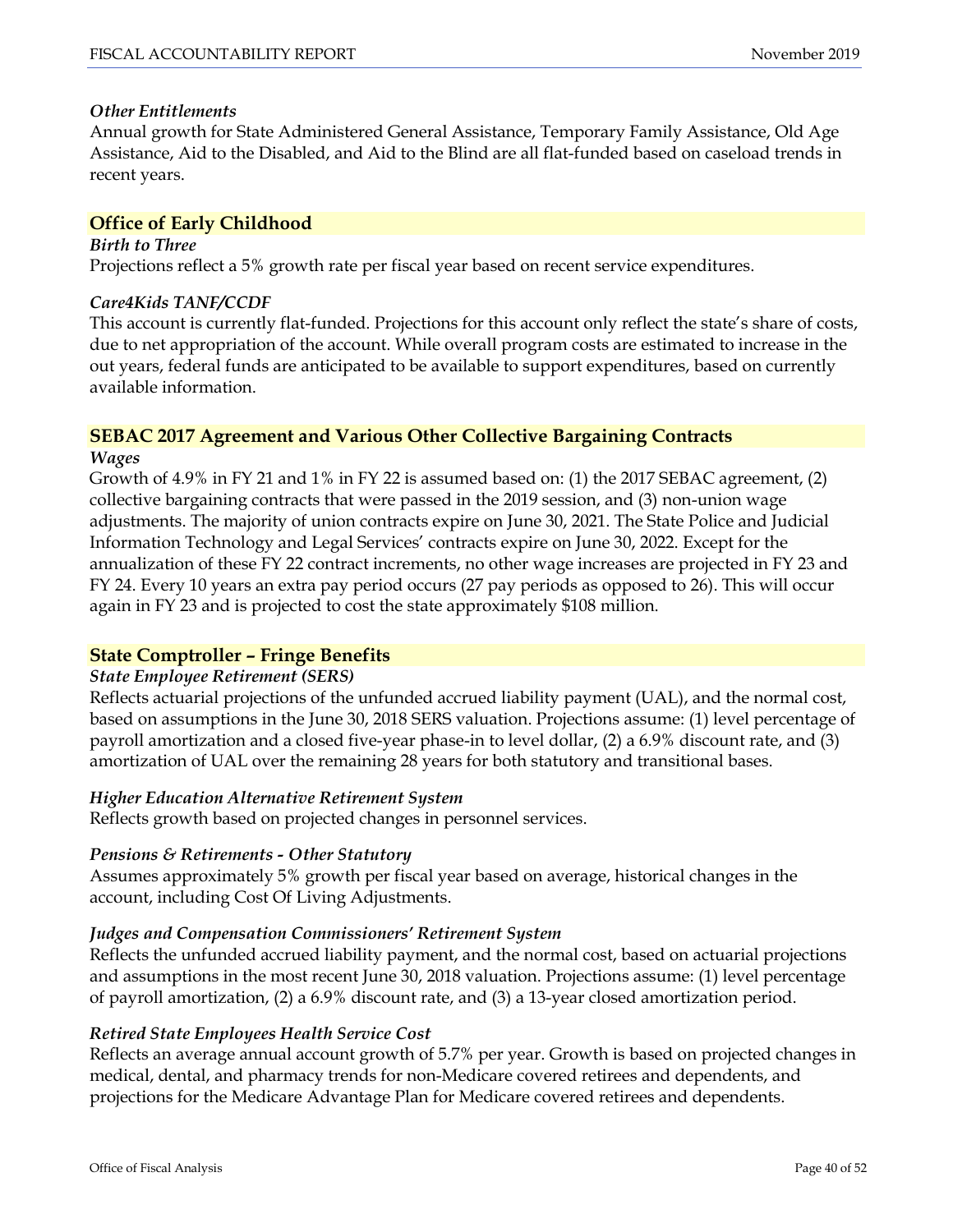#### **State Treasurer**

#### *Debt service*

Estimates were made using outstanding debt payments plus modeled projections that used current market interest rates.

#### *Debt limit*

Reflects consensus net tax revenues.

#### *Annual Limits on Bond Usage*

The allocation and issuance bond caps reflect statutorily required adjustments, as per the Bureau of Labor Statistics Consumer Price Index (CPI) Less Food and Energy. Adjustments to those bond caps reflect estimated annual growth in the CPI.

#### **Teachers' Retirement Board**

#### *Retirement Contributions*

This account's growth reflects the Actuarially Determined Employer Contribution (ADEC), which is calculated by pension plan actuaries. The account projections assume: (1) a transition to a level-dollar amortization methodology, (2) a 6.9% discount rate, and (3) a reamortization of the unfunded liability over a new 30-year period.

#### *Retiree Health Service Cost*

Reflects the state share of one-third of the basic plan premium costs as provided by statute and incorporates projected premium costs and membership trends.

#### *Municipal Retiree Health Insurance Costs*

Reflects the state share of one-third of the municipal subsidy, which assumes flat growth in both the statutory subsidy and participation.

# **TAX EXPENDITURE SOURCES, METHODOLOGIES, AND ASSUMPTIONS**

The Department of Revenue Services (DRS) is the primary source for data on tax expenditures. However, if DRS does not have information available, other viable sources are utilized. Such sources include federal agencies (such as the Census Bureau and the Energy Information Administration), other Connecticut state agencies outside of DRS, and state agencies from other U.S. states.

To provide estimates for the current fiscal year and the out years, collected data was analyzed and grown on an individual basis, holding constant all other tax provisions. Certain tax expenditures have no growth in the out years or follow a historical trending pattern. In other cases, a variety of sources are utilized when applicable. These include, but are not limited to:

- **1.** Growth rates, calculated with consensus revenue estimates,
- **2.** Economic indicator projections provided by Moody's Analytics,
- **3.** CPI growth rates reported by the Bureau of Labor Statistics, and
- **4.** Federal Open Market Committee statements.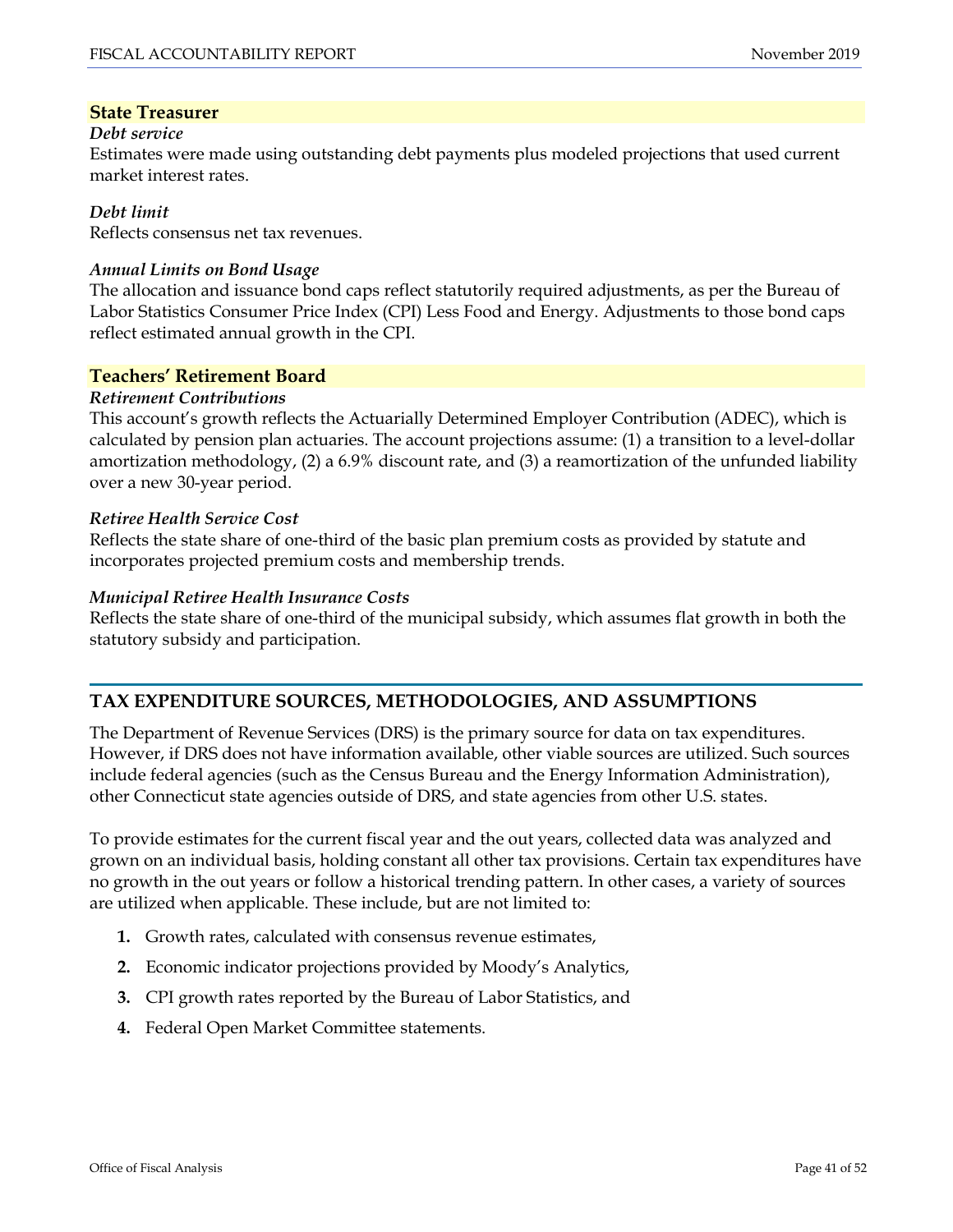# **Appendix D. Fixed Cost Details**

<span id="page-41-0"></span>In Millions of Dollars

| <b>Fixed Cost Account</b>                                  | <b>FY 20</b> | <b>FY 21</b> | <b>FY 22</b> | <b>FY 23</b> | <b>FY 24</b> |
|------------------------------------------------------------|--------------|--------------|--------------|--------------|--------------|
| <b>GENERAL FUND</b>                                        |              |              |              |              |              |
| Debt Service - State Treasurer                             |              |              |              |              |              |
| Debt Service                                               | 1,896.9      | 1,951.4      | 1,955.9      | 2,090.6      | 2,184.2      |
| UConn 2000 - Debt Service                                  | 212.2        | 220.8        | 235.1        | 243.8        | 244.9        |
| <b>CHEFA Day Care Security</b>                             | 5.5          | 5.5          | 5.5          | 5.5          | 5.5          |
| Pension Obligation Bonds - Teachers' Retirement Board      | 118.4        | 118.4        | 203.1        | 306.7        | 315.7        |
| Municipal Restructuring                                    | 45.7         | 56.3         | 54.7         | 54.1         | 51.3         |
| Debt Service - State Treasurer Total                       | 2,278.7      | 2,352.4      | 2,454.2      | 2,700.7      | 2,801.5      |
| Office of the State Comptroller (OSC) - Miscellaneous      |              |              |              |              |              |
| <b>Adjudicated Claims</b>                                  | 27.0         | 8.0          | 8.0          | 8.0          | 8.0          |
| <b>OSC</b> - Miscellaneous Total                           | 27.0         | 8.0          | 8.0          | 8.0          | 8.0          |
| <b>OSC</b> - Fringe Benefits                               |              |              |              |              |              |
| Higher Education Alternative Retirement System             |              | 14.5         | 15.6         | 17.1         | 19.0         |
| Pensions and Retirements - Other Statutory                 | 2.0          | 2.0          | 2.1          | 2.2          | 2.3          |
| Judges and Compensation Commissioners Retirement           | 27.0         | 28.5         | 29.5         | 30.8         | 32.2         |
| Retired State Employees Health Service Cost                | 760.4        | 803.7        | 849.5        | 897.9        | 949.1        |
| State Employees Retirement Contributions - UAL             |              | 1,125.5      | 1,218.4      | 1,328.9      | 1,344.2      |
| SERS Defined Contribution Match                            | 3.2          | 4.3          | 5.4          | 7.0          | 8.6          |
| State Employees Retirement Contributions - Normal Cost     |              | 149.0        | 145.9        | 145.9        | 138.2        |
| <b>OSC</b> - Fringe Benefits Total                         | 1,988.2      | 2,127.6      | 2,266.4      | 2,429.8      | 2,493.6      |
| Department of Mental Health and Addiction Services (DMHAS) |              |              |              |              |              |
| General Assistance Managed Care                            | 40.2         | 40.6         | 41.8         | 43.1         | 44.3         |
| Medicaid Adult Rehabilitation Option                       | 4.2          | 4.2          | 4.3          | 4.5          | 4.7          |
| <b>DMHAS Total</b>                                         | 44.4         | 44.8         | 46.1         | 47.6         | 49.0         |
| <b>Department of Social Services (DSS)</b>                 |              |              |              |              |              |
| <b>HUSKY B Program</b>                                     | 9.3          | 15.2         | 15.9         | 16.6         | 17.4         |
| Medicaid                                                   | 2,731.6      | 2,856.9      | 2,942.6      | 3,029.1      | 3,118.1      |
| Old Age Assistance                                         | 40.6         | 41.6         | 41.6         | 41.6         | 41.6         |
| Aid To The Blind                                           | 0.5          | 0.5          | 0.5          | 0.5          | 0.5          |
| Aid To The Disabled                                        | 57.2         | 57.7         | 57.7         | 57.7         | 57.7         |
| Temporary Family Assistance - TANF                         | 57.7         | 56.9         | 56.9         | 56.9         | 56.9         |
| Connecticut Home Care Program                              | 34.0         | 35.8         | 35.8         | 35.8         | 35.8         |
| <b>Community Residential Services</b>                      |              | 638.0        | 651.7        | 664.7        | 677.7        |
| State Administered General Assistance                      | 18.3         | 18.0         | 18.0         | 18.0         | 18.0         |
| <b>DSS Total</b>                                           | 3,571.7      | 3,720.6      | 3,820.6      | 3,920.9      | 4,023.7      |
| Office of Early Childhood (OEC)                            |              |              |              |              |              |
| Birth to Three                                             | 24.6         | 25.3         | 28.5         | 31.9         | 35.5         |
| Care4Kids TANF/CCDF                                        | 54.6         | 59.5         | 59.5         | 59.5         | 59.5         |
| <b>OEC Total</b>                                           | 79.3         | 84.8         | 88.0         | 91.5         | 95.1         |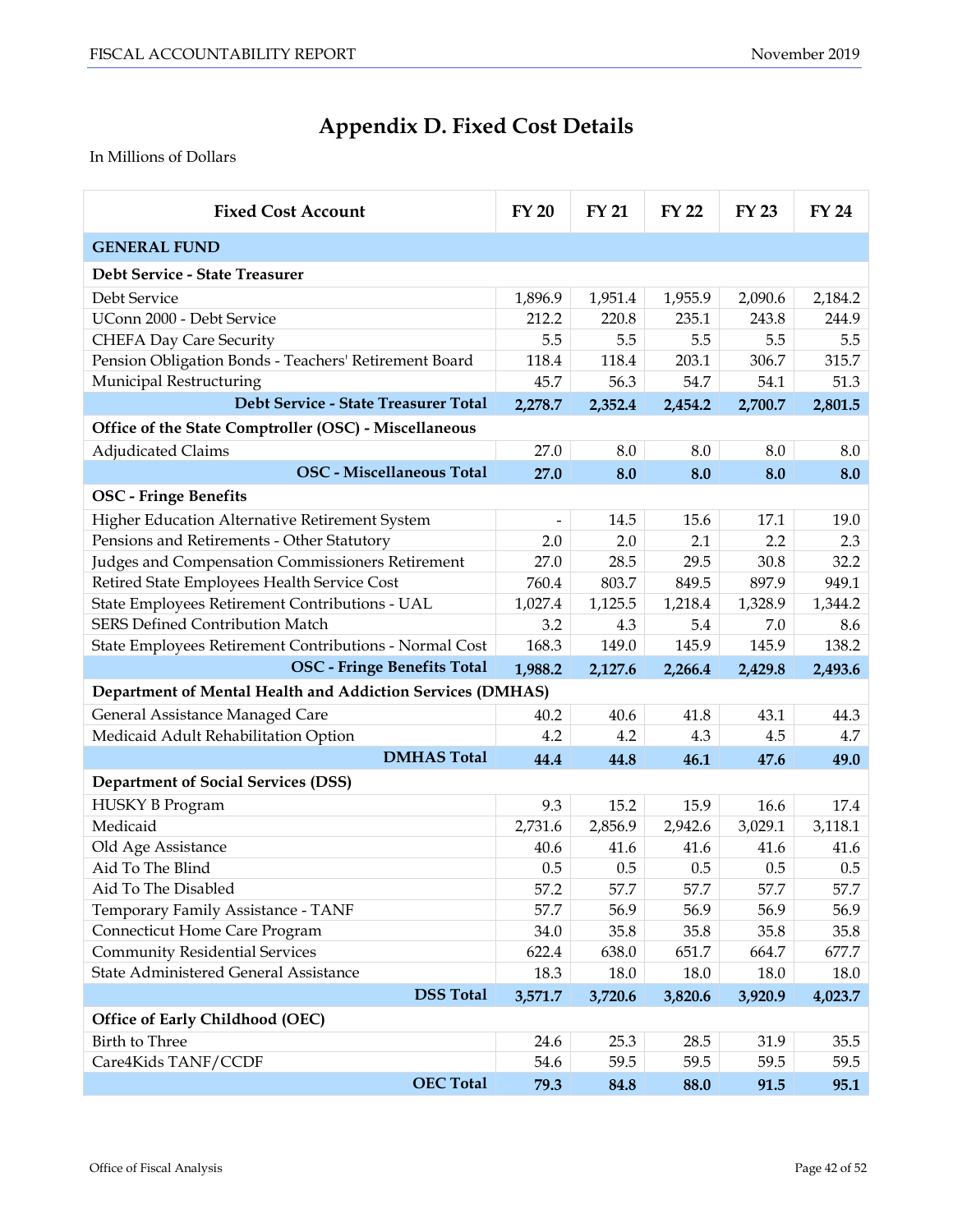| <b>Fixed Cost Account</b>                                                   | <b>FY 20</b>             | <b>FY 21</b> | <b>FY 22</b> | <b>FY 23</b> | <b>FY 24</b> |
|-----------------------------------------------------------------------------|--------------------------|--------------|--------------|--------------|--------------|
| <b>Teachers' Retirement Board (TRB)</b>                                     |                          |              |              |              |              |
| <b>Retirement Contributions</b>                                             | 1,208.8                  | 1,249.8      | 1,368.6      | 1,486.0      | 1,602.3      |
| Retirees Health Service Cost                                                | 24.3                     | 26.3         | 28.5         | 31.5         | 34.8         |
| Municipal Retiree Health Insurance Costs                                    | 5.5                      | 5.5          | 5.5          | 5.5          | 5.5          |
| <b>TRB Total</b>                                                            | 1,238.7                  | 1,281.7      | 1,402.6      | 1,523.0      | 1,642.6      |
| Department of Children and Families (DCF)                                   |                          |              |              |              |              |
| No Nexus Special Education                                                  | 1.9                      | 2.0          | 2.0          | 2.0          | 2.0          |
| Board and Care for Children (B and C) - Adoption                            | 101.1                    | 102.9        | 104.9        | 107.0        | 109.4        |
| B and C - Foster                                                            | 140.4                    | 138.2        | 134.3        | 134.3        | 134.6        |
| B and C - Short-term and Residential                                        | 85.9                     | 83.2         | 81.6         | 80.8         | 80.1         |
| <b>Individualized Family Supports</b>                                       | 5.9                      | 5.9          | 5.9          | 5.9          | 5.9          |
| <b>DCF Total</b>                                                            | 335.2                    | 332.2        | 328.7        | 330.0        | 331.9        |
| <b>Various Agencies</b>                                                     |                          |              |              |              |              |
| State employee wages: 27 <sup>th</sup> payroll and contractual<br>increases |                          |              | 18.4         | 126.6        | 18.9         |
| <b>TOTAL - GENERAL FUND</b>                                                 | 9,563.3                  | 9,952.0      | 10,433.1     | 11,178.0     | 11,464.4     |
|                                                                             |                          |              |              |              |              |
| <b>SPECIAL TRANSPORTATION FUND</b>                                          |                          |              |              |              |              |
| Debt Service - State Treasurer                                              |                          |              |              |              |              |
| Debt Service                                                                | 697.1                    | 761.5        | 804.4        | 867.1        | 924.5        |
| Debt Service - State Treasurer Total                                        | 697.1                    | 761.5        | 804.4        | 867.1        | 924.5        |
| <b>State Comptroller - Fringe Benefits</b>                                  |                          |              |              |              |              |
| State Employees Retirement Contributions - UAL                              | 125.5                    | 137.1        | 151.2        | 164.9        | 166.8        |
| <b>SERS Defined Contribution Match</b>                                      | 0.2                      | 0.4          | 0.4          | 0.5          | 0.6          |
| State Employees Retirement Contributions - Normal Cost                      | 21.6                     | 19.1         | 18.7         | 18.3         | 17.7         |
| <b>State Comptroller - Fringe Benefits Total</b>                            | 147.3                    | 156.6        | 170.3        | 183.7        | 185.1        |
| <b>Department of Transportation (DOT)</b>                                   |                          |              |              |              |              |
| Rail Operations                                                             | 215.6                    | 215.9        | 231.0        | 246.0        | 261.1        |
| <b>Bus Operations</b>                                                       | 196.6                    | 201.5        | 213.5        | 225.4        | 237.4        |
| <b>DOT</b> Total                                                            | 412.2                    | 417.5        | 444.5        | 471.4        | 498.5        |
| <b>Various Agencies</b>                                                     |                          |              |              |              |              |
| State employee wages: 27 <sup>th</sup> payroll and contractual<br>increases | $\overline{\phantom{0}}$ |              | 0.5          | 8.4          | 0.5          |

**TOTAL - SPECIAL TRANSPORTATION FUND 1,256.6 1,335.5 1,419.6 1,530.7 1,608.6**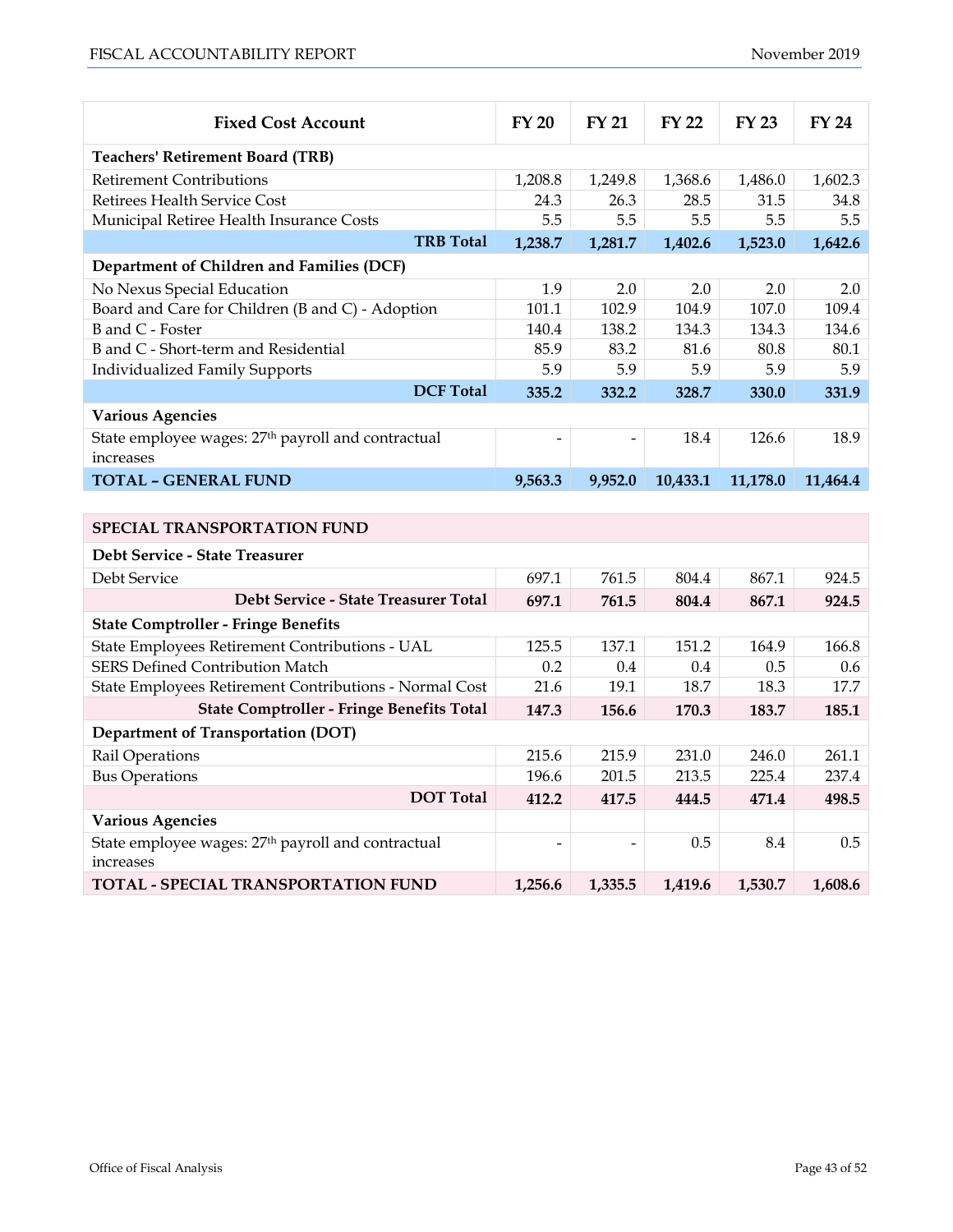# **Appendix E. Municipal Aid**

<span id="page-43-0"></span>Municipal aid<sup>[27](#page-31-1)</sup> is estimated to total \$3.05 billion in FY 20, a \$61.5 million (2.05%) increase over FY 19 figures. Compared to FY 19, most grants remain level, or increase slightly, in FY 20. FY 20 growth is primarily driven by a \$38 million increase in the Education Cost Sharing (ECS) appropriation, which is part of a formula phase-in schedule that began in FY 19. The schedule will result in full ECS funding for every town in FY 28 if no changes are made to statute.

Municipal aid continues to represent a large portion of the General Fund. Appropriated municipal aid from the General Fund is estimated to total \$3 billion in FY 20, or 15.5% of expenditures. When including \$1.3 billion in state assistance from the Teacher's Retirement System (TRS), this figure increases to \$4.36 billion, or 22.6% of the General Fund.

To note, the legislature has not yet approved a bond package for FY 20, which typically includes various infrastructure grants to municipalities. In FY 19, three major grants OFA included in its analysis (Town Aid Road, Grants for Municipal Projects, and Local Capital Improvement Projects) totaled \$155 million. It is uncertain when municipalities will have access to this funding.

| <b>Grant or Account</b>                            | <b>FY19</b><br>Actual | <b>FY 20</b><br><b>Estimated</b> | <b>FY 21</b><br><b>Estimated</b> | <b>FY 22</b><br><b>Estimated</b> | <b>FY 23</b><br><b>Estimated</b> |  |  |
|----------------------------------------------------|-----------------------|----------------------------------|----------------------------------|----------------------------------|----------------------------------|--|--|
| Property Tax Relief and General Aid                |                       |                                  |                                  |                                  |                                  |  |  |
| State Property- Payment in Lieu of Taxes (PILOT)   | 54,944,031            | 54,944,031                       | 54,944,031                       | 54,944,031                       | 54,944,031                       |  |  |
| College and Hospital - PILOT                       | 105,889,432           | 109,889,434                      | 109,889,434                      | 109,889,434                      | 109,889,434                      |  |  |
| Disability Exemption                               | 364,713               | 364,713                          | 364,713                          | 364,713                          | 364,713                          |  |  |
| <b>Elderly Freeze Program</b>                      | 37,719                | 40,000                           | 40,000                           | 40,000                           | 40,000                           |  |  |
| Property Tax Relief for Veterans                   | 2,596,640             | 2,708,107                        | 2,708,107                        | 2,708,107                        | 2,708,107                        |  |  |
| Municipal Revenue Sharing                          | 36,819,135            | 36,819,135                       | 36,819,135                       | 36,819,135                       | 36,819,135                       |  |  |
| Municipal Transition (Car Tax Grant)               | 28,138,552            | 29,917,078                       | 29,917,078                       | 29,917,078                       | 29,917,078                       |  |  |
| Municipal Stabilization Grant                      | 37,753,333            | 37,953,333                       | 37,953,333                       | 37,953,333                       | 37,953,333                       |  |  |
| Municipal Restructuring                            | 29,300,000            | 7,300,000                        | 7,300,000                        | 7,300,000                        | 7,300,000                        |  |  |
| Municipal Restructuring - Debt Service             | 24,343,404            | 45,666,625                       | 56,314,629                       | 54,677,710                       | 54,098,049                       |  |  |
| Pequot Grant                                       | 49,942,789            | 51,472,789                       | 51,472,789                       | 51,472,789                       | 51,472,789                       |  |  |
| Subtotal                                           | 370,129,747           | 377,075,245                      | 387,723,249                      | 386,086,330                      | 385,506,669                      |  |  |
| <b>ECS and other Education Aid</b>                 |                       |                                  |                                  |                                  |                                  |  |  |
| Vocational Agriculture                             | 13,759,589            | 14,952,000                       | 15,400,560                       | 15,862,577                       | 16,338,454                       |  |  |
| <b>Adult Education</b>                             | 19,367,262            | 20,383,960                       | 20,920,276                       | 21,079,270                       | 21,239,472                       |  |  |
| Health and Welfare Services Pupils Private Schools | 3,438,415             | 3,438,415                        | 6,694,146                        | 6,836,731                        | 6,982,353                        |  |  |
| <b>Education Equalization Grants</b>               | 2,016,155,736         | 2,054,281,297                    | 2,092,033,975                    | 2,134,170,671                    | 2,174,237,829                    |  |  |
| <b>Bilingual Education</b>                         | 2,311,573             | 3,177,112                        | 3,177,112                        | 3,177,112                        | 3,177,112                        |  |  |
| Priority School Districts                          | 37,150,868            | 30,818,778                       | 30,818,778                       | 30,818,778                       | 30,818,778                       |  |  |
| <b>Extended School Hours</b>                       |                       | 2,919,883                        | 2,919,883                        | 2,919,883                        | 2,919,883                        |  |  |
| School Accountability                              | -                     | 3,412,207                        | 3,412,207                        | 3,412,207                        | 3,412,207                        |  |  |
| <b>Interdistrict Cooperation</b>                   | 1,537,500             | 1,537,500                        | 1,537,500                        | 1,537,500                        | 1,537,500                        |  |  |
| School Breakfast Program                           | 2,158,900             | 2,158,900                        | 2,158,900                        | 2,158,900                        | 2,158,900                        |  |  |
| Excess Cost - Student Based                        | 140,619,782           | 140,619,782                      | 202,708,371                      | 206,762,538                      | 210,897,789                      |  |  |

# **Municipal Aid Funding** (FY 19 Actual - FY 23 Estimated)

<sup>&</sup>lt;sup>27"</sup>Municipal aid" refers to all grants included in the table in this section, less TRS totals. TRS is included to illustrate other payments made by the state on behalf of municipalities.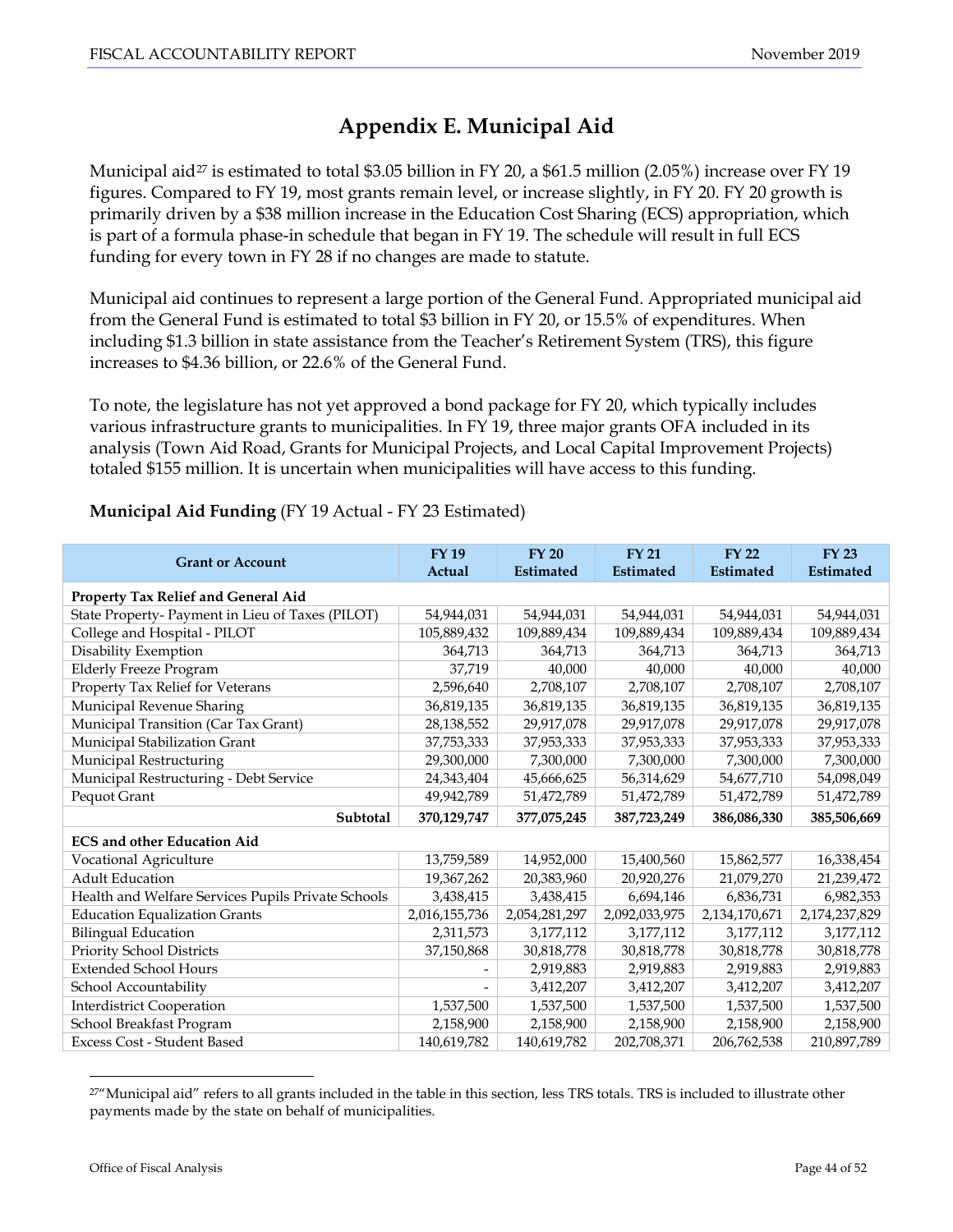| <b>Grant or Account</b>                  | <b>FY19</b><br>Actual | $FY$ 20<br><b>Estimated</b> | <b>FY 21</b><br><b>Estimated</b> | <b>FY 22</b><br><b>Estimated</b> | <b>FY 23</b><br><b>Estimated</b> |
|------------------------------------------|-----------------------|-----------------------------|----------------------------------|----------------------------------|----------------------------------|
| Open Choice Program                      | 37,276,977            | 26,835,214                  | 28,650,898                       | 29,653,679                       | 30,691,558                       |
| Magnet Schools                           | 326,508,158           | 304,204,848                 | 309,507,912                      | 309,922,189                      | 310,336,465                      |
| Sheff Transportation                     |                       | 44,750,421                  | 45,781,798                       | 45,781,798                       | 45,781,798                       |
| After School Programs                    | 4,617,471             | 5,720,695                   | 5,750,695                        | 5,750,695                        | 5,750,695                        |
| Subtotal                                 | 2,604,902,231         | 2,659,211,012               | 2,771,473,011                    | 2,819,844,528                    | 2,866,280,793                    |
| <b>Various Other Grants</b>              |                       |                             |                                  |                                  |                                  |
| Youth Service Bureau                     | 2,584,486             | 2,626,772                   | 2,626,772                        | 2,626,772                        | 2,626,772                        |
| Housing/Homeless Services - Municipality | 575,226               | 575,226                     | 575,226                          | 575,226                          | 575,226                          |
| Local and District Departments of Health | 4,144,588             | 4,210,499                   | 4,210,499                        | 4,210,499                        | 4,210,499                        |
| School Based Health Clinics              | 10,515,254            | 10,550,187                  | 10,550,187                       | 10,550,187                       | 10,550,187                       |
| Teen Pregnancy Prevention - Municipality | 73,710                | 98,281                      | 98,281                           | 98,281                           | 98,281                           |
| Connecticard Payments                    | 703,638               | 703,638                     | 703,638                          | 703,638                          | 703,638                          |
| Subtotal                                 | 18,596,902            | 18,764,603                  | 18,764,603                       | 18,764,603                       | 18,764,603                       |
| <b>TOTAL - Less TRS</b>                  | 2,993,628,880         | 3,055,050,860               | 3,177,960,863                    | 3,224,695,461                    | 3,270,552,065                    |
| <b>Teacher's Retirement System (TRS)</b> |                       |                             |                                  |                                  |                                  |
| Debt Service                             | 118,400,520           | 118,400,521                 | 118,400,521                      | 203,080,521                      | 306,680,521                      |
| <b>Retirement Contributions</b>          | 1,292,314,000         | 1,208,819,000               | 1,249,835,000                    | 1,368,600,000                    | 1,486,000,000                    |
| Retirees Health Service Cost             | 14,575,250            | 26,001,300                  | 26,349,400                       | 28,500,000                       | 31,470,000                       |
| Municipal Retiree Health Insurance Cost  | 4,644,673             | 5,532,120                   | 5,535,640                        | 5,535,640                        | 5,535,640                        |
| Subtotal                                 | 1,429,934,443         | 1,358,752,941               | 1,400,120,561                    | 1,605,716,161                    | 1,829,686,161                    |
| <b>GRAND TOTAL</b>                       | 4,423,563,323         | 4,413,803,801               | 4,578,081,424                    | 4,830,411,622                    | 5,100,238,226                    |

1Figures do not include bonded grants (e.g., Town Aid Road, Local Capital Improvement Projects, and Grants for Municipal Projects), as there is currently no FY 20 bond package.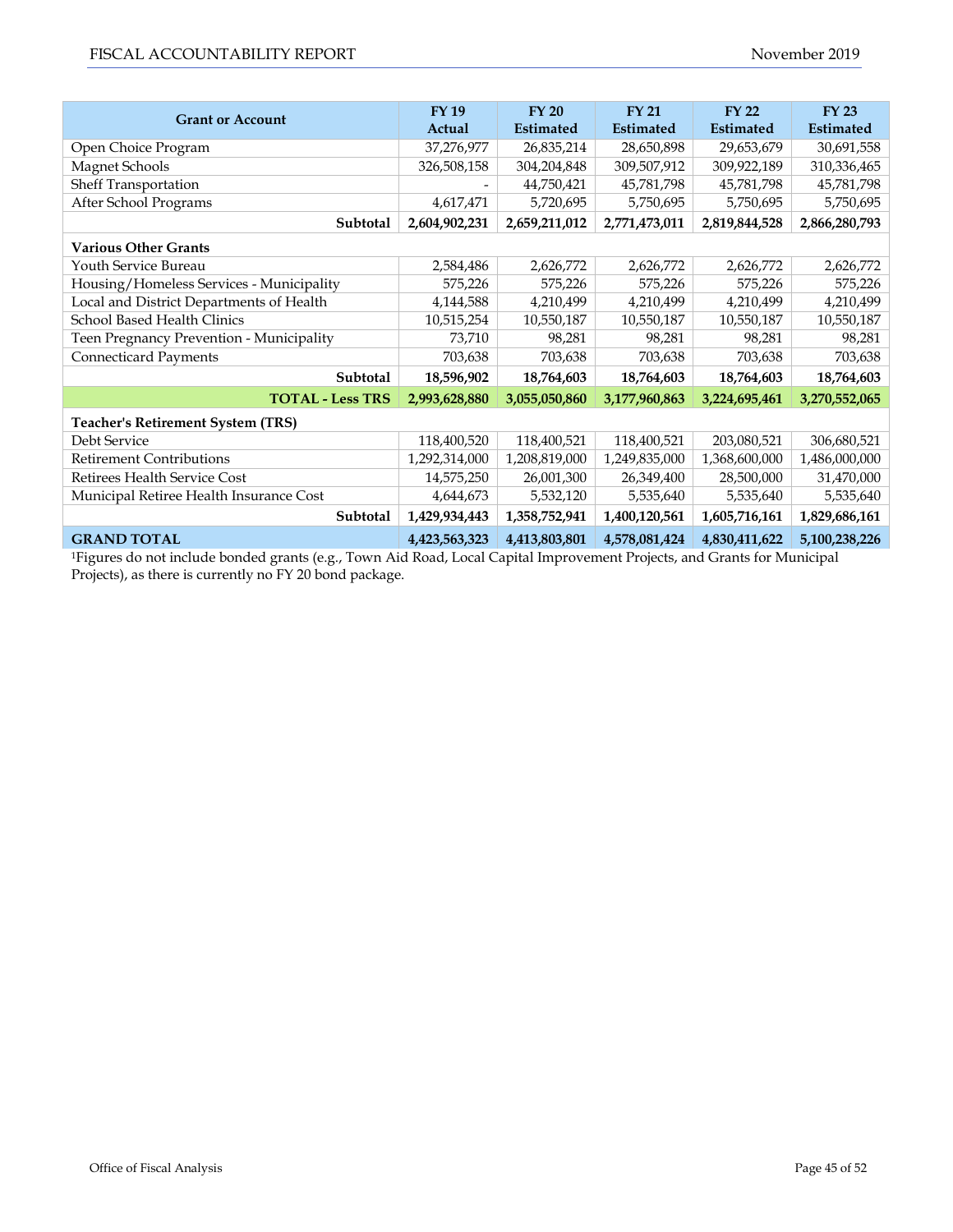# **Appendix F. Budget Reserve Fund**

<span id="page-45-0"></span>The table below includes a history of the Budget Reserve Fund (BRF) balances. The BRF is estimated to exceed its statutory maximum or "cap" of 15% of General Fund (GF) appropriations by approximately \$257.2 million at the end of FY 21, resulting in a balance of \$2,997.3 million.

#### **Budget Reserve Fund Activity and Balance**

In Millions of Dollars

| <b>Fiscal</b><br>$\text{Year}^1$ | <b>Start</b><br><b>Balance</b> | Change    | End<br><b>Balance</b> | <b>End Balance</b><br>as a $\%$ of<br>GF Approps. <sup>2</sup> |
|----------------------------------|--------------------------------|-----------|-----------------------|----------------------------------------------------------------|
| 05                               | 302.2                          | 363.8     | 666.0                 | 5.7%                                                           |
| 06                               | 666.0                          | 446.5     | 1,112.5               | 8.6%                                                           |
| 07                               | 1,112.5                        | 269.2     | 1,381.7               | 10.1%                                                          |
| 08                               | 1,381.7                        |           | 1,381.7               | 9.3%                                                           |
| 09                               | 1,381.7                        |           | 1,381.7               | 9.0%                                                           |
| 10                               | 1,381.7                        | (1,278.5) | 103.2                 | 0.7%                                                           |
| 11                               | 103.2                          | (103.2)   |                       | 0.0%                                                           |
| 12                               |                                | 93.5      | 93.5                  | 0.6%                                                           |
| 13                               | 93.5                           | 177.2     | 270.7                 | 1.6%                                                           |
| 14                               | 270.7                          | 248.5     | 519.2                 | 3.1%                                                           |
| 15                               | 519.2                          | (113.2)   | 406.0                 | 2.3%                                                           |
| 16                               | 406.0                          | (170.4)   | 235.6                 | 1.3%                                                           |
| 17                               | 235.6                          | (22.7)    | 212.9                 | 1.2%                                                           |
| 18                               | 212.9                          | 972.4     | 1,185.3               | 6.4%                                                           |
| 19                               | 1,185.3                        | 1,320.3   | 2,505.6               | 12.9%                                                          |
| 20                               | 2,505.5                        | 288.7     | 2,794.2               | 14.5%                                                          |
| 21                               | 2,794.2                        | 460.4     | 3,254.6               | 16.3%                                                          |

1FY 20 and FY 21 numbers reflect estimated amounts. 2Approps. = Appropriations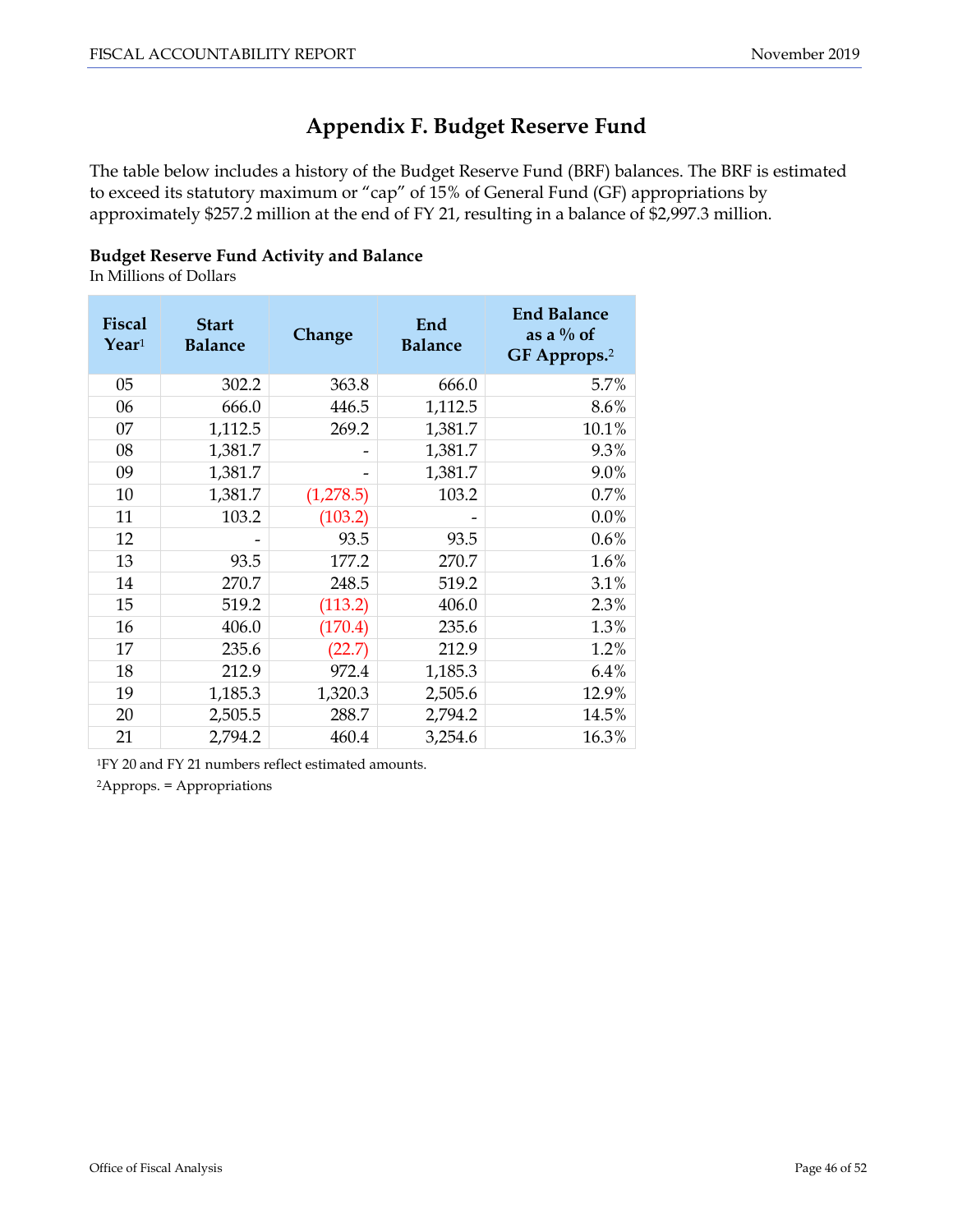# **Appendix G. Detail on the FY 20 Agency Deficiencies and Lapses**

## <span id="page-46-0"></span>**DEFICIENCIES**

| Account<br>Agency                          |                | Deficiency     |  |
|--------------------------------------------|----------------|----------------|--|
| <b>General Fund</b>                        |                |                |  |
| <b>Department of Social Services (DSS)</b> | <b>Various</b> | \$31.2 million |  |

A net DSS deficiency of \$31.2 million is anticipated in FY 20. A combined total of \$40.7 million in account deficiencies is partially offset by lapses totaling \$9.5 million.

A deficiency of \$40 million is projected in the Medicaid account, which is approximately 1.5% of its appropriation. This is primarily due to higher than anticipated expenditures for: (1) pharmacy services from lower prescription rebates, (2) inpatient and outpatient hospital services, and (3) longterm care hospice services. Higher than anticipated expenditure trends are also predicted to result in budgetary shortfalls in the HUSKY B (\$400,000) and State Administered General Assistance (\$250,000) accounts.

Account lapses totaling \$9.5 million are primarily due to caseload trends. A \$2 million lapse in the Old Age Assistance account and a \$2.5 million lapse under the Aid to the Disabled account reflect caseload levels being more than 7% below this same period's caseload levels in FY 19. In addition, the Temporary Family Assistance and the Connecticut Home Care Program accounts continue to see lower than budgeted monthly expenditures and enrollment, resulting in lapses of \$2 million and \$3 million, respectively.

| <b>Office of State Comptroller (OSC)</b> | <b>Adjudicated Claims</b> | \$27 million |
|------------------------------------------|---------------------------|--------------|
|------------------------------------------|---------------------------|--------------|

A \$27 million deficiency is anticipated in OSC's Adjudicated Claims account. The FY 20 and FY 21 Budget did not include an appropriation for this account. Approximately \$21.8 million has been expended from it to date. Approximately \$6.5 million of the \$27 million shortfall is for payment of a settlement reached at the end of FY 18, whose payment terms were finalized in FY 20. The balance is related to projected payments for other claims.

| <b>Department of Correction (DOC)</b> | <b>Various</b> | \$10.6 million |
|---------------------------------------|----------------|----------------|
|---------------------------------------|----------------|----------------|

A total DOC deficiency of \$10.6 million is anticipated from budget shortfalls of \$2.6 million in its Other Expenses account (OE) and \$8 million in its Inmate Medical Services account (IMS).

DOC's OE deficiency is due to FY 20 available resources funded at 3.5% less than the account's FY 19 expenditures. OE expenditures are growing in all its energy-related accounts (electricity, natural gas, water, and sewage). Premise repair and maintenance supply costs, needed to support the aging DOC facility infrastructure, also continue to rise.

IMS is projected to have an \$8 million deficiency primarily due to growing personnel and pharmaceutical costs. DOC is currently trying to fill over 100 vacant medical positions. It is accommodating for these vacancies with increased overtime and temporary staff. The cost of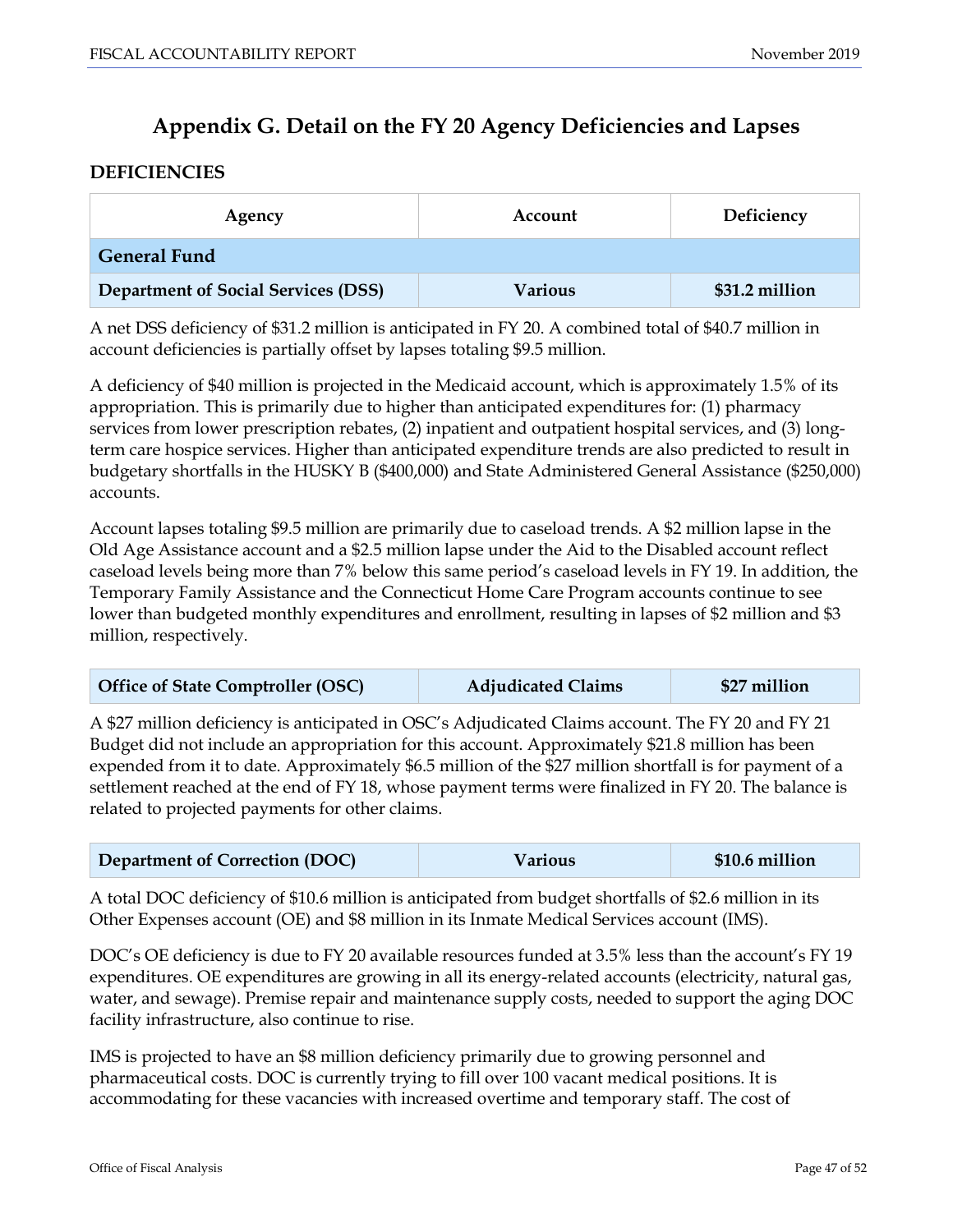pharmaceuticals continues to rise at the same time as the inmate population ages, requiring more and costlier care.

| Agency     | Account                | Deficiency   |  |
|------------|------------------------|--------------|--|
| <b>OSC</b> | <b>Fringe Benefits</b> | \$12 million |  |

A net OSC deficiency of \$12 million is anticipated in FY 20. A combined total of \$26 million in account deficiencies is partially offset by lapses totaling \$14 million.

The OSC deficiency is a result of budget shortfalls in three accounts: \$1 million in the SERS Defined Contribution Match account, \$5 million in the Employers' Social Security Tax account, and \$20 million in the State Employees' Health Service Cost account. The shortfalls in these accounts are partially offset by lapses totaling \$14 million in the following three accounts: \$1.5 million in the Unemployment Compensation account, \$1.5 million in the Retired State Employee Health Service Cost account, and \$11 million in the Higher Education Alternate Retirement Program account.

The SERS Defined Contribution Match account shortfall is due to expenditures being 47% greater per pay period than was assumed in the budget. The deficit in the Employers' Social Security Tax account is due to payroll trends running 2% higher than was assumed in the budget. Its FY 20 appropriation is approximately \$550,000 less than FY 19 expenditures (less than 1%). The shortfall in the State Employees' Health Service Cost account is due to the allocation of a \$33.3 million holdback to the account, which results in available funding being only 1.7% greater than FY 19 expenditures (growth in the prior biennium was 4%).

These account deficiencies are largely offset by available funding in the Higher Education Alternate Retirement System (ARP) account, due to projected General Fund expenditures for the ARP program being \$11 million less than was anticipated in the budget. The FY 20 projected ARP expenditures of \$11 million are anticipated to be covered by the FY 19 carry forward and not FY 20 appropriated funds. Expenditures are less than were assumed in the budget, predominately due the finalization of ARP transfers, effective January 18, 2019, to the State Employees' Retirement System pursuant to the 2010 State Employees' Bargaining Agent Coalition ARP Grievance Award (SAG Award). A total of 1,600 ARP participants transferred to SERS.

| Office of Early Childhood (OEC) | <b>Birth to Three</b> | \$1.8 million |
|---------------------------------|-----------------------|---------------|
|---------------------------------|-----------------------|---------------|

The projected deficiency of \$1.8 million in OEC's Birth to Three account is due to continued increases in caseload and utilization. The account's FY 20 appropriation is approximately 2.1% below FY 19 program expenditures.

The overall projected deficiency in the Department of Mental Health and Addiction Services (DMHAS) is \$1.5 million. The shortfall in the Other Expenses account (\$500,000) is due to unbudgeted contract costs and anticipated expenditures to support attorney services for pending litigation. In addition, FY 20 available funding is approximately 5.6% below FY 19 expenditures. The Professional Services account shortfall (\$500,000) reflects costs for contracted doctors while the agency recruits for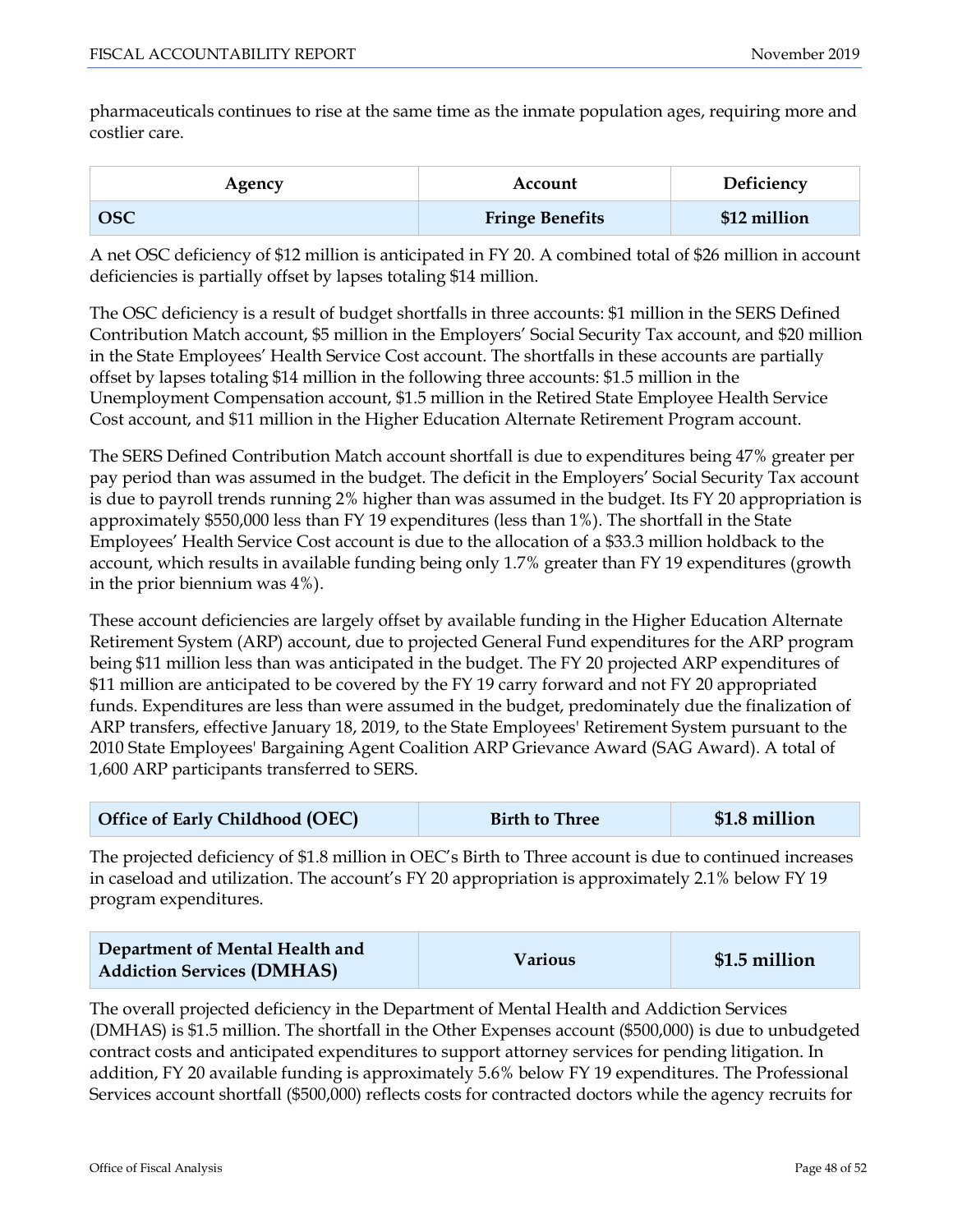full-time staff (primarily Psychiatrists). The shortfall in the Workers' Compensation Claims account (\$500,000) is primarily due to FY 19 expenses that will be paid in FY 20.

| Agency                             | Account                | Deficiency   |  |  |
|------------------------------------|------------------------|--------------|--|--|
| <b>Special Transportation Fund</b> |                        |              |  |  |
| <b>OSC</b>                         | <b>Fringe Benefits</b> | \$12 million |  |  |

The agency's projected FY 20 shortfall is comprised of a projected deficiency in the Special Transportation Fund's State Employees' Health Service Cost account of \$1.6 million and is the result of the allocation of a \$2.6 million holdback to the account.

# **LAPSES**

| Agency                                  | Account                             | Lapse         |  |  |
|-----------------------------------------|-------------------------------------|---------------|--|--|
| <b>General Fund</b>                     |                                     |               |  |  |
| <b>Teachers' Retirement Board (TRB)</b> | <b>Retirees Health Service Cost</b> | \$1.7 million |  |  |

The projected lapse in the Retirees Health Service Cost account is \$1.7 million due to lower than budgeted prescription drug program costs. The agency remains self-insured for prescription drug coverage for retirees.

| <b>Department of Housing (DOH)</b> | <b>Housing Homeless Services</b> | \$2 million |
|------------------------------------|----------------------------------|-------------|
|                                    |                                  |             |

The Housing Homeless Services account, much of which supports rental assistance vouchers in the state's Rental Assistance Program, is projected to lapse approximately \$2 million due to anticipated delays in signing new leases associated with supportive housing programs. This account has a history of lapses exceeding \$1 million.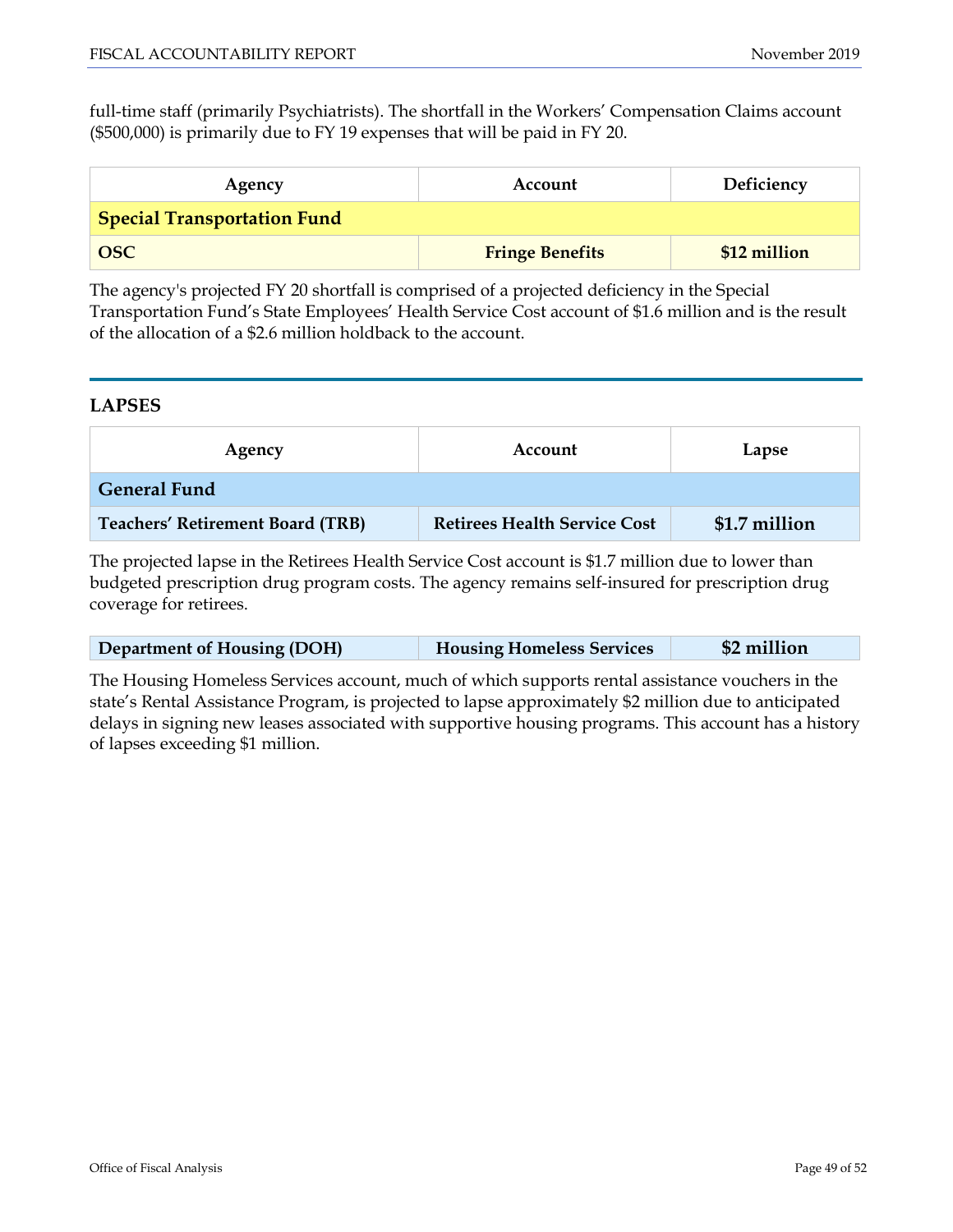# <span id="page-49-0"></span>**Appendix H: OFA FACT SHEET - State Employees Retirement System**

| <b>Membership Data</b> (6/30/18) |            |  |                             |          |                          |
|----------------------------------|------------|--|-----------------------------|----------|--------------------------|
| Actives                          | 49,153     |  | <b>Employees by Tier</b>    | #        | $\frac{0}{0}$            |
| Retirees                         | 50,441     |  | Tier 1                      |          |                          |
|                                  |            |  | Tier 2                      | 10,152   | 21%                      |
| <b>Active Averages</b>           |            |  | Tier 2A                     | 20.952   | 43%                      |
| Age                              | 47.4       |  | Tier 3                      | 15,015   | 31%                      |
| Service                          | 13.7 years |  | Tier <sub>4</sub>           | 2,303    | 5%                       |
| Salary                           | \$69,743   |  | <b>Average All Retirees</b> |          |                          |
|                                  |            |  | Pension                     | \$38,284 | $\overline{\phantom{a}}$ |

| <b>Employee Defined Benefit Contributions – Regular Employees</b> |                |                                 |  |
|-------------------------------------------------------------------|----------------|---------------------------------|--|
| <b>Tier</b>                                                       | $\%$ of Salary | <b>Eligibility Requirements</b> |  |
|                                                                   | $4\% - 7\%$    | Hired prior to July 1, 1984     |  |
| $\mathcal{D}$                                                     | $2\%$          | Hired on or after July 1,1984   |  |
| 2A                                                                | $4\%$          | Hired on or after July 1, 1997  |  |
| 3                                                                 | 4%             | Hired on or after July 1, 2011  |  |
| $4*$                                                              | 5%             | Hired on or after July 1, 2017  |  |

\*Tier 4 is a hybrid defined contribution plan with a default 1% employee contribution to the defined contribution portion of the plan.

| <b>State Contributions</b> (In Millions of Dollars) |                                                                                         |                                                                                      |                              |                                        |             |
|-----------------------------------------------------|-----------------------------------------------------------------------------------------|--------------------------------------------------------------------------------------|------------------------------|----------------------------------------|-------------|
| <b>FY</b>                                           | Actuarially<br><b>Determined Employer</b><br><b>Contributions (ADEC)</b><br>- All Funds | <b>General Fund and</b><br><b>Special Transportation Fund</b><br><b>Expenditures</b> | <b>Other</b><br><b>Funds</b> | Actual<br>Contributions<br>- All Funds | $\%$ Funded |
| $09**$                                              | 753.7                                                                                   | 526.2                                                                                | 173.5                        | 699.7                                  | 93%         |
| 10                                                  | 897.4                                                                                   | 548.5                                                                                | 172.0                        | 720.5                                  | 80%         |
| 11                                                  | 944.1                                                                                   | 645.7                                                                                | 180.1                        | 825.8                                  | 87%         |
| 12                                                  | 926.3                                                                                   | 742.6                                                                                | 183.7                        | 926.3                                  | 100%        |
| $13***$                                             | 1,059.7                                                                                 | 829.4                                                                                | 228.7                        | 1,058.1                                | 100%        |
| 14                                                  | 1,268.9                                                                                 | 1,024.4                                                                              | 244.5                        | 1,268.9                                | 100%        |
| 15                                                  | 1,379.2                                                                                 | 1,101.0                                                                              | 278.2                        | 1,371.7                                | 99%         |
| 16                                                  | 1,514.5                                                                                 | 1,219.0                                                                              | 295.5                        | 1,501.8                                | 99%         |
| 17                                                  | 1,569.1                                                                                 | 1,253.9                                                                              | 315.2                        | 1,542.3                                | 98%         |
| 18                                                  | 1,443.1                                                                                 | 1,167.7                                                                              | 275.4                        | n/a                                    | n/a         |
| 19                                                  | 1,574.5                                                                                 | 1,291.9                                                                              | 282.6                        | n/a                                    | n/a         |
| 20                                                  | 1,616.3                                                                                 | n/a                                                                                  | n/a                          | n/a                                    | n/a         |
| 21                                                  | 1,739.6                                                                                 | n/a                                                                                  | n/a                          | n/a                                    | n/a         |

*Note:* n/a's will be certified in future actuarial valuations.

\*\*SEBAC 2009 resulted in reduced SERS contributions of \$50 million in FY 09 and \$64.5 million in FY 10, and included a trigger that decreased SERS contributions by an additional \$100 million in both FY 10 and FY 11, resulting in a total reduction of \$314.5 million across these three fiscal years.

\*\*\*SR and HR 4 (2012) provided additional SERS funding by eliminating the two negotiated SEBAC IV and V adjustments. After accounting for various other fund recoveries and reimbursements, the ADEC in FY 13 was \$97.9 million. SR 7 and HR 8 (2017) made changes to actuarial assumptions and methodologies. SEBAC 2017 is the most recent agreement that made benefit changes to SERS and created Tier IV.

| <b>Actuarial Value of Assets &amp; Liabilities (In Billions of Dollars)</b> |               |           |                 |                     |  |
|-----------------------------------------------------------------------------|---------------|-----------|-----------------|---------------------|--|
| Date                                                                        | <b>Assets</b> | Liability | <b>Unfunded</b> | <b>Funded Ratio</b> |  |
| 6/30/11                                                                     | 10.1          | 21.1      | 11.0            | 48%                 |  |
| 6/30/12                                                                     | 9.7           | 23.0      | 13.3            | 42%                 |  |
| 6/30/14                                                                     | 10.6          | 25.5      | 14.9            | 42%                 |  |
| 6/30/16                                                                     | 11.9          | 32.3      | 20.4            | 37%                 |  |
| 6/30/18                                                                     | 13.0          | 34.2      | 21.2            | 38%                 |  |

*Source:* Connecticut State Employees Retirement System Valuations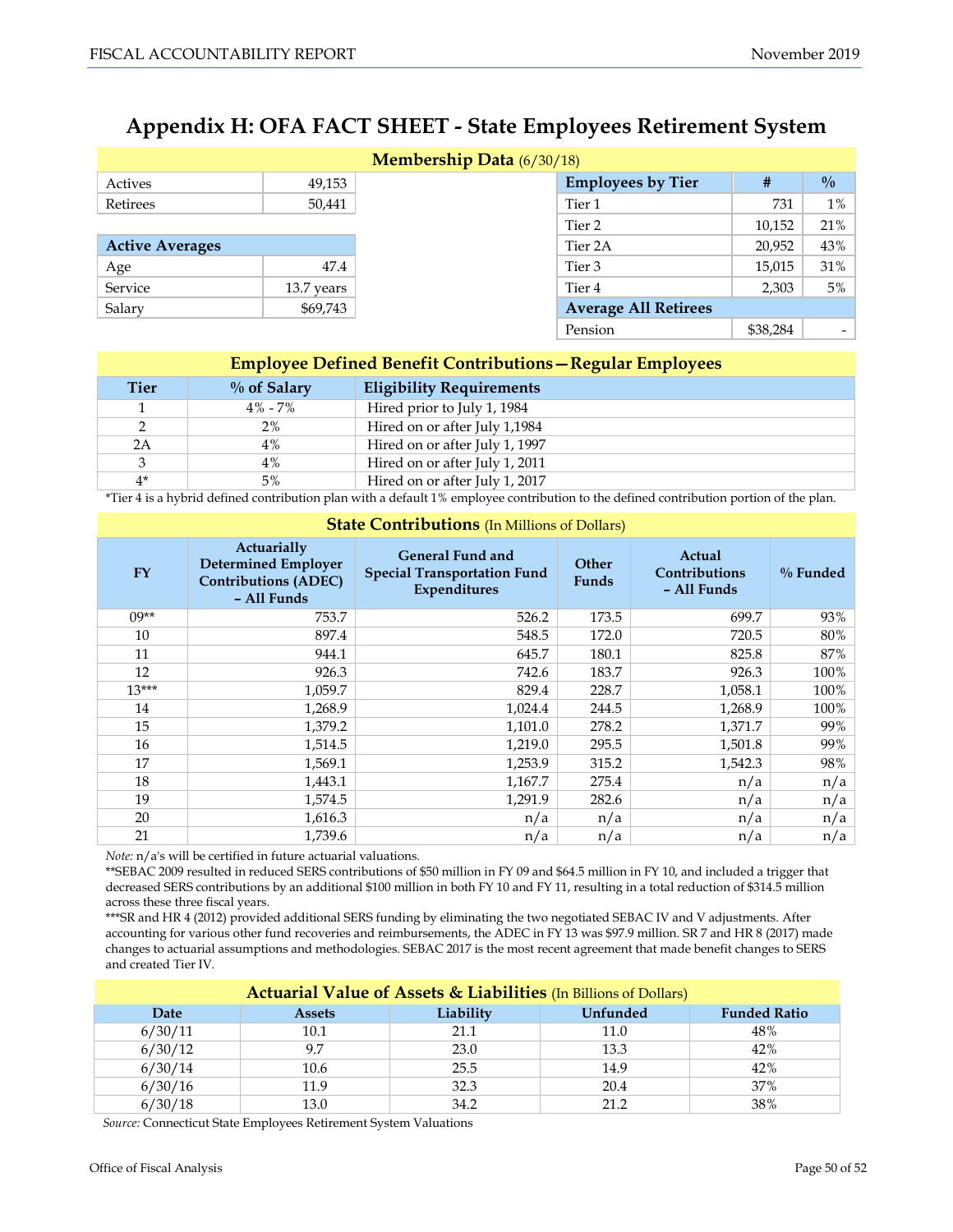# <span id="page-50-0"></span>**Appendix I: OFA FACT SHEET – Teachers' Retirement System (TRS)**

| Membership Data (6/30/19) |          | <b>New Retiree FY 19 Averages</b> |          |
|---------------------------|----------|-----------------------------------|----------|
| Actives                   | 50,940   | Age                               | 63 years |
| Retirees & Beneficiaries  | 38,060   | Service                           | 25 years |
| <b>Active Averages</b>    |          | Salary Base                       | \$93,767 |
| Age                       | 45 years | <b>Average Annual Pensions</b>    |          |
| Service                   | 14 years | Normal Retirement                 | \$58,406 |
| Salary                    |          | \$81,265   Early Retirement       | \$51,750 |

#### **Actuarially Determined Employer Contributions (ADEC) and TRS General Fund Expenditures** (In Millions of Dollars)

| FY                                                       | <b>ADEC</b> | Expenditures | $\%$ Funded |  |  |
|----------------------------------------------------------|-------------|--------------|-------------|--|--|
| 10                                                       | 559.2       | 559.2        | 100         |  |  |
| 11                                                       | 581.6       | 581.6        | 100         |  |  |
| 12                                                       | 757.2       | 757.2        | 100         |  |  |
| 13                                                       | 787.5       | 787.5        | 100         |  |  |
| 14                                                       | 948.5       | 948.5        | 100         |  |  |
| 15                                                       | 984.1       | 984.1        | 100         |  |  |
| 16                                                       | 975.6       | 975.6        | 100         |  |  |
| 17                                                       | 1,012.1     | 1,012.1      | 100         |  |  |
| 18                                                       | 1,271.0     | 1,271.0      | 100         |  |  |
| 19                                                       | 1,292.3     | 1,292.3      | 100         |  |  |
| Estimated 20*                                            | 1,208.8     | 1,208.8      | n/a         |  |  |
| Estimated 21*                                            | 1,249.8     | 1,249.8      | n/a         |  |  |
| *n/a's will be certified in future actuarial valuations. |             |              |             |  |  |

# **Pension Obligation Bonds (POB)**

In FY 08, \$2 billion in bond proceeds were deposited into the Teachers' Retirement Fund (TRF), in addition to the state's normal contribution to the TRF. PA 07-186 authorized state bonds to fund \$2 billion of TRS' unfunded liability. It also requires the state to make the full actuarially-required contributions for the 25-year term of the POB.

| <b>Actuarial Value of Assets and Liabilities (In Billions of Dollars)</b> |               |           |         |                |  |  |
|---------------------------------------------------------------------------|---------------|-----------|---------|----------------|--|--|
| Date                                                                      | <b>Assets</b> | Liability | $UAL^*$ | Funded Ratio % |  |  |
| 6/30/04                                                                   | 9.8           | 15.1      | 5.2     | 65             |  |  |
| 6/30/06                                                                   | 10.2          | 17.1      | 6.9     | 60             |  |  |
| 6/30/08                                                                   | 15.3          | 21.8      | 6.5     | 70             |  |  |
| 6/30/10                                                                   | 14.4          | 23.5      | 9.1     | 61             |  |  |
| 6/30/12                                                                   | 13.7          | 24.8      | 11.1    | 55             |  |  |
| 6/30/14                                                                   | 15.5          | 26.3      | 10.8    | 59             |  |  |
| 6/30/16                                                                   | 16.7          | 29.8      | 13.1    | 56             |  |  |
| 6/30/18                                                                   | 18.0          | 31.1      | 13.2    | 58             |  |  |
| 6/30/181                                                                  | 18.0          | 34.7      | 16.8    | 52             |  |  |

**\***UAL = Unfunded Actuarial Liability.

**<sup>1</sup>**Valuation revised to reflect TRS changes made pursuant to PA 19-117 and the TRB.

#### **Teachers' Contribution** (7% pension)

PA 17-2 JSS increased the contributions teachers make toward their TRS pensions by one percentage point, from 6% to 7%, effective January 1, 2018.

#### **Social Security/Medicare**

TRS members do not pay Social Security tax (6.2%) on their earnings as a teacher or administrator, but 1.45% of their earnings support Medicare costs. *Note:* TRS members also contribute 1.25% of salary for TRS retiree health insurance fund.

*Sources:* [CT Teachers' Retirement System Actuarial Valuations,](http://www.ct.gov/trb/cwp/view.asp?a=1581&Q=272188&trbNav=|) [Administrative-Report Statistics](https://portal.ct.gov/TRB/Content/Other-Resources/Statistics-and-Research/Administrative-Report-Statistics)